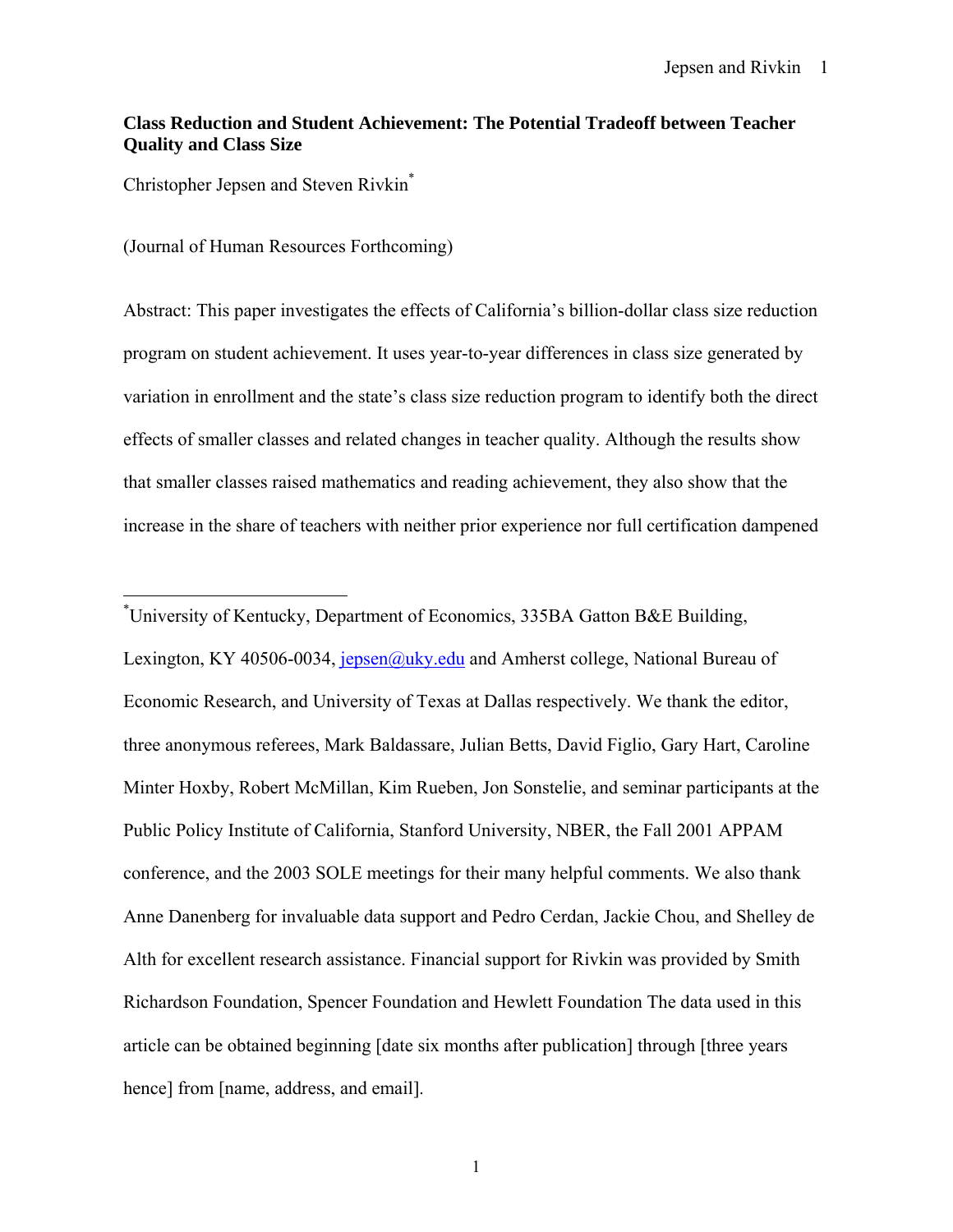# Jepsen and Rivkin 2

the benefits of smaller classes, particularly in schools with high shares of economically disadvantaged, minority students.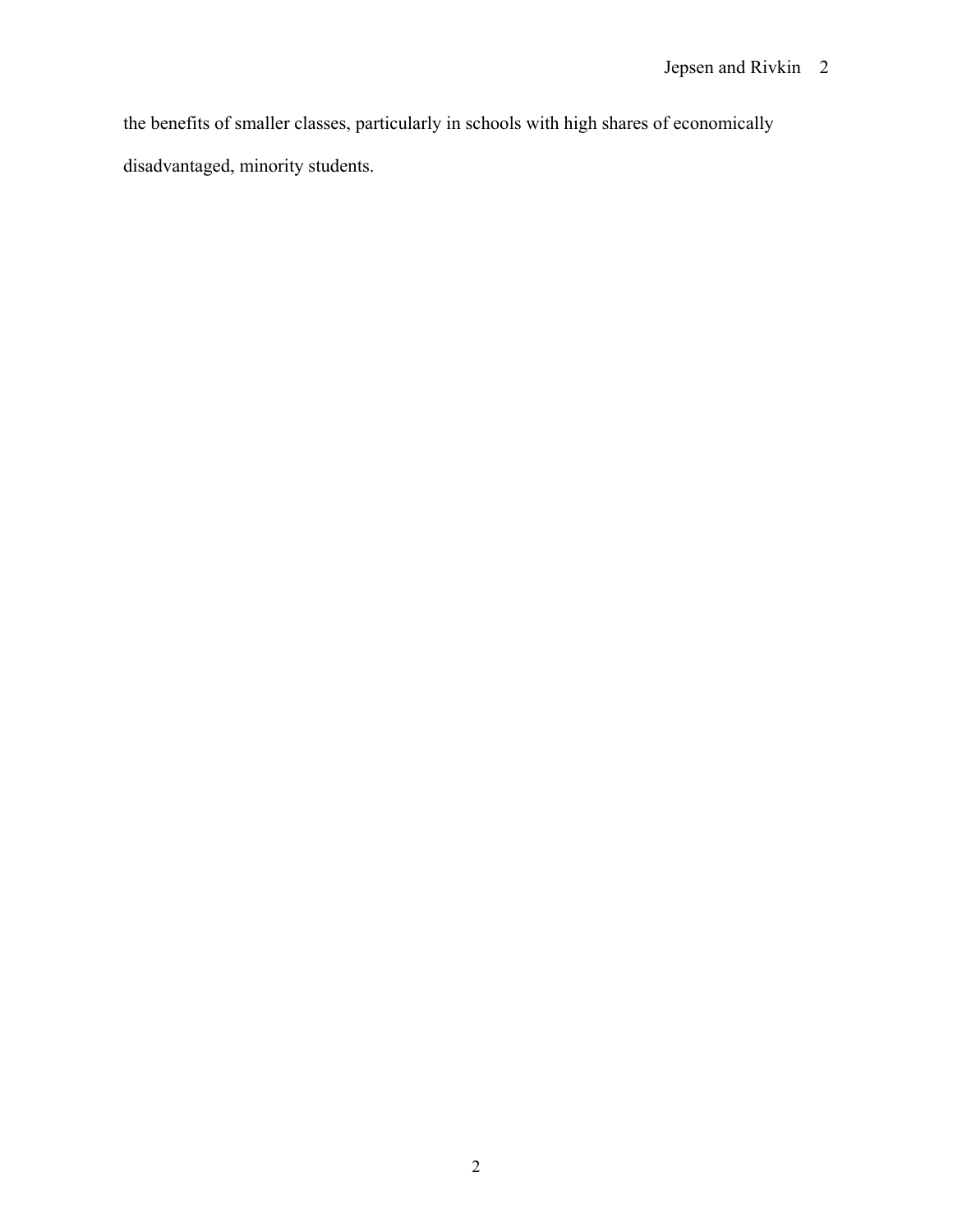Jepsen and Rivkin 3

#### **I. Introduction**

In the summer of 1996, California enacted the most expensive state-level education reform in U.S. history. The state's class size reduction (CSR) program reduced K-3 class sizes throughout the state by roughly ten students per class, from 30 to 20, at an annual cost that exceeds one billion dollars. CSR required schools to decrease class size in first and second grade prior to reducing the size of kindergarten (KG) and third grade classes. School participation in first and second grades exceeded 90 percent statewide by 1998, but participation in KG and third grade did not exceed 90 percent until 2000.

Given the sheer scale of the reform, CSR had major implications for the California teacher labor market. The reform created 25,000 new teaching positions in its first two years. Many of these positions were filled by teachers without certification or prior teaching experience. Other positions were filled by experienced teachers who switched grades or schools (or both). Ross (1999) describes the influx of inexperienced, non-certified teachers into elementary schools in South Central Los Angeles following class size reduction, prompted in part by the departure of many experienced teachers to newly created positions in more affluent communities. Therefore, ceteris peribus estimates of class size effects provide only partial information on the benefits of CSR because they do not capture accompanying changes in teacher quality following its implementation.

Studying the class size and teacher quality effects of CSR is complicated by the way in which the program was implemented. Because California did not administer statewide examinations until the 1997-1998 school year, no baseline measure of achievement prior to CSR is available. In addition, the statewide implementation of CSR makes it more difficult to separate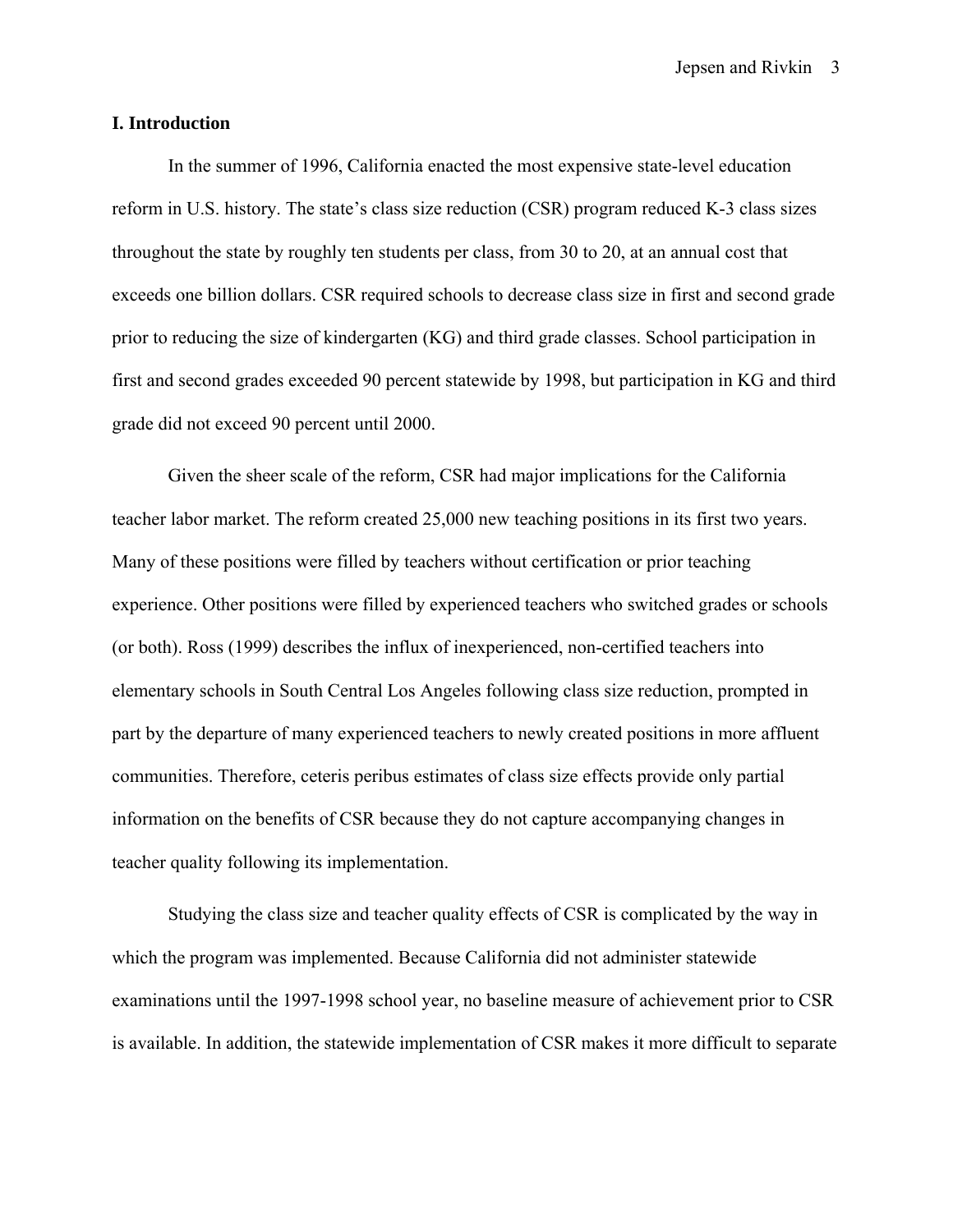its effects from other changes, including expanded school accountability, the spread of charter schools, and test score inflation.

This paper provides a comprehensive look at the effects of CSR on mathematics and reading achievement. Whereas previous studies go to great lengths to hold teacher quality constant, we investigate the direct effects of smaller classes and the indirect effects of the accompanying changes in the characteristics of teachers. Our fixed effect framework uses differences in class size and specific teacher characteristics by school, grade, and year to identify variable effects on achievement. Because teacher experience and certification may capture only a portion of CSR induced changes in the teacher quality, we also examine whether the quality of instruction varies inversely with the size of entering teacher cohorts conditional on certification status.

We find that the ten-student reduction in class size raised school average mathematics and reading achievement by roughly 0.10 and 0.06 standard deviations of the school average test score distribution, respectively, holding other factors constant. However, the accompanying increases in the shares of new and not-fully certified teachers offset some of the benefits of CSR. Most importantly, we find that having a first-year teacher as opposed to a teacher with at least two years of experience reduced achievement by an average of 0.10 and 0.07 standard deviations in mathematics and reading, respectively, almost identical to the benefit of the smaller classes. We also find a significant albeit small quality differential between fully certified and non-fully certified teachers but no significant relationship between the size of entering teacher cohorts and the quality of instruction. Because the share of teachers with little or no experience approached its pre-CSR level within a few years of implementation, it appears that the cost in terms of lower instructional quality was concentrated in the initial years of the program.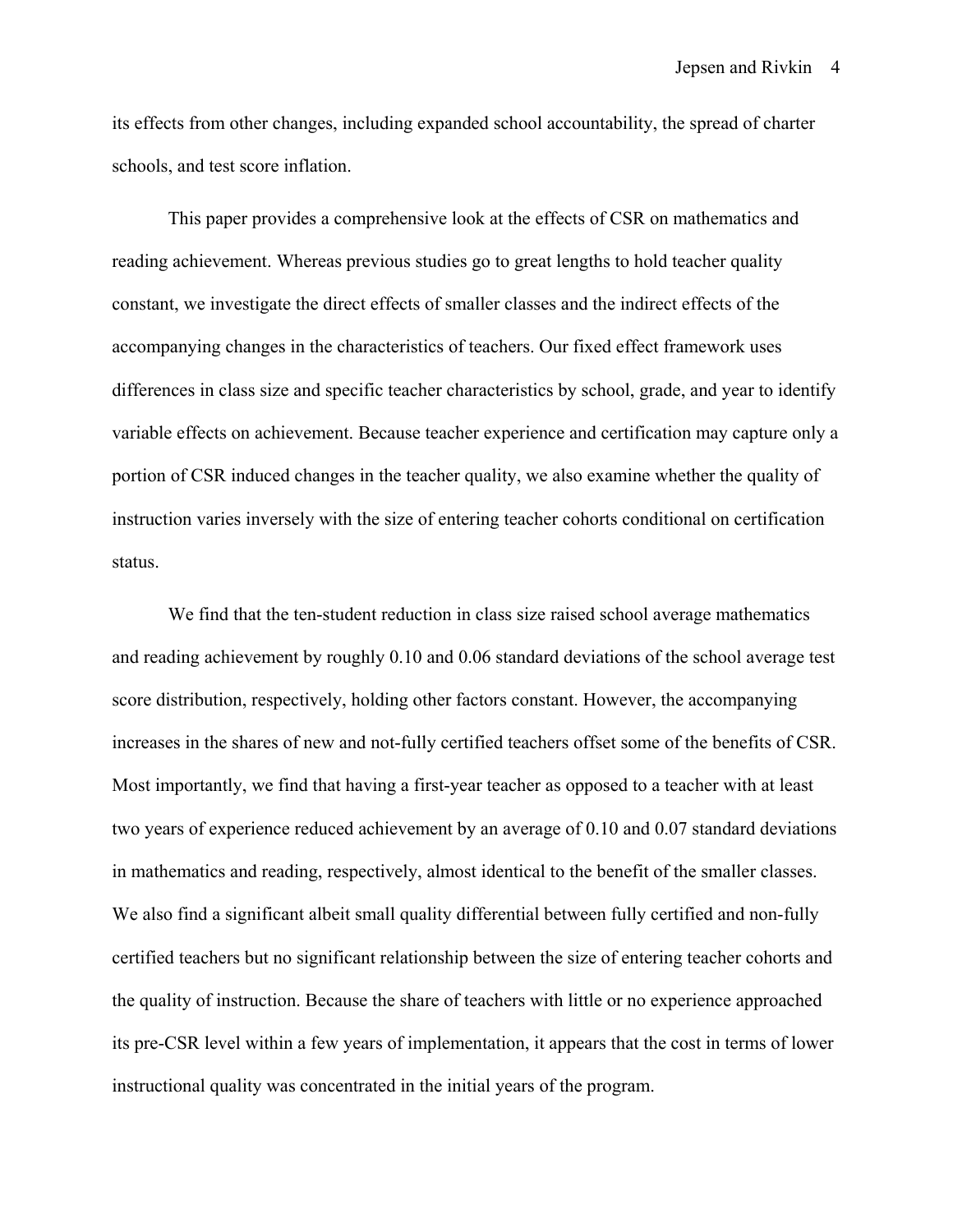### **II. Previous Class Size Research**<sup>1</sup>

Recent research utilizes social experiments and innovative statistical methods to identify the causal effect of smaller classes *holding teacher quality constant*. The most prominent of these is the Tennessee STAR experiment, where students were randomly assigned to small classes or larger classes. A comparison between achievement in large and in small classes provides an estimate of the benefits of smaller classes but provides no information on changes in teacher quality. Krueger (1999) and Krueger and Whitmore (2001) find that smaller class sizes in kindergarten and first grade had a significant and lasting impact on academic achievement and educational attainment. However, the substantial student mobility and attrition that occurred throughout the experiment and consequent need to add students each year raises questions about the estimates, particularly for the higher grades (Hoxby, 2000; Hanushek, 1999).

Studies by Angrist and Lavy (1999), Hoxby (2000), and Rivkin, Hanushek, and Kain (2005) identify plausibly exogenous variation in class size in order to learn more about the effects of class size on achievement (in Israel, Connecticut, and Texas, respectively). Except for Hoxby (2000), the studies find that smaller classes significantly increase achievement in the early grades (grade 5 and below), and the effects tend to be larger for lower-income students. Because data problems attenuate the estimates in Hoxby (2000), the overall pattern of results suggests that smaller classes raise achievement, other things held constant.<sup>2</sup>

One important feature of these studies is that they go to great lengths to hold all other factors, particularly teacher quality, constant. However, an extensive class size reduction program such as that undertaken by California inevitably alters the composition and quality of the teaching force. Consequently, controlled experiments such as STAR provide only partial information on the likely effect of broad-based class size reduction by ignoring its impact on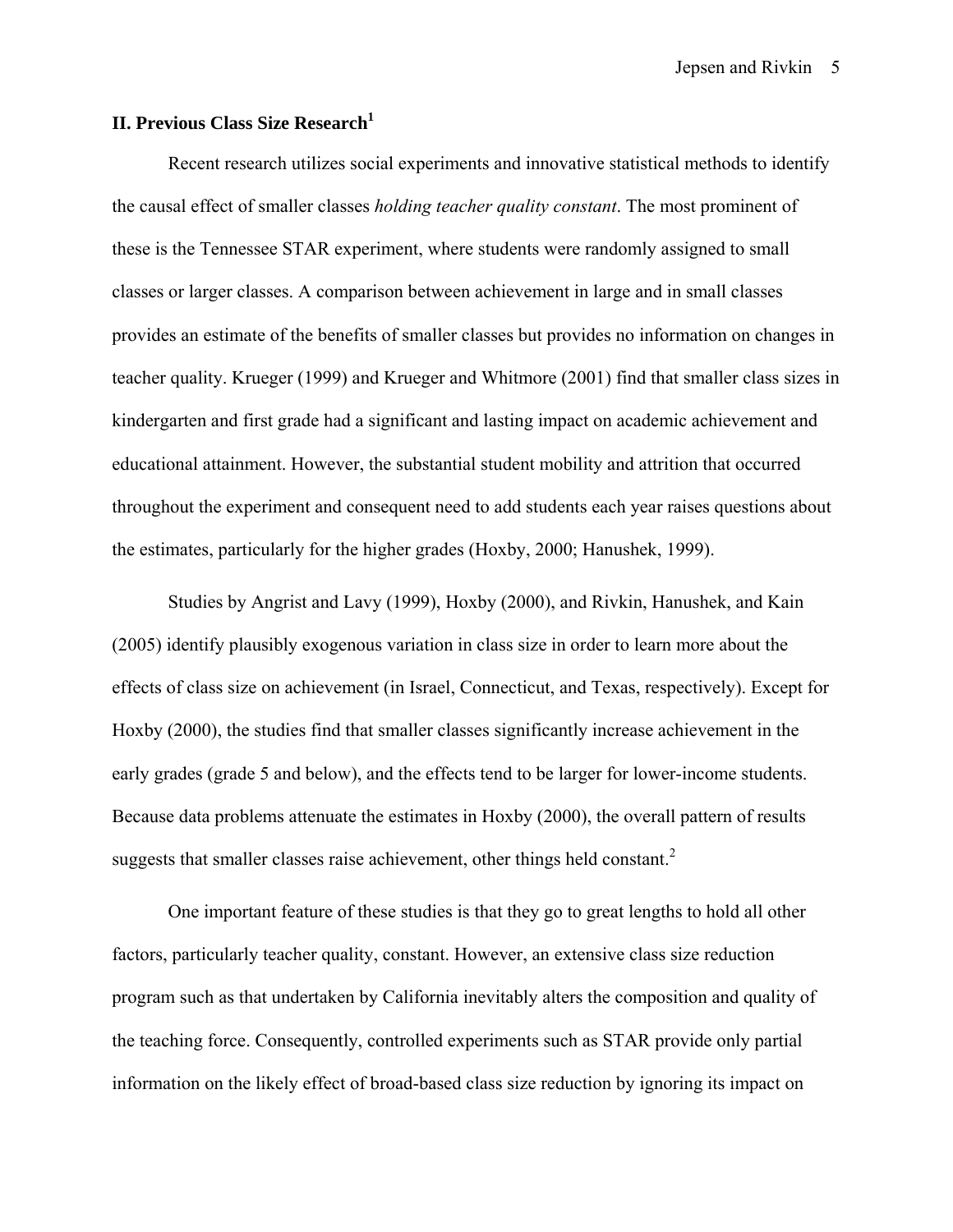teacher quality. Depending upon the elasticity of supply of teacher quality and teacher preferences along a number of dimensions, the existing estimates may overstate the benefits of smaller classes, particularly for schools that have a difficult time attracting teachers.

The initial Class Size Reduction Research Consortium evaluations of CSR and achievement compare schools that implemented CSR in the initial year with those that did not (Bohrnstedt and Stecher, 1999; Stecher and Bohrnstedt, 2000).<sup>3</sup> Although funding was available for all schools, some did not participate in the first year. In order to account for differences between schools that did and did not implement CSR in a timely manner, fourth- or fifth-grade test scores are included in the regressions as controls. This technique assumes that all differences across schools can be captured by a single variable (test scores in fourth or fifth grade). The state-funded Class Size Reduction Research Consortium found little effect of CSR on student achievement.

More recent work on CSR investigates both the benefits of smaller classes and unintended program consequences that might adversely affect school quality. Unlu (2005) finds positive effects of CSR using several difference-in-differences models with National Assessment of Educational Progress (NAEP) data, though contemporaneous education policy changes in California and the appropriateness of the control states raises concerns about this analysis. Sims (2003) finds that the incentives of CSR to cap class size at 20 leads to increased usage of multigrade classrooms which adversely affects achievement.

Our analysis extends previous work on CSR in two ways. First, we look at both the direct effects of smaller classes and the effects of any related changes in teacher characteristics. Second, we use class size differences by school, grade, and year in a multi-level school fixed effect framework to identify the effects of smaller classes in addition to difference-in-differences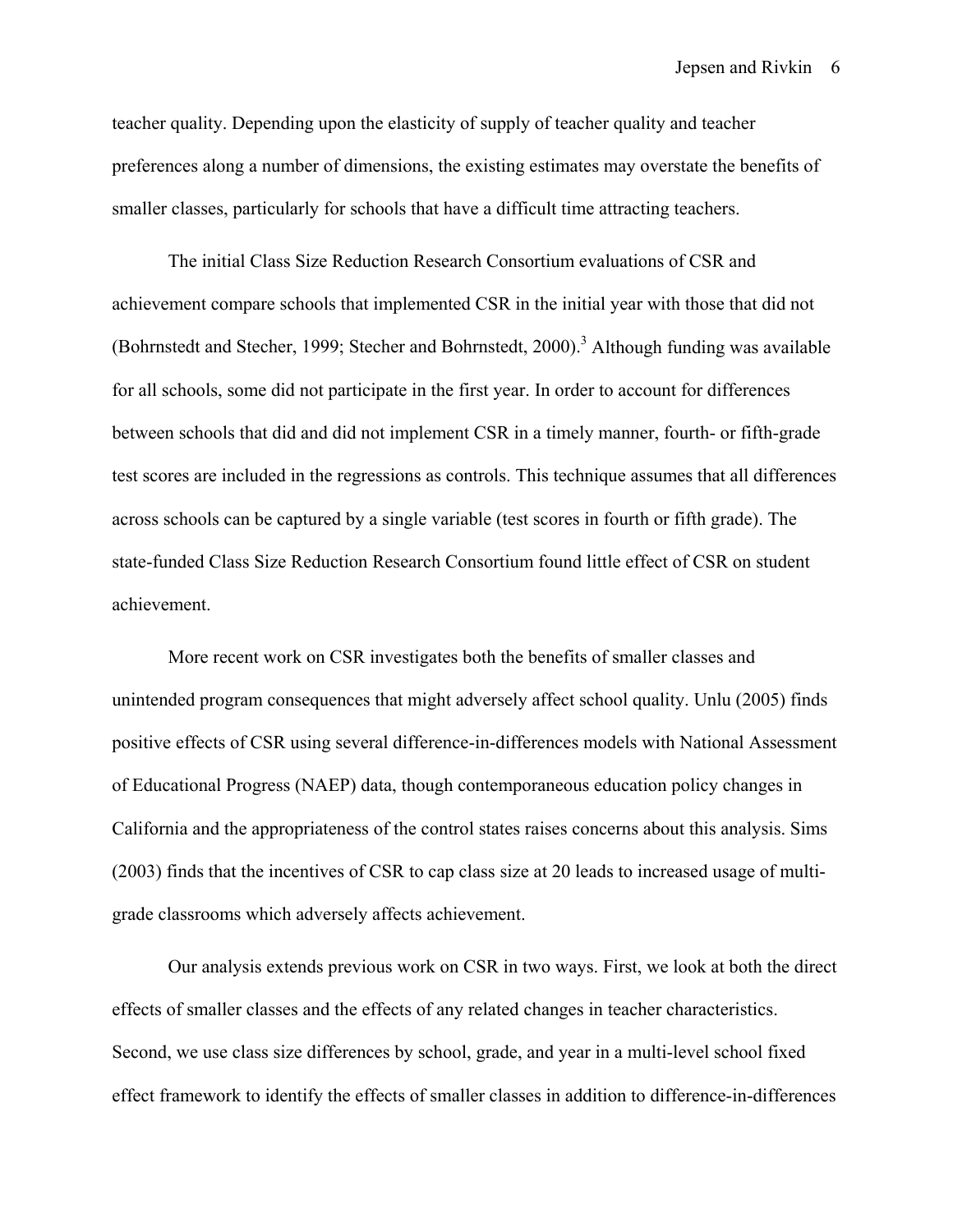models similar to those used in earlier analyses of CSR effects. Multiple difference-in-difference specifications in combination with the school by grade and school by year fixed effects models provide a far richer set of estimates less susceptible to contamination by confounding factors.

#### **III. Empirical Model**

In this section we describe the model used in the empirical analysis. Because we do not have access to student level data and are unable to follow students as they age, we develop the model at the school-grade-year level of aggregation. Nevertheless, we place the discussion in the context of a cumulative model of learning such as that described by Todd and Wolpin (2003) in order to highlight the potential confounding factors and the impediments to identification introduced by the structure of the data.

Equation (1) highlights key issues that must be addressed in the absence of random assignment in order to generate consistent estimates of the causal effects of class size and teacher characteristics on achievement. Here average achievement A for students in grade G and school s in year y is modeled as a function of average student, family and teacher characteristics and average class size:

$$
(1) \qquad A_{Gsy} = \alpha_{Gsy} + \beta X_{Gsy} + \delta CS_{Gsy} + \lambda T_{Gsy} + e_{Gsy}
$$

where CS is average class size, T is a vector of teacher characteristics including the shares of teaching lacking full certification and experience, *X* is a vector of family background variables, *α* is average student skill, where student skill evolves over time as a function of prior family and school influences, and *e* is a stochastic term that captures unmeasured influences of communities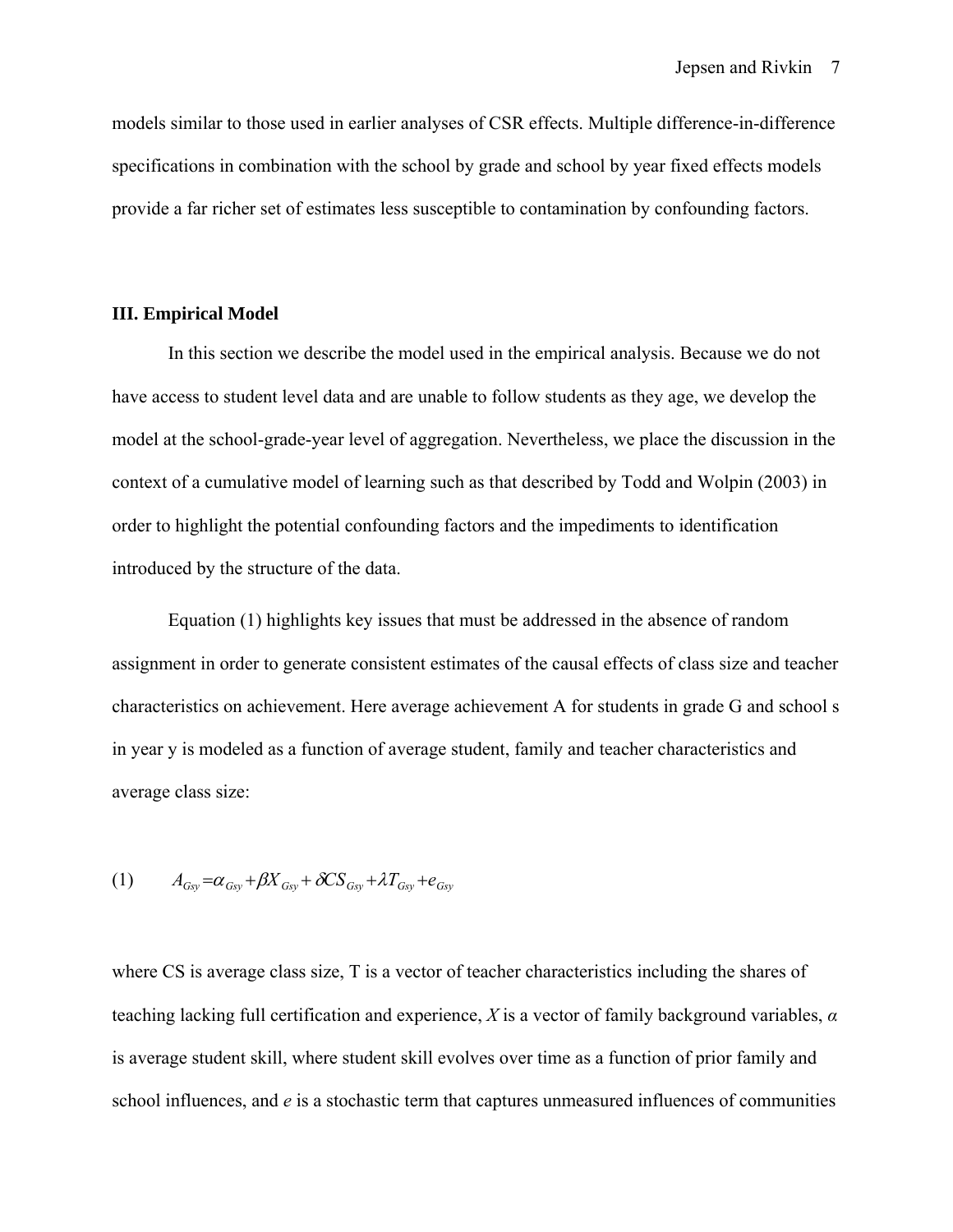and schools as well as random error. If CS and T were uncorrelated with e and α*,* OLS would yield unbiased estimates of δ and *λ*. But given the non-random sorting of students and teachers into schools and systematic differences in the timing of class size reduction, CS and T are almost certainly related to other achievement determinants. Note that the use of grade average characteristics does eliminate the bias due to purposeful sorting of students into classrooms.

Our basic approach is to use the panel of schools to control for observed and unobserved student, family, school, and community factors that could potentially bias the estimated class size and teacher characteristic effects, leaving only exogenous variation to identify the parameter estimates. We begin by expanding the error term e from equation (1) into a series of components that highlight both the types of school and neighborhood factors accounted for directly by the fixed effects and those factors that remain unaccounted for:

(2) 
$$
e_{Gsy} = \theta_s + \xi_G + \psi_y + \pi_{sG} + \varphi_{sy} + \varphi_{Gy} + \tau_{sGy} + \varepsilon_{Gsy}
$$

where the first three terms are fixed school, grade, and year effects, the next three terms are second-level interactions among these three components, the seventh term is the third-level interaction, and the final term is a random error.

The school fixed effect captures time invariant differences in neighborhoods and schools. These include school facilities, public services, community type, and working conditions that influence teacher supply.

Because school quality may vary over time and by grade, Equation (2) also includes interactions between school and both grade and year. The school-by-grade component captures systematic changes across grades in a school common to all years, and the school-by-year term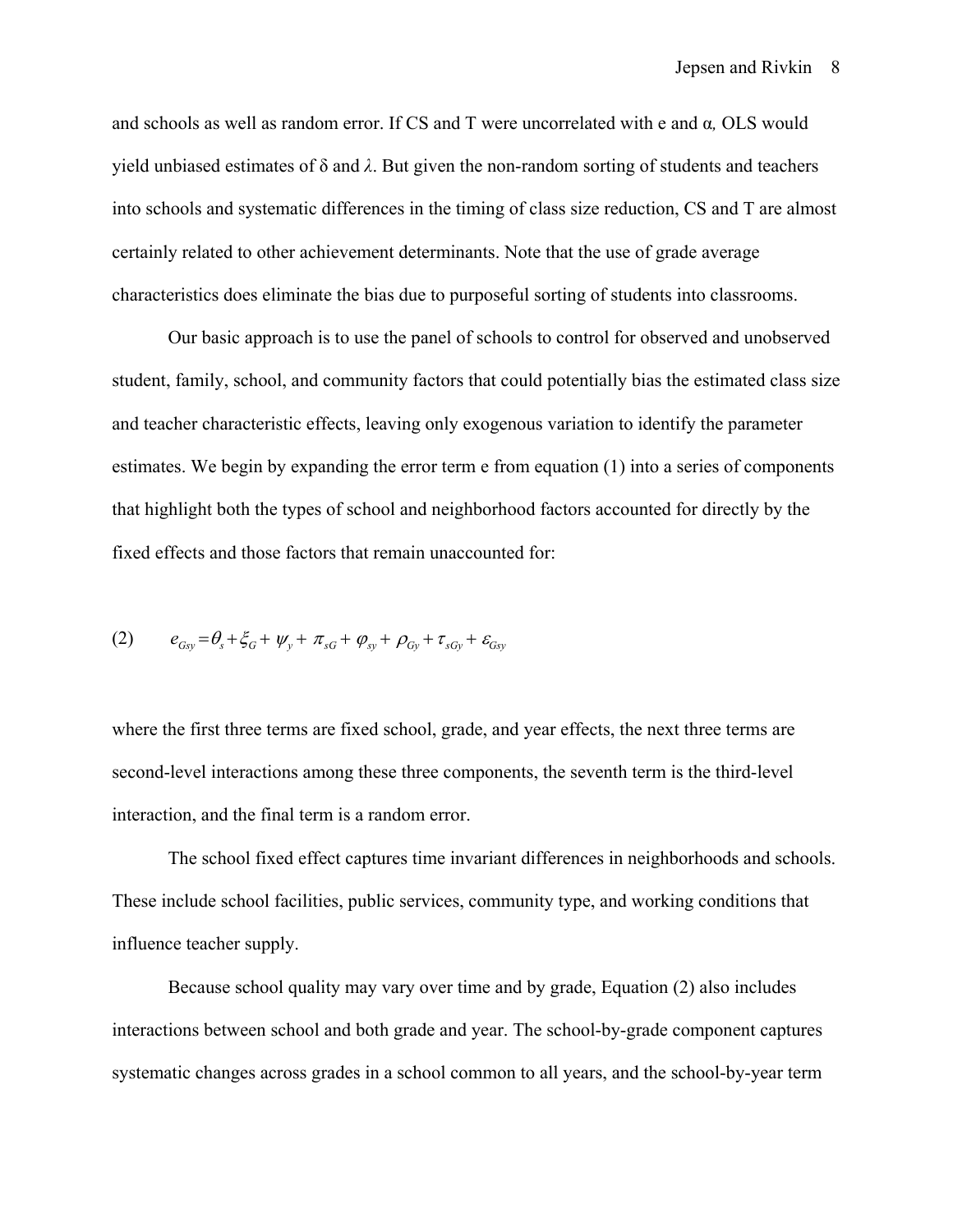accounts for year-to-year changes common to all grades in a school. Rather than relying on a linear or even polynomial trend for each school, these school-by-year fixed effects remove in a very general way all variation over time in neighborhood and local economic conditions that likely affect mobility patterns including such things as the introduction of new school policies or the myriad changes documented to occur in "transitional neighborhoods." An economic shock that reduces neighborhood employment and income would not bias the estimates; nor would a shock to local school finances or the quality of the local school board, because each of these would affect all grades in a school. The school-by-grade fixed effect also accounts for the possibility that achievement trends vary systematically with changes in class size or teacher quality as children age.

It is also important to account for statewide factors that might be correlated with overall changes in achievement. The grade, year, and year by grade fixed effects account for statewide trends by grade and year and other factors including test difficulty.

The seventh term,  $\tau$ , is the full three way interaction between school, grade, and year. Despite the fact that the school-by-year fixed effects capture changes in administration, neighborhood social and economic environment, school resources, and myriad other achievement determinants, it is almost certainly the case that most schools experience grade specific variation in teacher quality, peer influences and perhaps other factors from year to year. Grade specific changes in curriculum also remain unaccounted for by either the school by grade or school by year fixed effects.

Importantly, this term cannot be included in the regressions, because doing so would eliminate all variation in class size and the other variables; the data are aggregated to the schoolgrade-year level, and there is no within grade variation. Therefore  $\tau$  potentially includes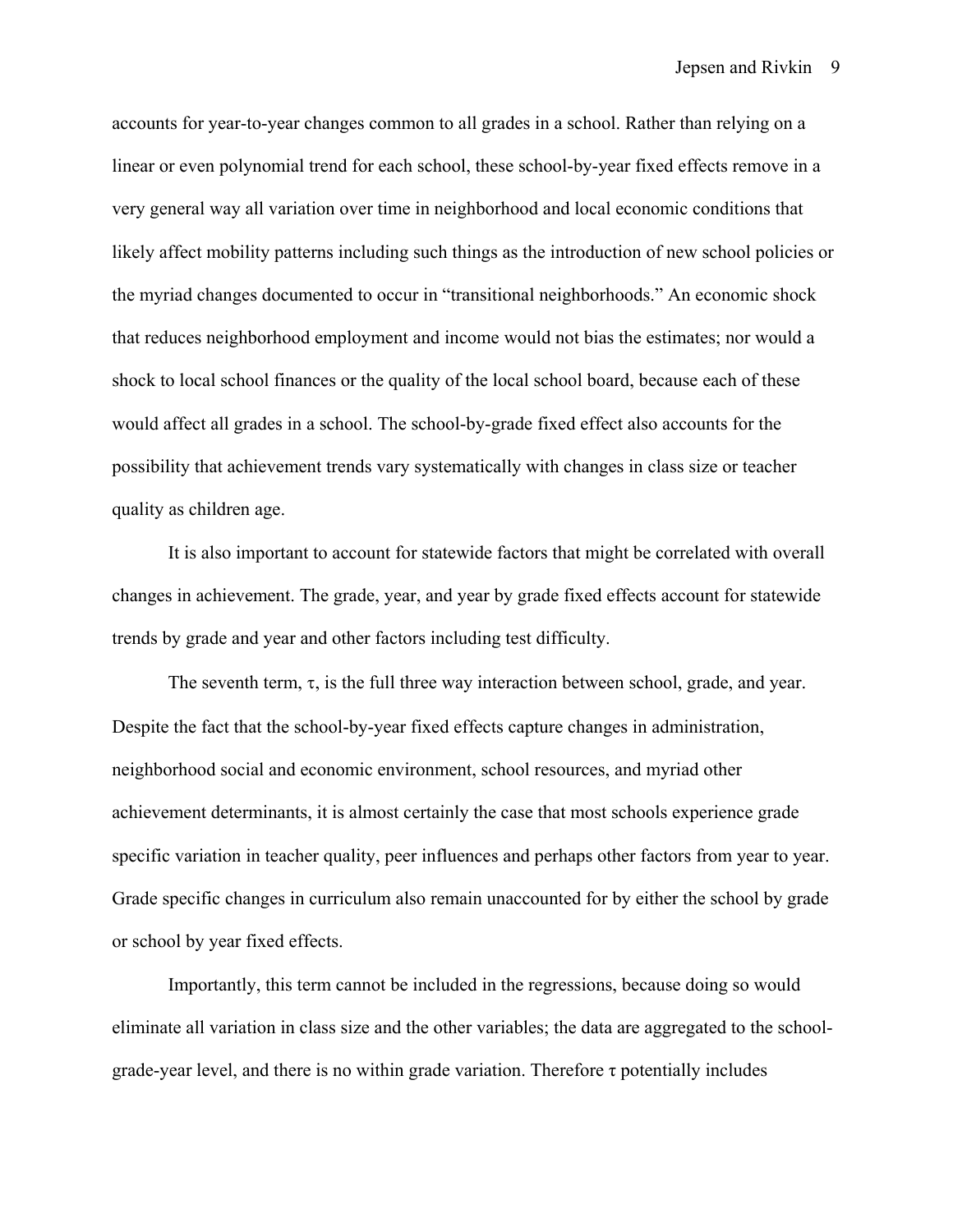confounding factors that cannot be directly accounted for, and a key question is whether any such factors contaminate the estimates of class size or teacher characteristic effects.<sup>4</sup>

The following example for a single school illustrates the variation used to identify the parameter estimates. If we had multiple years of data for a single grade, we could use cohort differences in achievement and class size for that grade to identify the class size effect. Alternatively, if we had multiple grades of data for a single year, we could use grade differences in achievement and class size in that year to identify the class size effect. In a more general case with multiple schools, the coefficients would reflect the average of these within school relationships across the sample.

Each of these estimators is subject to potentially serious biases. In the model that focuses on variation across years within school and grade, unobserved time varying factors related to class size could contaminate the estimates. In the specification that uses variation across grades within school and year, systematic differences by cohort or by age could introduce bias.

Fortunately, the availability of multiple years and grades of data permits the simultaneous inclusion of school-by-grade and school-by-year fixed effects. In this case the class size effect is identified by deviations from a school's average class size for each grade and year. Consider a data set with class size and achievement data for grades g and g-1 and years y and y-1. The inclusion of school by grade and school by year fixed effects is equivalent to the following regression:

$$
(3) \qquad (A_{sgy} - A_{sg-1y}) - (A_{sgy-1} - A_{sg-1y-1}) = \delta[(CS_{sgy} - CS_{sg-1y}) - (CS_{sgy-1} - CS_{sg-1y-1})] + error
$$

Although the school by grade and school by year fixed effects eliminate primary sources of bias, there remains the possibility that unobserved differences by grade and year including test difficulty and grade specific policy changes at the state level could contaminate the estimates.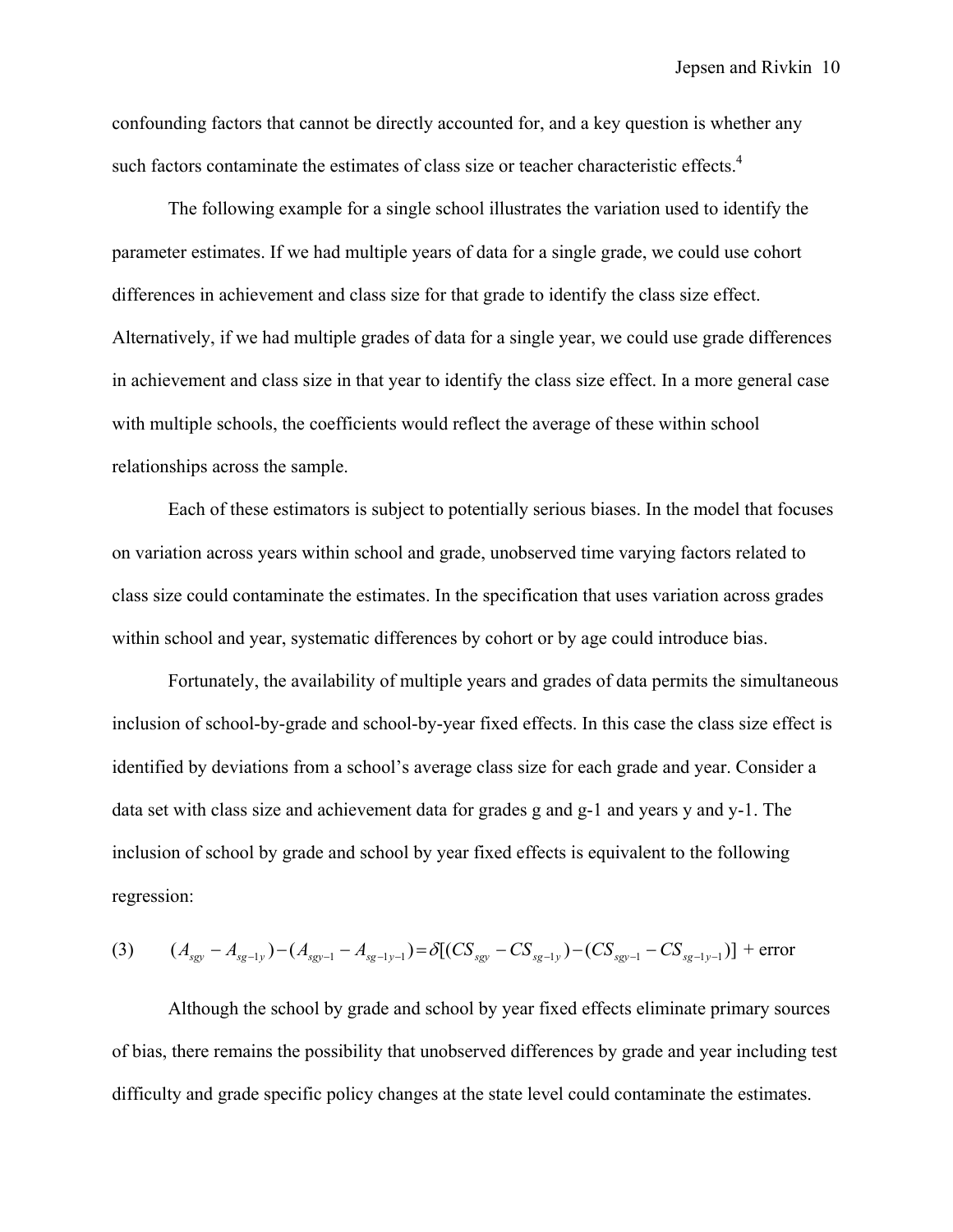Fortunately, the availability of data for a number of schools enables us to control for average grade-by-year effects across all schools with grade, year, and grade by year fixed effects.

The variation in class size and teacher characteristics that remains following the inclusion of the fixed effects and observed characteristics comes from purposeful, grade-specific changes in school policy including implementation of CSR, variation in the size of entering cohorts at a school, the inflow and outflow of students in a given grade and year, and teacher experience gains over time, turnover and re-allocation among grades. Not surprisingly the variance in second- and third-grade class size is much larger for schools that begin our sample period with large classes and either adopt CSR during the period or not at all, thought the vast majority of schools have small classes throughout the period (see Appendix Table 1).

Regardless of CSR status, the key identifying assumption is that the variation in class size and teacher characteristics is not related to confounding influences. One potential source of bias could come from school changes in response to expected teacher quality or class size. Yet given the uncertainty about the actual teacher a child will be assigned to in the next grade and predominance of multi-children families, such grade-year specific moves are not likely to be widespread. Similarly, it seems plausible to assume that schools do not change class sizes or the grade distribution of new or not fully certified teachers based on the characteristics of particular student cohorts that are not maintained intact from one year to another. On the other hand, adoption of CSR appears to have influenced teacher grade preferences, amplifying the importance of accounting for teacher experience.

Of course the possibility that teacher assignments are based in part on cohort quality cannot be ruled out, and the inability to link students across grades and years prevents us from accounting for mobility or controlling for student heterogeneity through the use of a value-added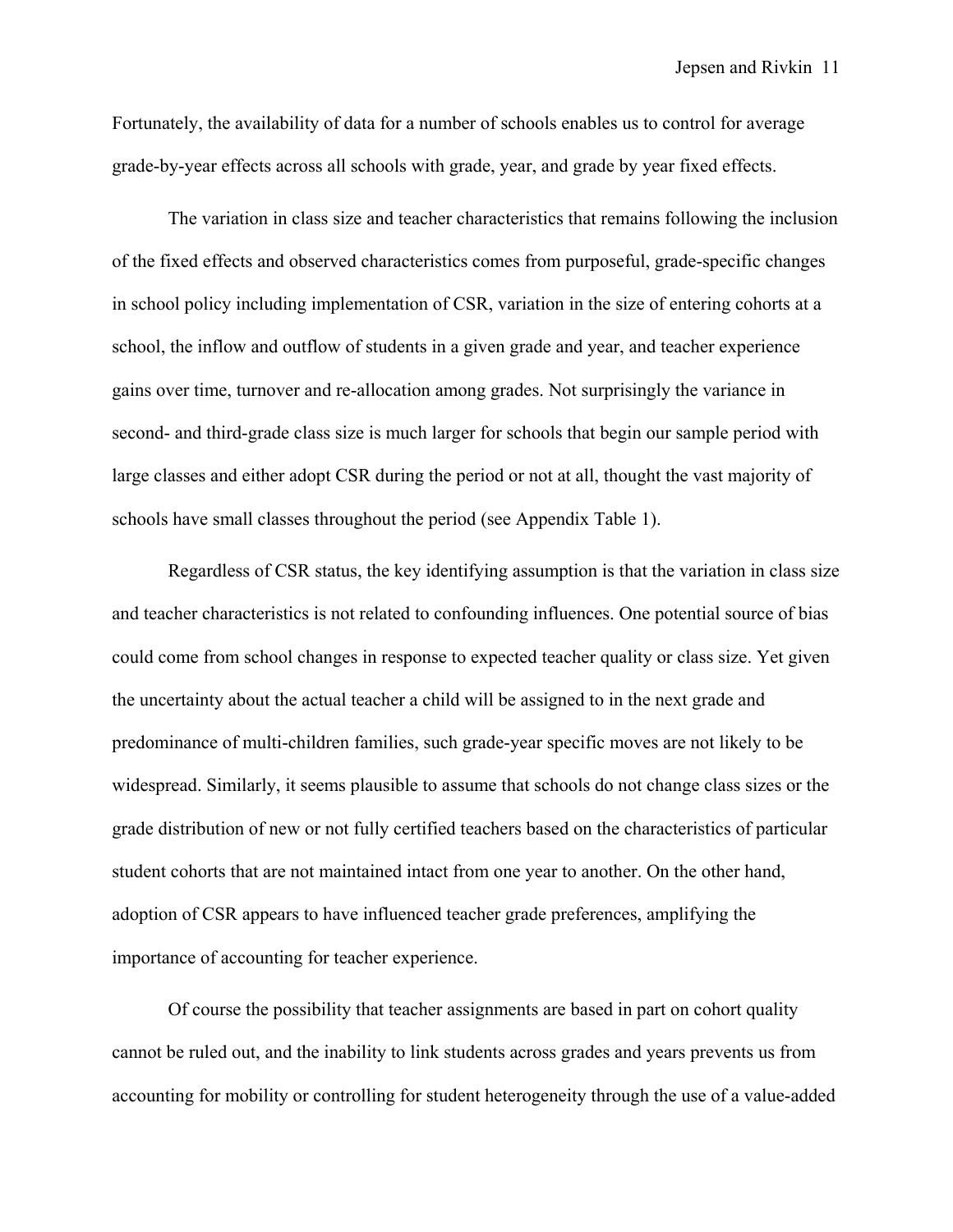framework or student fixed effects.<sup>5</sup> We can, however, examine the sensitivity of the estimates to student demographic variables that are almost certainly related to academic preparation including the proportion eligible for a subsidized lunch. Moreover, student level panel data in Texas suggests that class size estimates are not sensitive to the inclusion of mobility controls.<sup>6</sup>

One final concern is the possible persistence of cohort differences in class size and teacher characteristics across grades, causing the coefficients to conflate contemporaneous and past class size and teacher characteristic effects.<sup>7</sup> For example, cohorts with smaller secondgrade classes may have tended to have smaller first-grade and kindergarten classes, meaning that the second-grade class size coefficient may combine the effects of class size in second grade and class sizes in earlier grades. The magnitude of this effect depends negatively on the rate at which the additional knowledge produced by smaller classes depreciates over time and positively on the correlation between current and prior class size and teacher characteristics. Note that in cases with either no knowledge persistence or no correlation between current and prior class size, class sizes in earlier grades do not affect estimates of contemporaneous class size effects.

Although it is not possible to estimate the rate of knowledge depreciation for the specific sample and test instrument used in this analysis because of the lack of student level information, estimates of the correlations between current and prior year class size can be generated. Appendix Table 2 reports the within cohort correlations over grade of residual class size and teacher characteristics based on the variation that remains following the removal of all fixed effects. In the case of teacher experience, the fact that most correlations for the experience variables fall below 0.10 indicates that any confounding effects of teacher experience in the prior year are likely to be small even if there were little or no depreciation of knowledge over time. In the case of class size, some of the correlations approach 0.25 which although still low suggest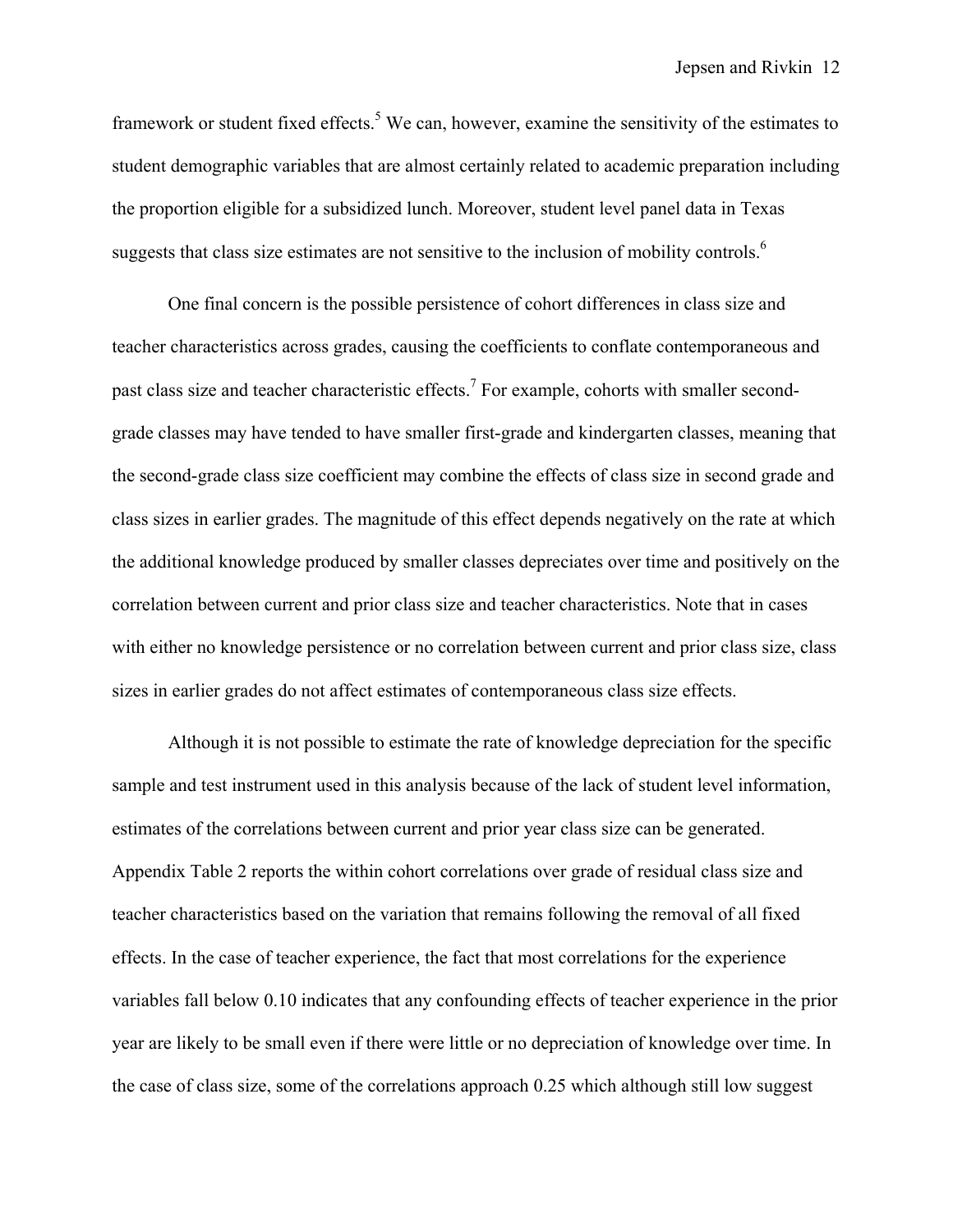that effects of class size in prior years might introduce a small upward bias on some class size estimates.

#### **IV. Data Sources**

The data come from the California Department of Education (CDE) and include all public elementary schools serving second through fourth grades in California with the exception of charter schools and alternative schools (such as special education schools). Student-level data are not released by the CDE, but aggregate information on student background and test performance can be combined with information on average class size and teacher characteristics including experience, certification, and education.

We use data from seven years: 1990-1991, 1995-1996, and 1997-1998 through 2001- 2002 (for ease of discussion we subsequently refer to an academic year by the calendar year in which it begins). This lengthy panel, which includes pre- and post-CSR years, allows us to look at the relationship between CSR and trends in teacher characteristics, as illustrated in the next section.

For 1997 through 2001, each California public school student in second through eleventh grade took the Stanford Achievement Test Series, Ninth Edition, Form T (Stanford 9) multiplechoice test, published by Harcourt, Brace & Co.<sup>8</sup> Our measure of achievement in each grade is the school average mathematics or reading test score, standardized to a mean of zero and a standard deviation of one.

The information on teacher experience and certification is used to construct marginal and joint distributions of these variables. Because evidence shows that the return to experience is concentrated in the first few years, we calculate the shares of teachers with zero, one, and two plus years of prior experience rather than simply using the average. We also interact certification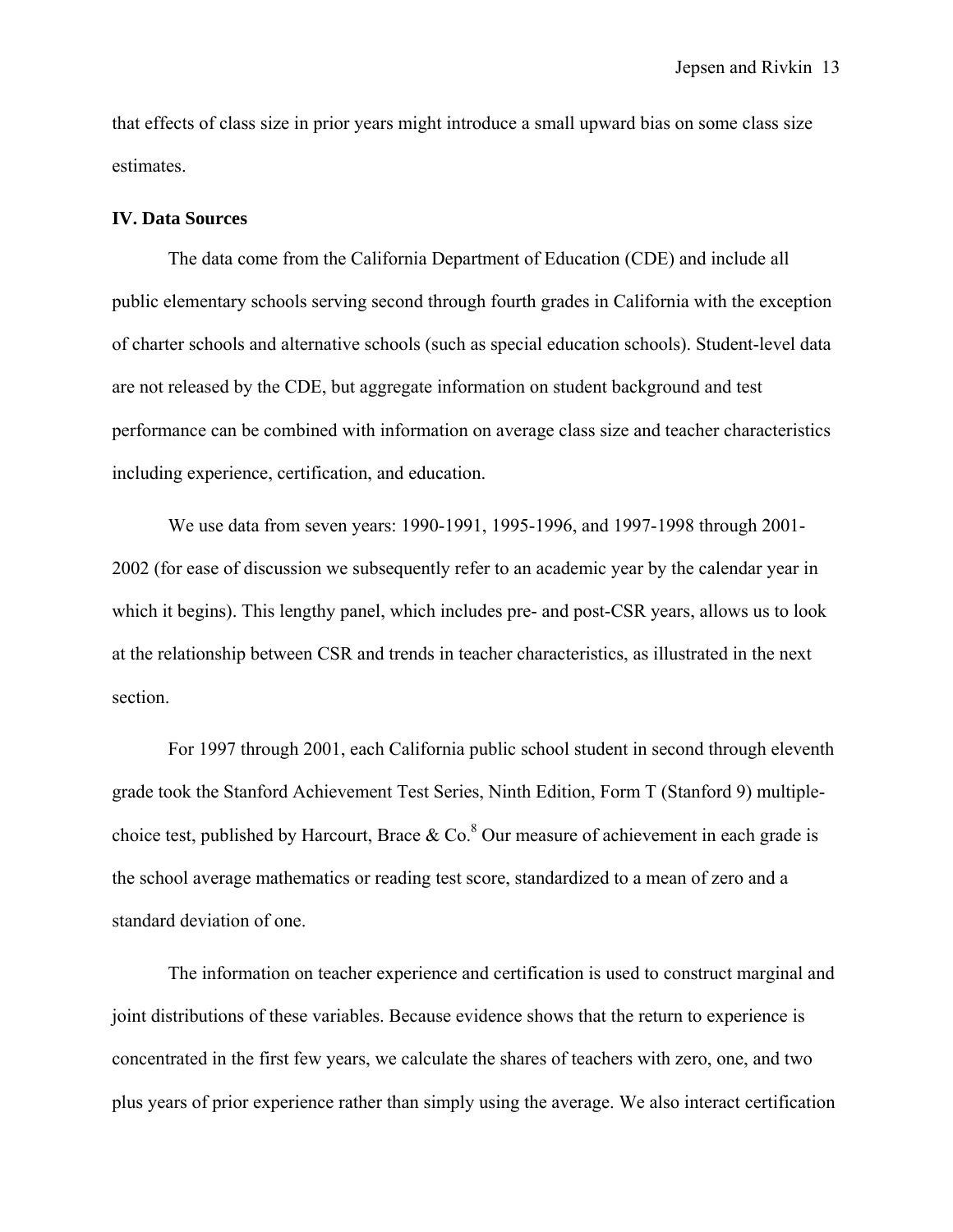status with experience to examine whether quality differences by certification status vary with experience.

Table 1 reports descriptive statistics by year for the regression sample period (1997 to 2001). The sample includes grades two through four for all school years from 1997 to 2001. An observation is a combination of grade, school, and year, such as third grade in Washington Elementary school for 1999. There are 65,511 observations.

#### **V. California Public Elementary School Teachers: 1990-2001**

The magnitude and distribution of any changes in teacher characteristics following the CSR-driven increase in demand clearly depend on many factors. The most prominent are the details of class size reduction, accompanying changes in salary, and the elasticity of teacher supply for different types of schools. In terms of the first, Jepsen and Rivkin (2002) show that CSR reduced third-grade class size from roughly 30 to 20 for all types of schools. As a result, the number of CSR-induced openings at a given school depended only on the size of the school, not on the characteristics of its student body.<sup>9</sup> With respect to teacher salaries, the average earnings of young, non-teacher female college graduates in California matched if not exceeded the rise in starting teacher salaries during the  $1990s$ .<sup>10</sup>

Finally, measures of supply conditions for different types of schools are not readily available, although Ballou and Podgursky (1997) and others argue that excess supply characterizes most teacher labor markets, especially those in middle-class communities. Schools in such communities can meet increased demand by drawing from new teachers, those currently out of teaching, and teachers working in less preferred districts. On the other hand, schools serving academically and economically at risk students likely confront a lower supply of certified teachers at market wages. Boyd et al. (2003) find that the combination of distance to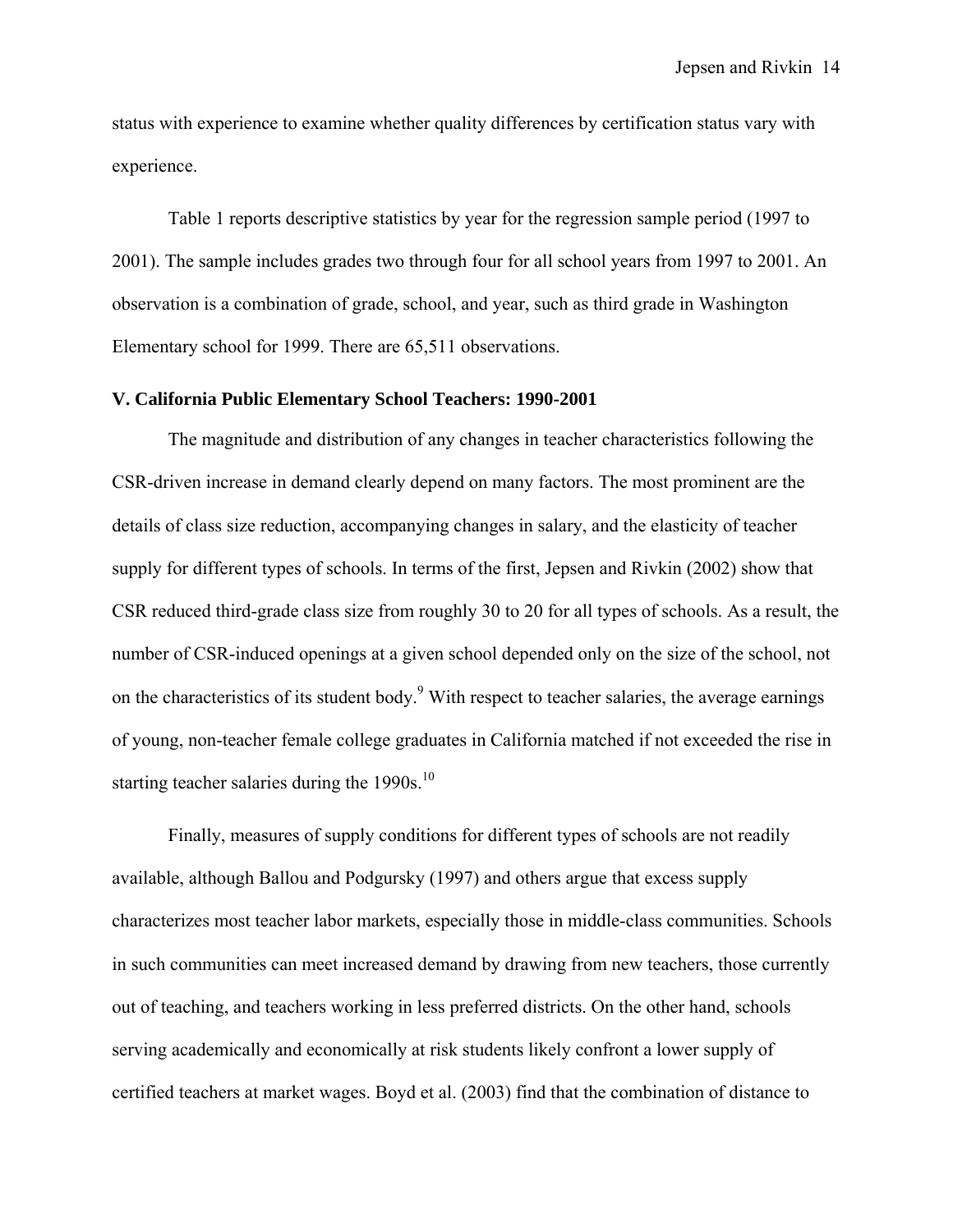desirable housing and characteristics associated with a high-poverty, high-proportion black or Hispanic student body severely inhibits the ability of administrators to attract and retain fullycertified teachers.

Thus, the expanded number of teaching positions at all schools following the implementation of CSR both redistributed existing teachers among schools and brought a number of new teachers into the schools. The implications for school average instructional quality depended upon both the effectiveness of movers and new, often uncertified, teachers in comparison to their new colleagues and those they replaced. On the one hand, it is difficult to speculate on the changes in quality experienced by schools serving high SES students who often filled vacancies with experienced teachers. There is little evidence on the extent to which schools use more desirable working conditions to procure more effective teachers as measured by value added to student achievement, and the structure of the tenure system in California including the granting of tenure after only a few years and difficulty firing poor performers suggests that there is likely to be substantial quality variation within most schools. On the other hand, evidence suggests that teachers with little or no prior experience and to a lesser extent those lacking full certification tend to be less effective in the classroom. Consequently those schools that lost many teachers and had to fill vacancies predominantly by hiring new teachers may have experienced a substantial decline in the quality of instruction.

### *V.A. Changes in the Distribution of Teacher Experience and Certification*

This section describes changes over time in teacher experience and certification by student demographic characteristics. The figures for experience and certification are constructed in the following way. Schools are divided into four categories according to the percentage of students eligible for a subsidized lunch.<sup>11</sup> Then, the average of the teacher characteristic, such as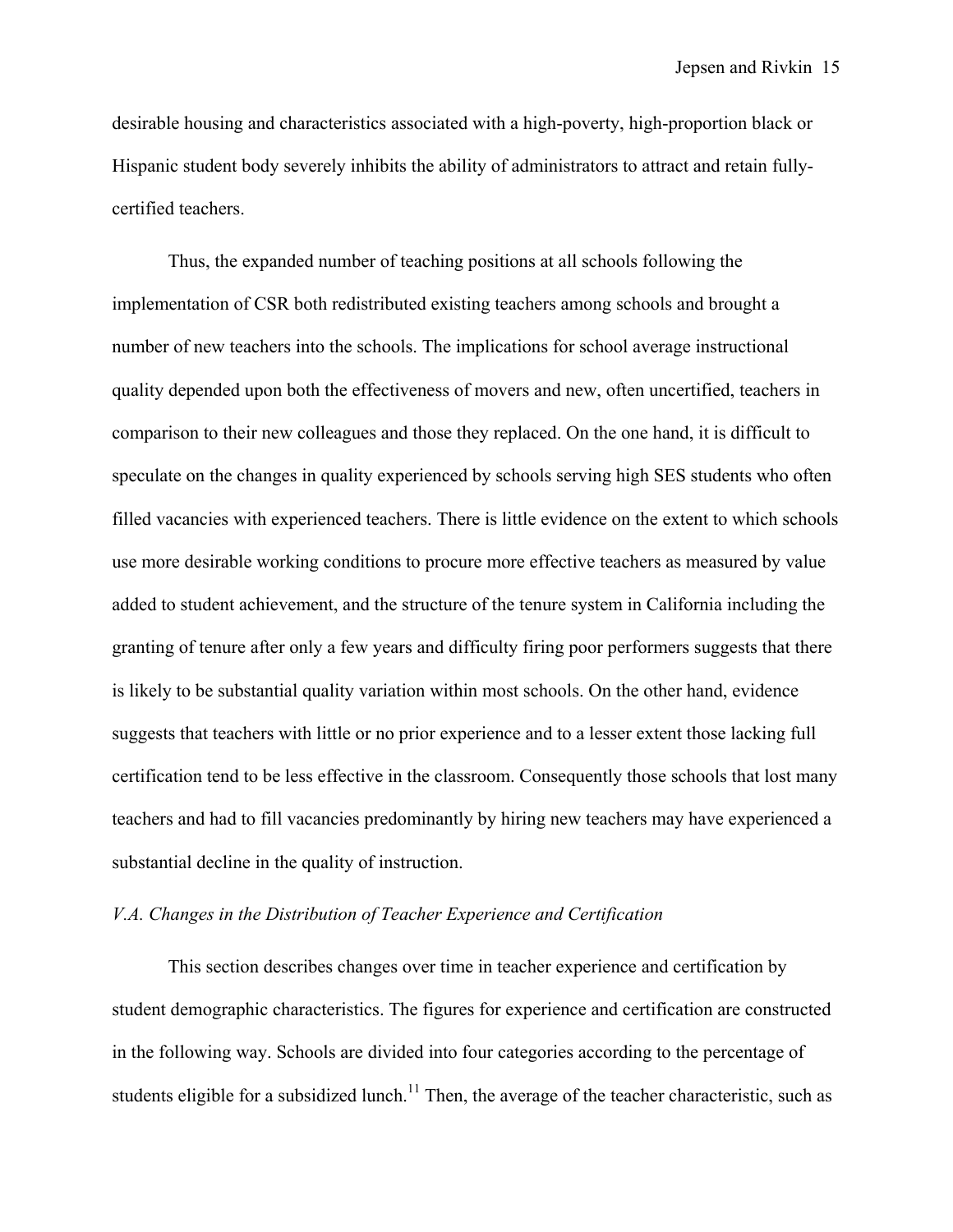the school's percentage of new teachers, is calculated from all the schools in that subsidized lunch category. Low-poverty schools are defined as schools with fewer than 25 percent of their students eligible for a subsidized lunch, whereas high-poverty schools are defined as schools with greater than 75 percent eligible for a subsidized lunch. The calculations weight each school by the number of students in the specific racial/ethnic group (such as Asians), thereby creating averages for students in each of the four racial/ethnic groups.12 Differences among racial/ethnic groups within each subsidized lunch category provide information regarding the degree to which the distributions of teacher characteristics differ by race/ethnicity conditional on income.<sup>13</sup>

Figure 1 shows trends in the percentages of new teachers – teachers in their first year of teaching in any California public school – in grades two through four (the grades we use to analyze the effect of CSR on student achievement later in the paper) for the lowest and highest poverty categories.14 The basic time patterns are generally similar for all demographic groups: a small decline in the share of new teachers prior to CSR, a large increase in the share of new teachers following the implementation of CSR and a return to a similar share of new teachers by the end of the time period. There are, however, race/ethnic differences among students in high poverty schools. Specifically, the CSR-induced increase in the share of students with new teachers is much smaller for whites than for the other demographic groups.

Figure 2 illustrates the dramatic increase over time in the share of teachers who lack full certification.<sup>15</sup> In contrast to the percentage of teachers with no experience, the percentage without full certification does remain far higher than pre-CSR values in 2001. In high-poverty schools, more than one quarter of blacks, one fifth of Hispanics, and ten percent of whites and Asians have teachers who lack full certification more than five years following the implementation of CSR.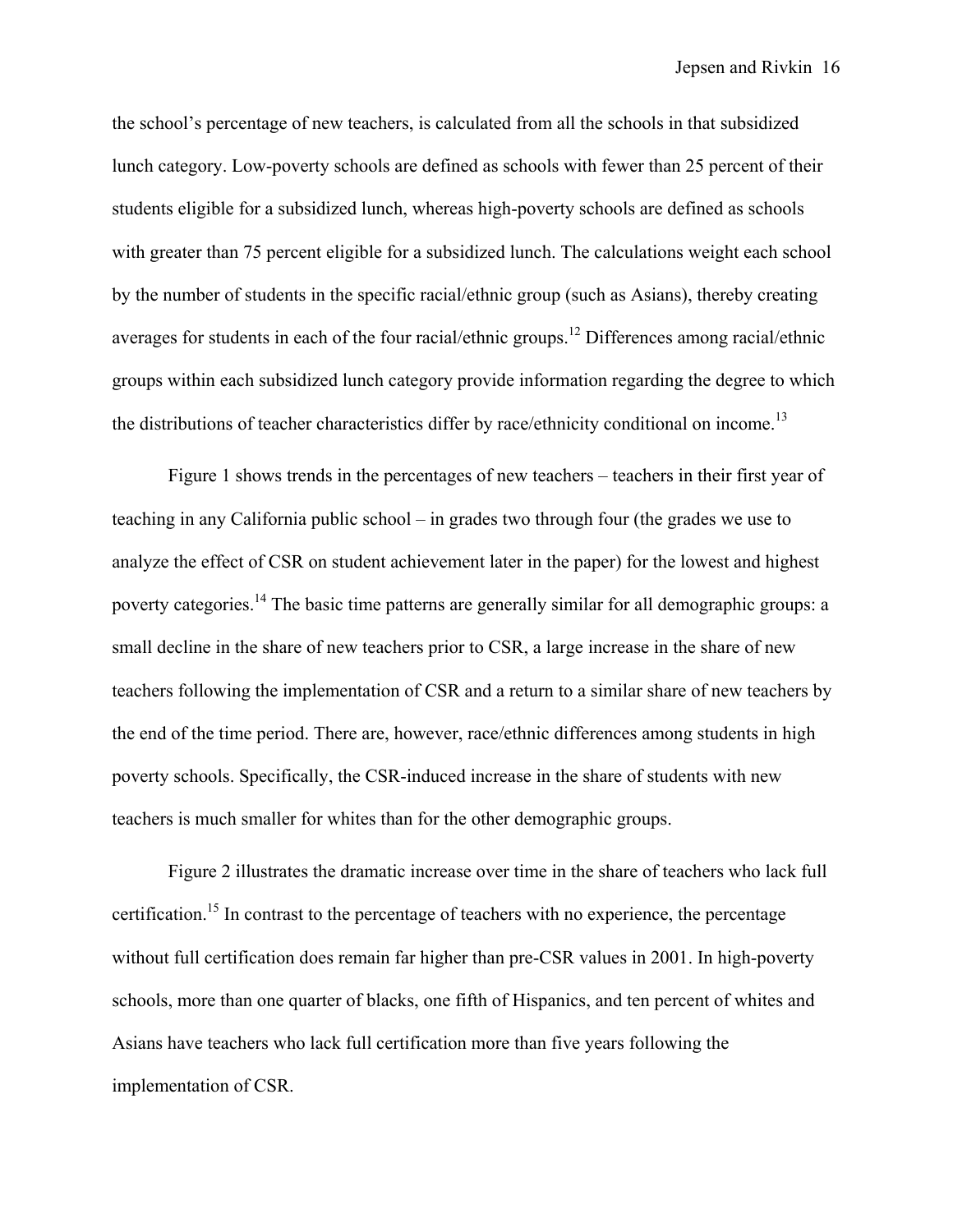The persistence of the increases in the share of teachers lacking full certification despite the decline in the share with no experience indicates that teachers lacking full certification are remaining in the schools for more than one year. Whether this reflects a longer-term decline in teacher quality depends upon the inter-relationship among experience, certification, and quality.

An important limitation of these tables and figures as descriptors of the changes in teacher quality experienced by California schools is the fact that experience, certification, and other easily-quantified measures of quality appear to explain little of the actual quality variation in terms of value added to achievement (Rivkin, Hanushek, and Kain, 2005). Of particular relevance to the question of a CSR-induced quality change is the extent to which the need to hire so many teachers in a short period of time led to a decline in the quality of entire cohorts that would persist throughout their careers given the infrequency of tenure denial and shortages of certified teachers in many schools. We attempt to provide some evidence on this issue by investigating the relationship between entering teacher cohort size and quality in the empirical analysis.

#### **VI. Class Size, Teacher Characteristics, and Student Achievement**

This section reports the results from the analysis of average mathematics and reading achievement. We begin with difference-in-differences models to facilitate comparisons with previous evaluations of CSR. Next we present a series of fixed effect estimates that differ according to the parameterization of the teacher characteristics and the types of interactions with demographic variables. The final set of results investigates the link between achievement and the size of entering teacher cohorts. All specifications fully interact grade with class size but not the teacher characteristics based on prior research and preliminary work.<sup>16</sup> Unless otherwise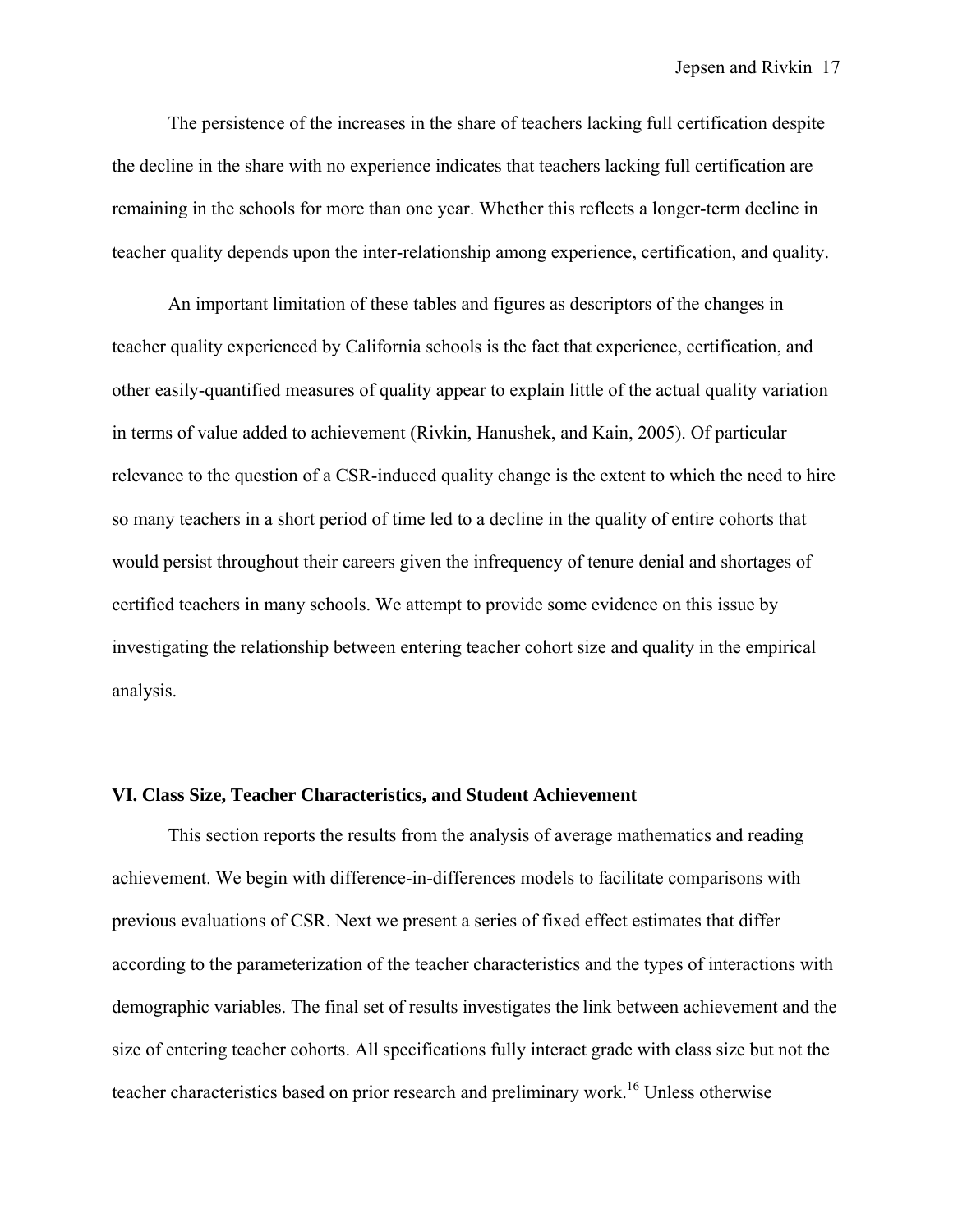indicated, all regression specifications include separate coefficients by grade for the percentages of black, Hispanic, Asian, and LEP students, as well as full sets of grade-by- year dummies (percent subsidized lunch is only available at the school level). Robust standard errors are clustered at the school level to account for correlations among the errors.

# *VI.A. Difference-in-Difference Results*

Table 2 reports estimates of the effects of CSR on mathematics and reading achievement that are identified by differences in the timing of CSR adoption. The difference in differences specification reported in Columns 1 and 3 compares the difference in third- and fifth-grade achievement in 1997 for schools that had implemented CSR as of 1997 (early adopters) and those that reduced class size in 1998 or 1999 (late adopters), so the estimated benefit of CSR is the negative of the third-grade\*late-adopter interaction coefficient. This model assumes that the difference between third- and fifth-grade achievement in late-adopting schools provides a valid counterfactual for the early adopters.

The difference in difference in differences (DDD) specification reported in Columns 2 and 4 compares the difference in the difference in third- and fifth-grade achievement between 1997 and 1999 for early and late adopters, so the estimated benefit of CSR is the third-grade \* late-adopter \* 1999 interaction coefficient. This model assumes that the 1997-1999 difference in the difference between third- and fifth-grade achievement in early-adopting schools provides a valid counterfactual for the late adopters.

The results are quite similar for the two models, showing that the implementation of CSR increased achievement by roughly 0.09 standard deviations in mathematics and 0.05 standard deviations in reading in both early- and late-adopting schools. The finding that different models yield similar estimates provides support for the notion that CSR raised achievement, but there is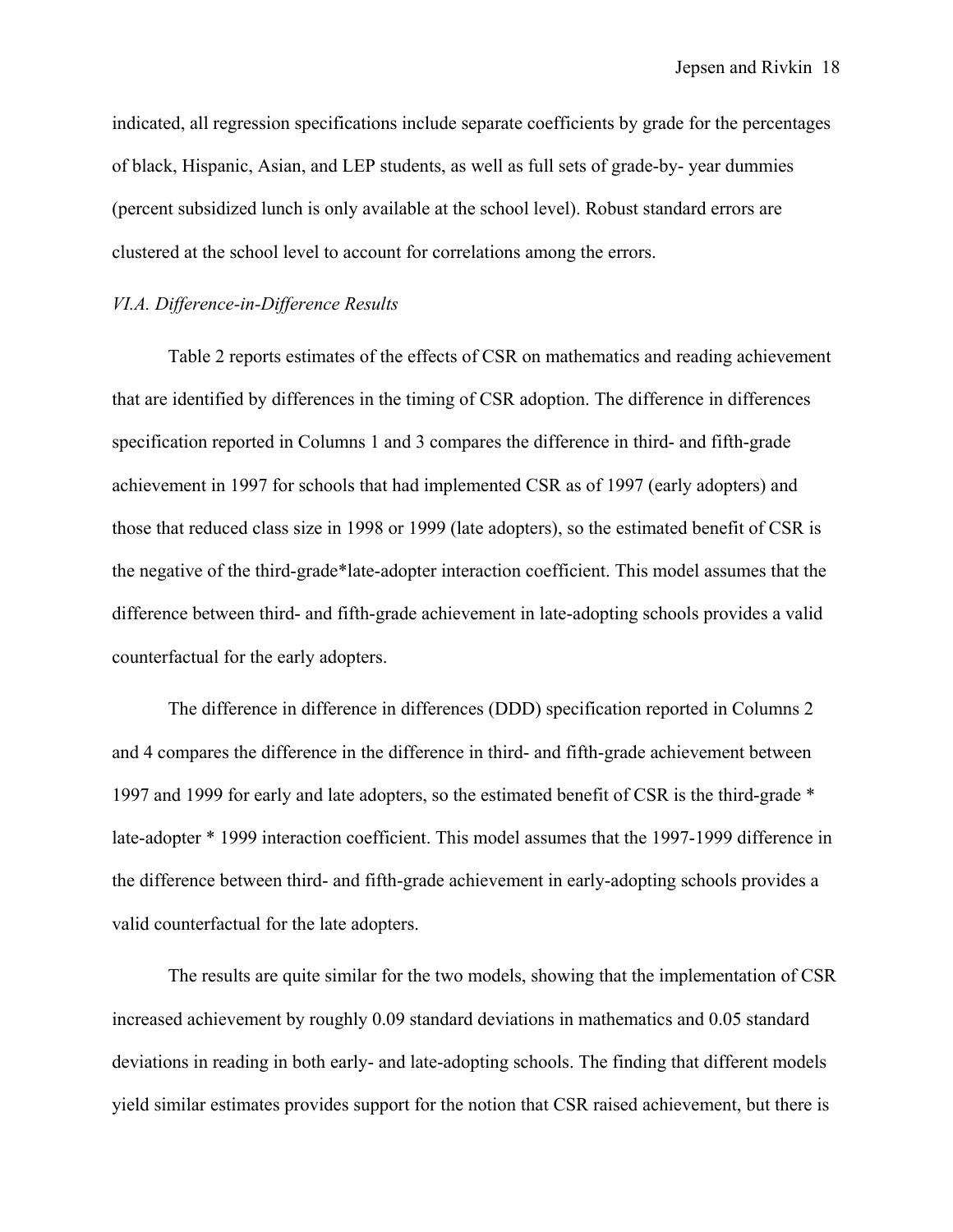reason to be cautious about the interpretation since both specifications depend on the assumption that CSR adoption did not affect fifth-grade achievement. If movement of teachers out of fifth grade to one of the CSR grades increased the share of fifth-grade teachers without experience or full certification, neither of the estimates would capture the effect of CSR on third-grade achievement. Rather, they would capture the effects of CSR on the difference between third- and fifth-grade achievement, likely overestimating the benefit of smaller classes in third grade.

#### *VI.B. Fixed Effect Results*

We now turn to results from our preferred fixed effects model that does not rely on the strong assumptions underlying the difference in differences approaches. Table 3 reports the estimated effects of class size and teacher characteristics on mathematics and reading achievement for five specifications based on Equations (1) and (2) that differ according to the included covariates and fixed effects. Columns 1 and 6 include school fixed effects; columns 2 and 7 include school-by-grade fixed effects; columns 3 and 8 contain school-by-year fixed effects; and columns 4, 5, 9, and 10 include both school-by-grade and school-by-year fixed effects. All specifications except for columns 5 and 10 include a full set of student demographic variables.

The estimated effects of class size on mathematics and reading achievement are negative and highly significant across the board, although effect magnitudes vary slightly by specification. Consistent with prior work, the class size effect appears to be somewhat larger for mathematics than for reading. Neither of the subjects exhibits a monotonic pattern by grade.

In our preferred full fixed effect specification (columns 4 and 9), a ten-student reduction in class size is associated with higher scores of 0.054 to 0.095 standard deviations in mathematics and 0.033 to 0.0056 standard deviations in reading. Despite the fact that these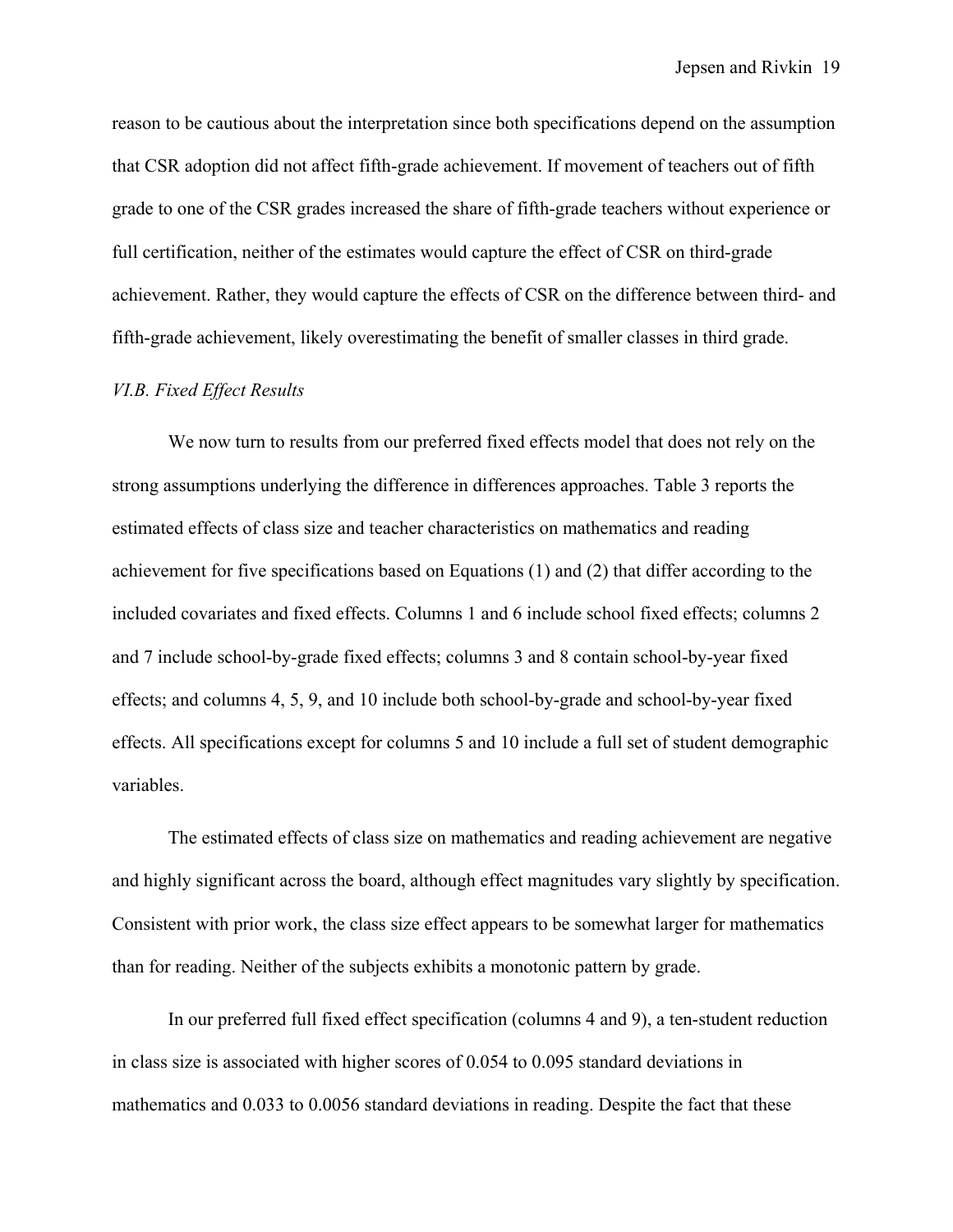estimates come from specifications that hold teacher characteristics constant, the magnitude of the third-grade class size coefficient is only slightly larger in mathematics and smaller in reading than the overall CSR effects (the combined effects of smaller classes and changes in teacher characteristics) reported in the difference-in-difference models in Table 2. This is consistent with the belief that CSR induced teacher movements from non-CSR to CSR grades reduced fifthgrade achievement which inflated the DD and DDD estimates of the benefits of CSR.

Differences in test instruments, aggregation level of data, grades covered, and other factors cloud comparisons of the magnitude of class size effects with those found in other studies. In general, our estimates are somewhat smaller than those found for Israel, Tennessee, and Texas even though our estimates are measured at a more aggregate level (grade) than most previous work (classroom or student).<sup>17</sup> The estimates in Angrist and Lavy (1999) suggest that a ten student reduction in class size would increase achievement by at least 0.17 standard deviations in fifth grade in Israel, while the estimates in Krueger (1999) indicate that the approximately seven fewer students in the smaller classes raised test scores by 0.20 standard deviations in kindergarten in Tennessee (estimates for higher grades capture cumulative effects). Finally, the estimates reported in Rivkin, Hanushek, and Kain (2005) suggest that a ten student reduction in class size would raise fourth-grade mathematics and reading achievement in Texas by roughly 0.1 standard deviations. One possibility is that difficulties expanding the number of classrooms dampened the benefits of CSR, while another is that an increase of the share of students in multi-grade classrooms offset some of the benefits of CSR (Sims, 2003).

Table 3 also reveals significant effects of teacher experience and certification on achievement. Based on effect magnitudes for the full fixed effect model (columns 4 and 9), the penalty in terms of mathematics achievement for having a first-year teacher is slightly larger than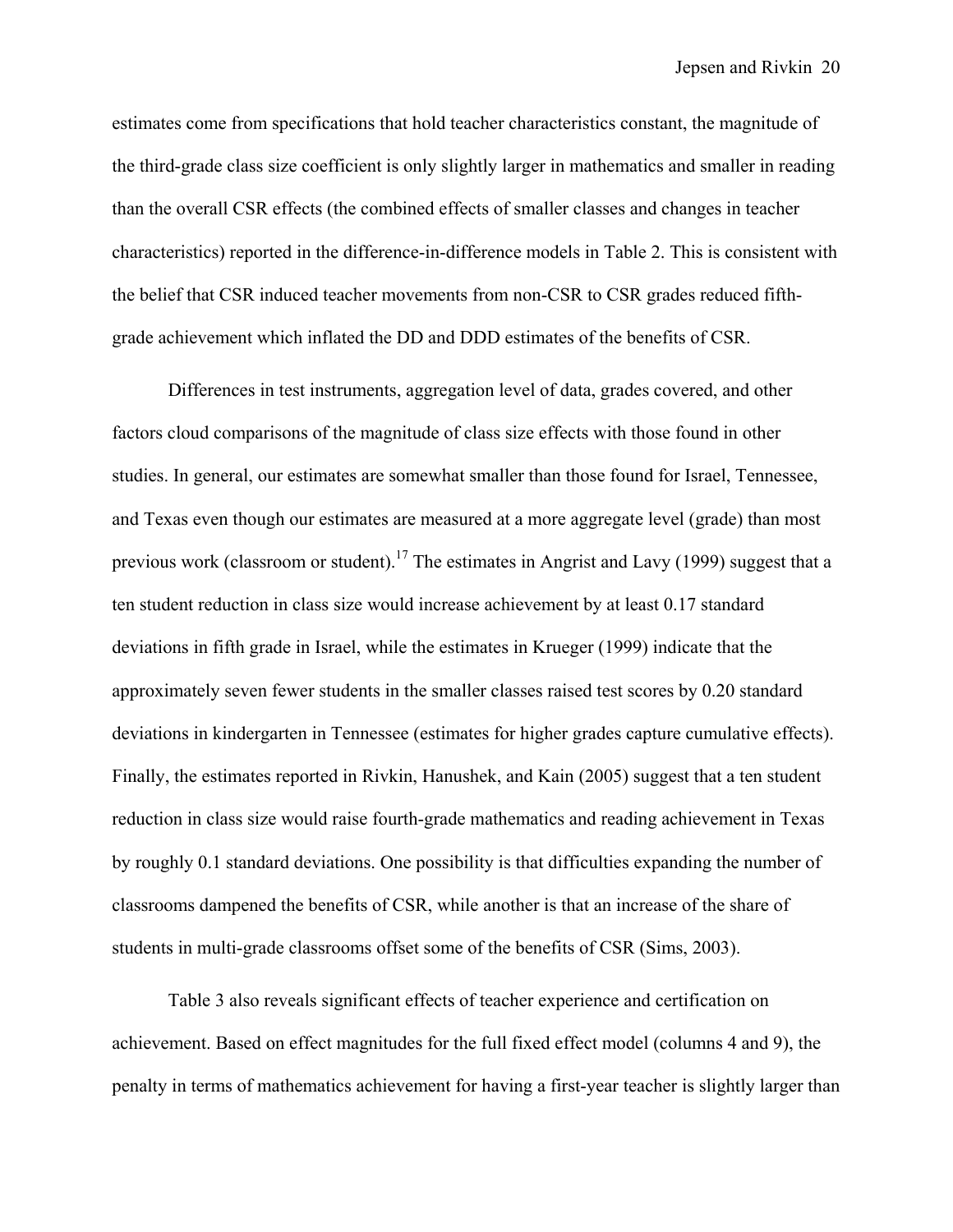the benefit from a ten-student reduction in class size in third grade and over 60 percent larger than the benefit in second and fourth grade, whereas the cost of a having a second-year teacher is roughly one fifth as large.<sup>18</sup> In reading, the disadvantage from having a first-year teacher slightly exceeds the benefit from a ten-student reduction in the second grade and is roughly twice as high in grades 3 and 4. The costs of a second-year teacher are less than half as large. Although significant, differences by certification status are smaller: the average performance deficit for teachers without full certification is roughly one third of that of first-year teachers in reading and around forty percent of that of first-year teachers in mathematics.

A crucial question is whether these estimates actually capture causal effects, a question for which there is no direct test. However, telling evidence can be brought to bear, and in this case the evidence strongly supports the validity of the empirical approach. First, comparisons of the last two columns for each outcome reveal that that the coefficients remain virtually unchanged following the exclusion of a set of student demographic variables that are strongly related to achievement (Appendix Table 3 reports the coefficients for these demographic characteristics). Second, evidence from Texas micro-data (not reported) shows that the class size and teacher characteristic estimates are not sensitive at all to the inclusion of controls for student school switches and average turnover despite the significant effects of these variables on achievement.19 This is important because student turnover provides one source of cohort variation in class size. Of course, there may be other confounding factors, but they would have to vary systematically by school, grade, and year and be weakly correlated with, if not orthogonal to, both student turnover and a set of highly significant demographic variables.

*VI.C. A Closer Look at Certification Effects*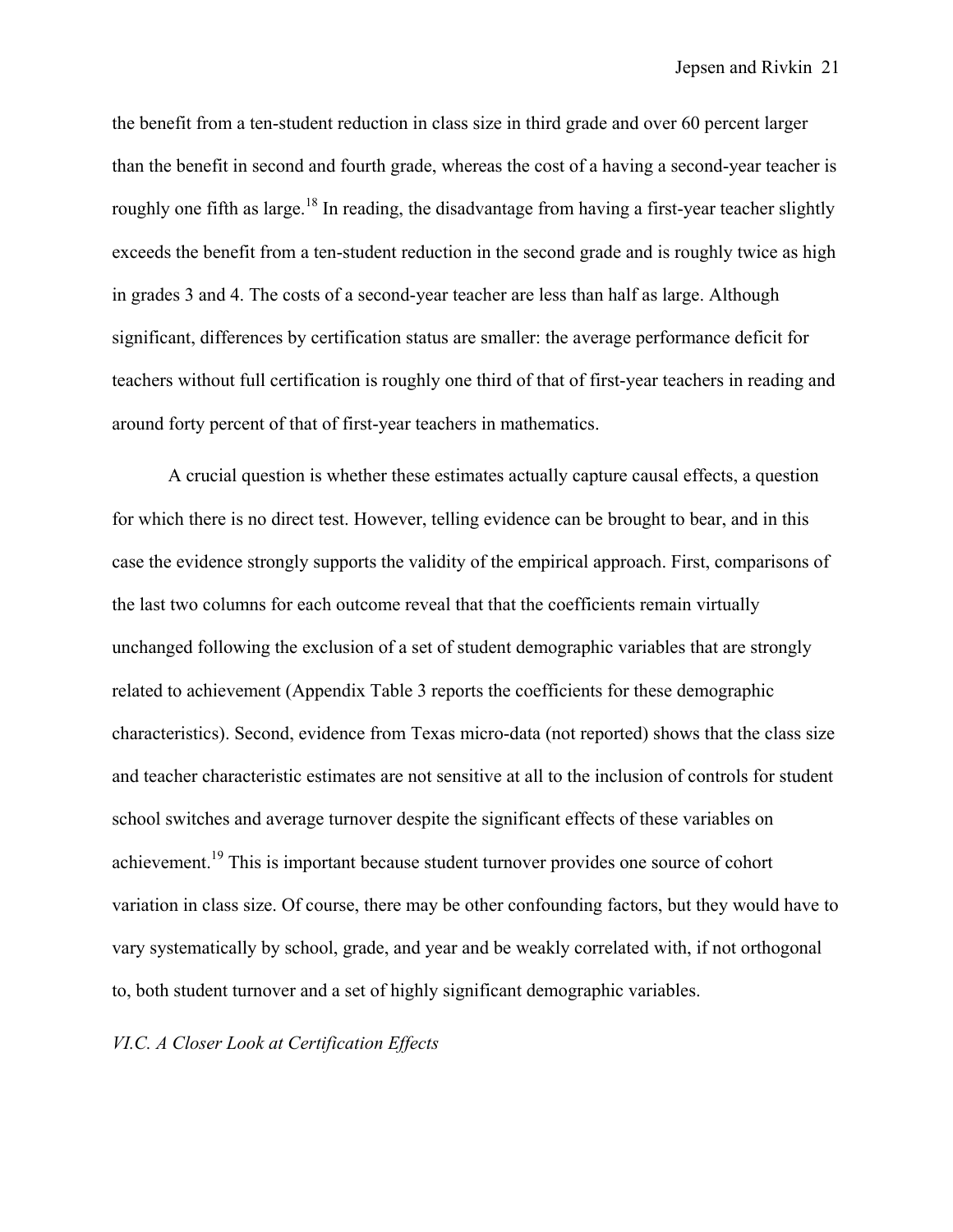The extent to which the certification differential results from inferior pre-service training, less experience, or a weaker academic background influences the long-run impact of hiring a substantial number of teachers lacking full certification. Although classroom experience and additional coursework can dissipate the adverse effects of inexperience and limited pre-service training, a weaker academic background and skill level is not so easily remedied.

Longitudinal data on teachers would permit the decomposition of the gap into fixed differences between certified and not fully certified teachers and differences that diminish with experience. Unfortunately, such data are not available for this study. Instead, we use the repeated cross-sections to investigate whether the certification differential declines with experience. A key deficiency of this approach is that higher returns to experience for teachers lacking full certification, higher attrition among lower quality teachers lacking full certification, the acquisition of full certification for some teachers initially lacking full certification, and combinations of the above would all produce a certification differential that diminishes with experience.<sup>20</sup> Nonetheless, the new teacher certification gap and changes in the gap with experience do provide some evidence on the dynamics of the certification differential.

Table 4 reports the estimated effects of having a new and a second-year teacher with full certification and a new and a second-year teacher without full certification. The estimates show that the gap between certified and not fully certified teachers declines between the first and second years, despite the fact that many teachers become certified between their first and second years (authors' calculations based on CDE data).<sup>21</sup> The finding of a larger certification gap in the first year is consistent with the notion that teachers lacking certification are less well prepared, but it is also consistent with the belief that those lacking full certification initially have inferior backgrounds and skills that are not fixed easily by experience and that differences in the rate of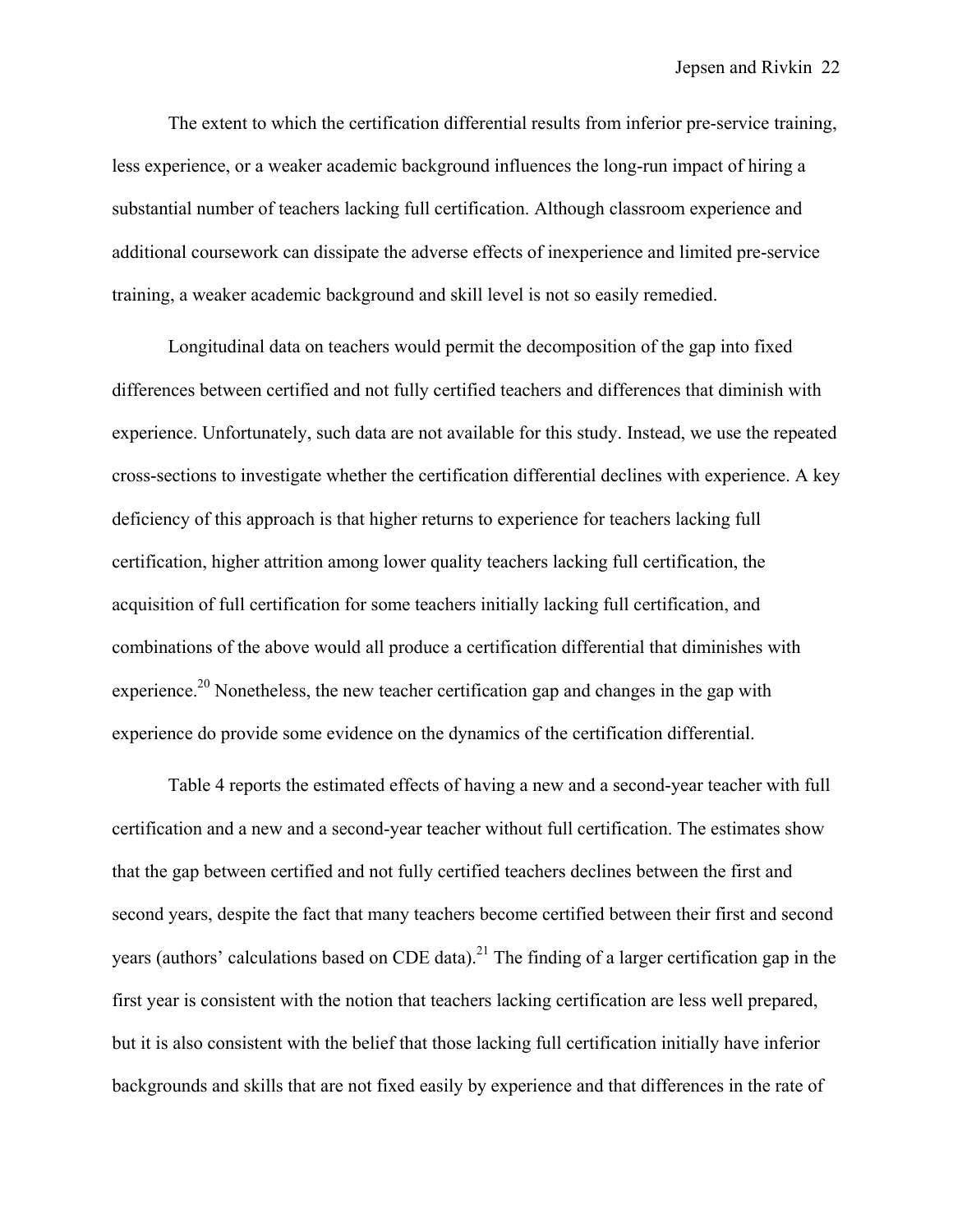attrition out of teaching and in the probability of becoming certified cause the gap to decline with experience. Additional information is needed to differentiate among these various explanations.

#### *VI.D. Differential Effects by Student Demographic Characteristics*

Krueger (1999) notes that a number of studies, including the Tennessee STAR experiment, find that class size and teacher experience effects are larger for nonwhite and lowincome students, and we investigate this possibility by interacting class size and the teacher characteristics with the black enrollment share.<sup>22</sup> Models with interactions between percent Asian or percent Hispanic and class size and teacher characteristics yielded generally insignificant interaction effects, and the results are not reported.

Table 5 presents coefficients for full fixed effect specifications that separate first- and second-year teachers by certification level and add interaction terms between percent black and both class size and teacher characteristics. In contrast to other work, we find little systematic evidence of black-white differences in class size effects and only small differences in teacher characteristic effects. All coefficients on the class size interaction terms are insignificant, while the coefficient on the interaction between percent black and percent first-year uncertified teachers is negative and significant (at the ten-percent level) for both mathematics and reading.

#### *VI.E. Cohort Size and Teacher Quality*

As noted earlier there is strong evidence that observed characteristics including experience and certification explain little of the variation in teacher effectiveness. Consequently these measures may fail to capture fully the quality decline that accompanied the implementation of CSR. Given the evidence that salaries fell relative to the earnings of young female college graduates, if the supply of teacher quality is not perfectly elastic one would expect the sharp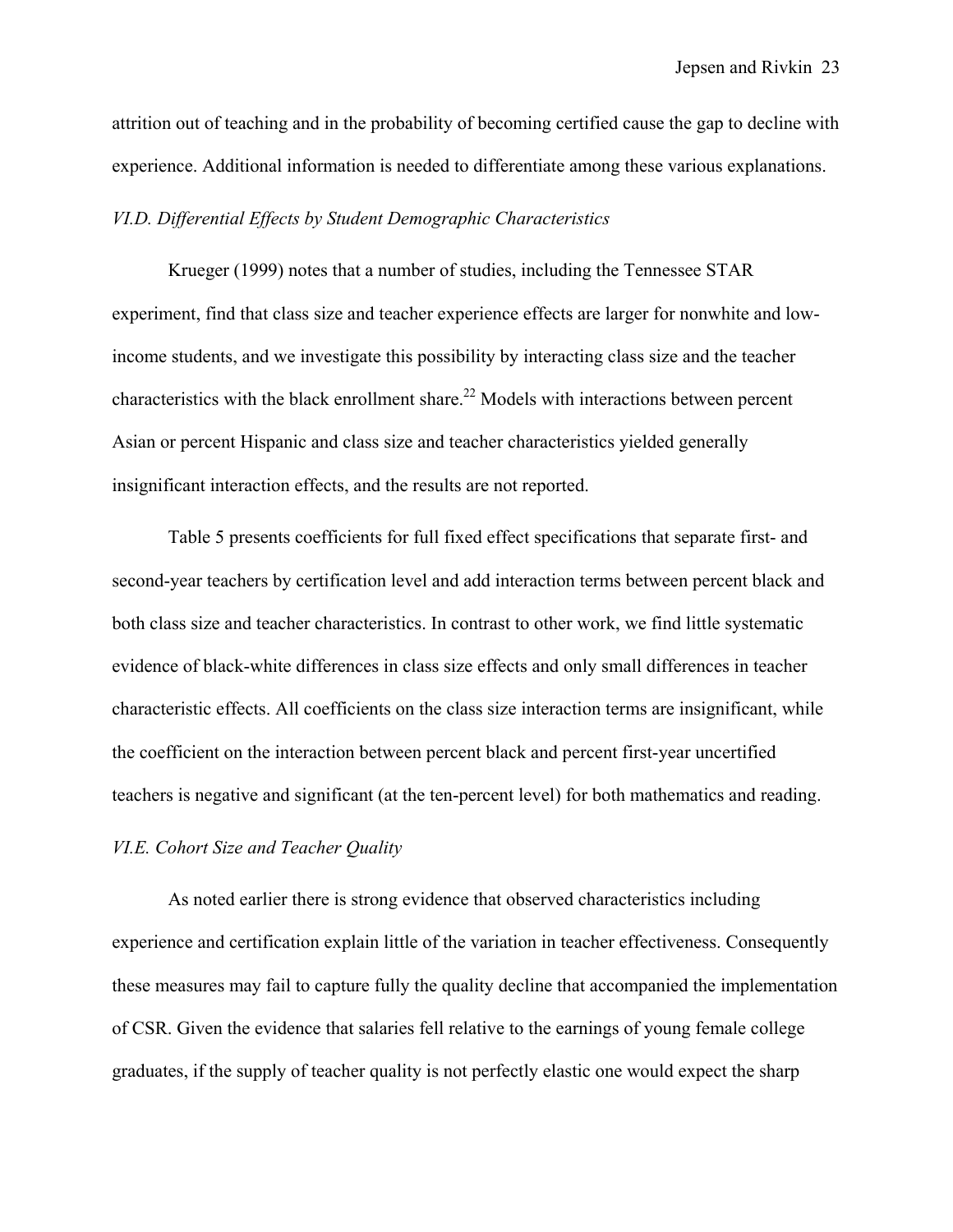increase in the number of newly hired teachers to have reduced the average quality of new hires relative to previous cohorts. A certification indicator will not capture this change as long as there is quality variation among non-certified teachers or schools do not always prefer a fully certified applicant to an applicant lacking full certification. Moreover, this quality gap might not be eliminated over time given the apparently low tenure threshold.

This section uses differences in the size of entering teacher cohorts to estimate the elasticity of the quality of instruction with respect to the number of teachers hired. In most labor market analyses, it is quite difficult to separate changes in cohort quality from changes in labor supply, because both lead to changes in average wages. However, in this case we can use achievement data to estimate changes in cohort quality directly. Specifically, we test whether the effects of teacher experience and certification on achievement varied across years, as schools often filled their CSR-induced teaching positions with inexperienced and uncertified teachers. Although the largest CSR-induced changes in the work force predate this analysis, we can use any observed link between cohort size and the quality of new entrants to estimate the effects of the earlier expansion.

Table 6 reports coefficients from full fixed effect specifications that fully interact the proportions of certified and uncertified teachers with zero years of prior experience with year dummies. Although experience interactions with entering cohort size (reported in the table) rather than the year dummies would produce a more parsimonious specification, the imposition of a linear relationship is a strong assumption that is not imposed in this model.

The results reveal little systematic relationship between cohort size and teacher quality (as measured by effect on student achievement). If anything, both the mathematics and reading estimates suggest that the quality of not fully certified first-year teachers is worse in 2001 (the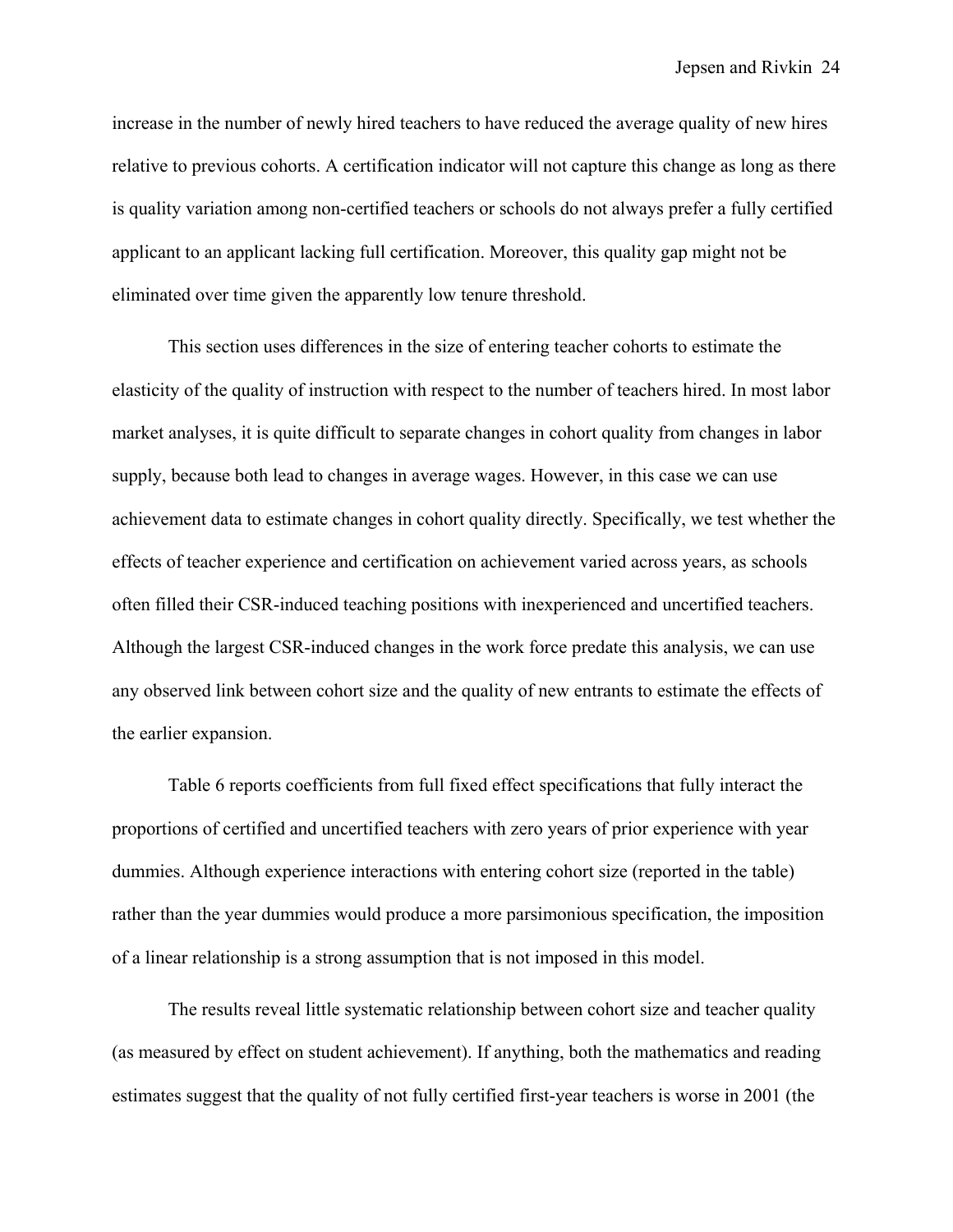smallest teacher cohort) than in 1997 (the largest). And there is no systematic pattern whatsoever for new teachers with full certification. In either case, we cannot reject the hypothesis of no difference in experience effects for either fully certified or not fully certified teachers at conventional levels, an identical result to the simple interaction with entering cohort size (not reported). $^{23}$ 

One potential problem with the analysis presented in Table 6 is that schools exert some discretion in hiring regarding certification. Consequently we also estimate models that group both certified and non-certified teachers together and ignore differences in certification. The results from these models (not reported) also show no strong relationship between cohort size and teacher quality, especially for first-year teachers. As in Table 6, we cannot reject the hypotheses that the interaction terms for first-year teachers are jointly zero or that the interaction terms for second-year teachers are jointly zero.

# *VI.F. Simulated Class Size and Teacher Characteristics Effects*

The findings in Tables 2 through 6 indicate that some of the benefits of CSR were offset by increases in the shares of inexperienced or not-fully-certified teachers. Because of systematic variation by demographic group in the magnitudes of such increases, the benefits of CSR were not distributed evenly throughout the state. In this section we simulate the short and longer term benefits of CSR for various demographic groups by combining the estimated coefficients from the mathematics and reading full fixed effect specifications reported in Table 3 with the actual changes in class size, teacher experience, and teacher certification observed in California over the time period of the study.

Table 7 presents the results of this simulation exercise. The first two columns report the short-term effects of CSR on achievement based on the changes between 1995 and 1997 in class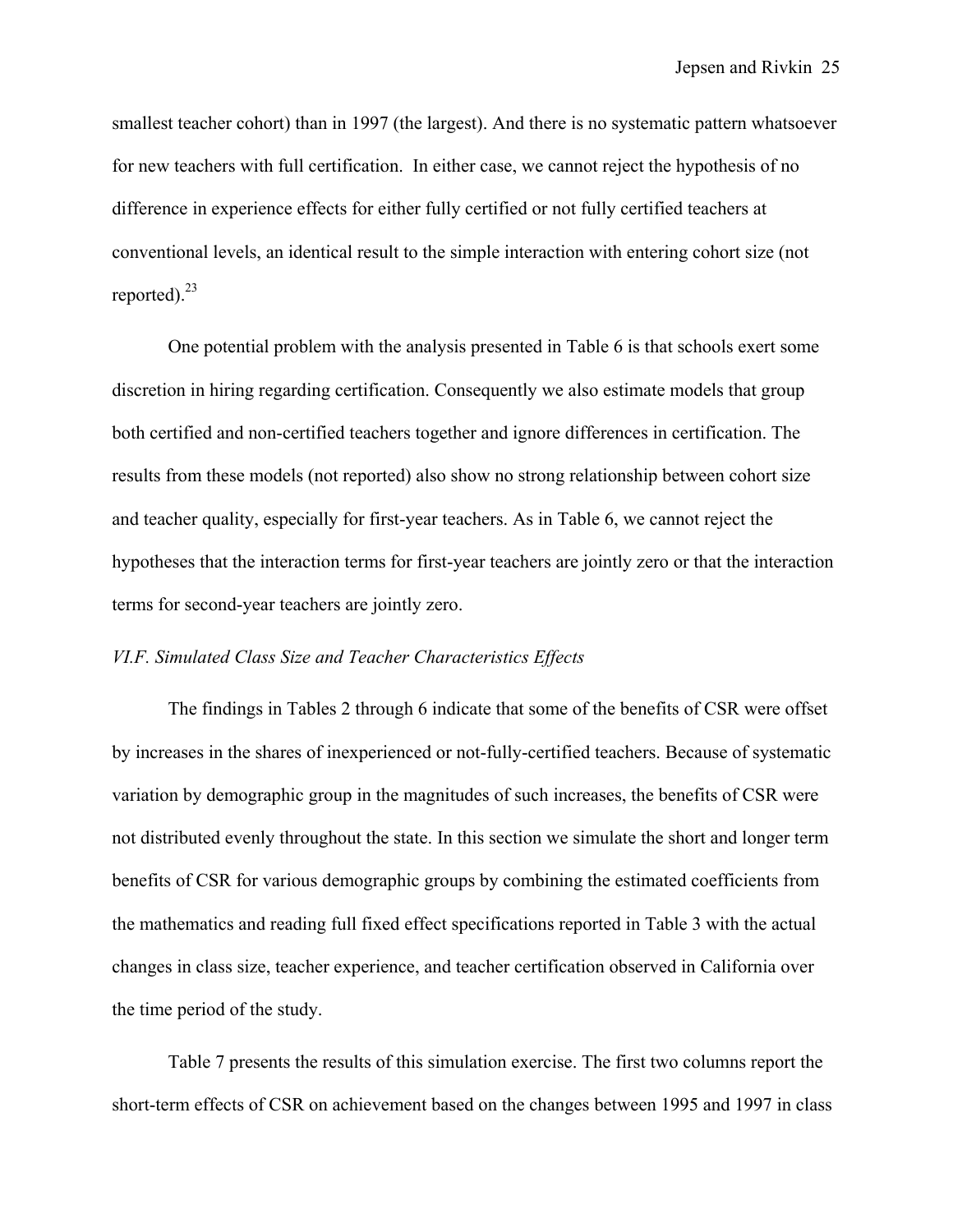size, teacher experience, and teacher certification, and the last two columns report the long-term effects based on the changes between 1995 and 2001. The top panel shows the effects for the all schools combined, the second panel for low-poverty schools (less than 25 percent receiving subsidized lunch), the third panel for high-poverty schools (more than 75 percent receiving subsidized lunch), and the fourth panel for high-poverty, high-minority-enrollment schools (more than 75 percent receiving subsidized lunch and more than 75 percent black and/or Hispanic). The differences in simulated achievement for each group come solely from differences in class size and teacher characteristics as effect sizes are restricted to be constant across demographic groups based on the findings reported in Table 5. Using the notation from Equation (1),

# (3)  $\hat{\Delta}A = \hat{\delta}\Delta CS + \hat{\lambda}\Delta T$ .

Note that CS contains class size in second, third, and fourth grade and T contains the percentage of teachers in their first year of teaching, the percentage of teachers in their second year of teaching, and the percentage of teachers without full certification.

Overall, the simulated CSR effect on achievement is noticeably larger in the long run than in the short run, as many schools had not fully implemented CSR by 1997. Regardless, the class size effect swamps the offsetting effects caused by changes in the teacher characteristics. For the state as a whole, the average short-run benefit is 0.116 standard deviations in mathematics and 0.074 standard deviations in reading, compared to long-run effects of 0.167 standard deviations in mathematics and 0.099 standard deviations in reading.

Not surprisingly given the observed changes in teacher characteristics and slower program take-up in higher poverty schools, the benefits are larger in low-poverty than in highpoverty schools. Importantly, however, such gaps shrink over time: the difference is roughly 20 percent in the short run but only around four percent in the longer run as high-poverty school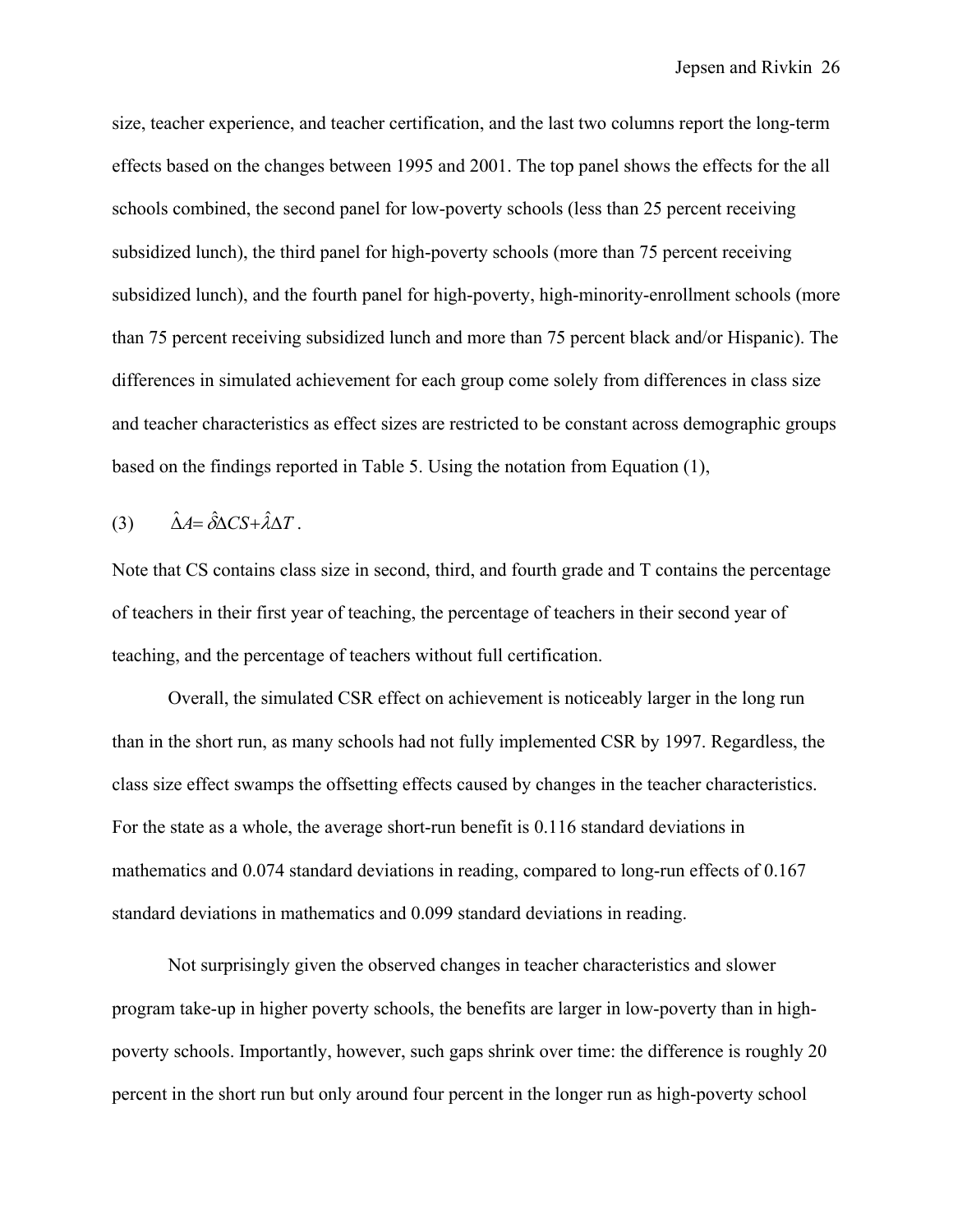implementation rates rise and the share of new teachers declines from its high level immediately following the passage of CSR. Even the 20-24 percent differential between high poverty, high minority schools and low poverty schools in the estimated benefit of CSR for the period immediately following statewide implementation declines to roughly five percent in only four more years. Thus although the typical higher poverty, high minority enrollment school was slower to adopt the program and appears to have suffered more adverse changes to the teaching force, there is little evidence that major differences in the benefits of CSR by demographic characteristics persisted beyond the initial implementation years.

#### **VII. Summary and Policy Implications**

In this study we investigated the direct and indirect effects of California's Class Size Reduction program. CSR reduced class size across the state and led to a short term increase in the share of teachers lacking experience and a persistent increase in the share of teachers lacking full certification, both of which were larger in higher poverty, higher minority enrollment schools. This raised the possibility that the program benefits would be tilted toward higher income communities, but the results suggest that any meaningful differences in the effects of CSR by income were limited to the years immediately following implementation when there was a spike in the share of teachers with no prior experience. There is little or no evidence of differential class size effects by student demographic characteristics and although significant, only a small teacher quality differential by certification status. Moreover, there is little or no support for the hypotheses that the need to hire large numbers of teachers following the adoption of CSR led to a lasting reduction in the quality of instruction.

Overall, the findings suggest that CSR increased achievement in the early grades for all demographic groups, and an important question is whether the benefits justify the substantial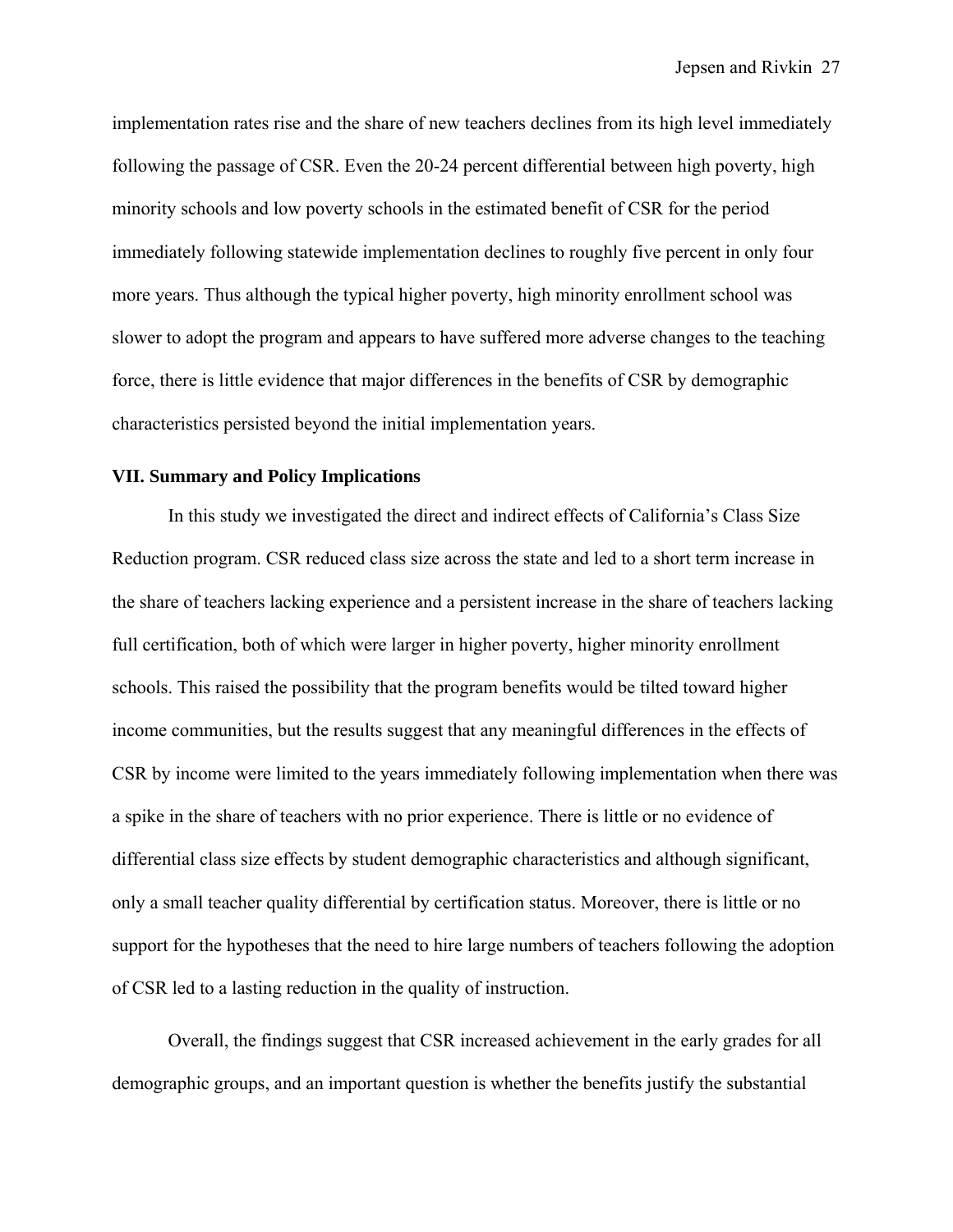cost. Clearly this type of targeted state spending limits the flexibility of schools and districts in allocating resources and responding to changes in operating budgets, though the cost of this constraint in terms of lower quality depends on the degree of inefficiency in unconstrained district choices and voter willingness to finance schools with fewer limits on the use of resources. From a purely distributional point of view, the benefits of CSR were allocated in a quite regressive manner in the short term but in a close to neutral manner as of six years following the implementation of the policy.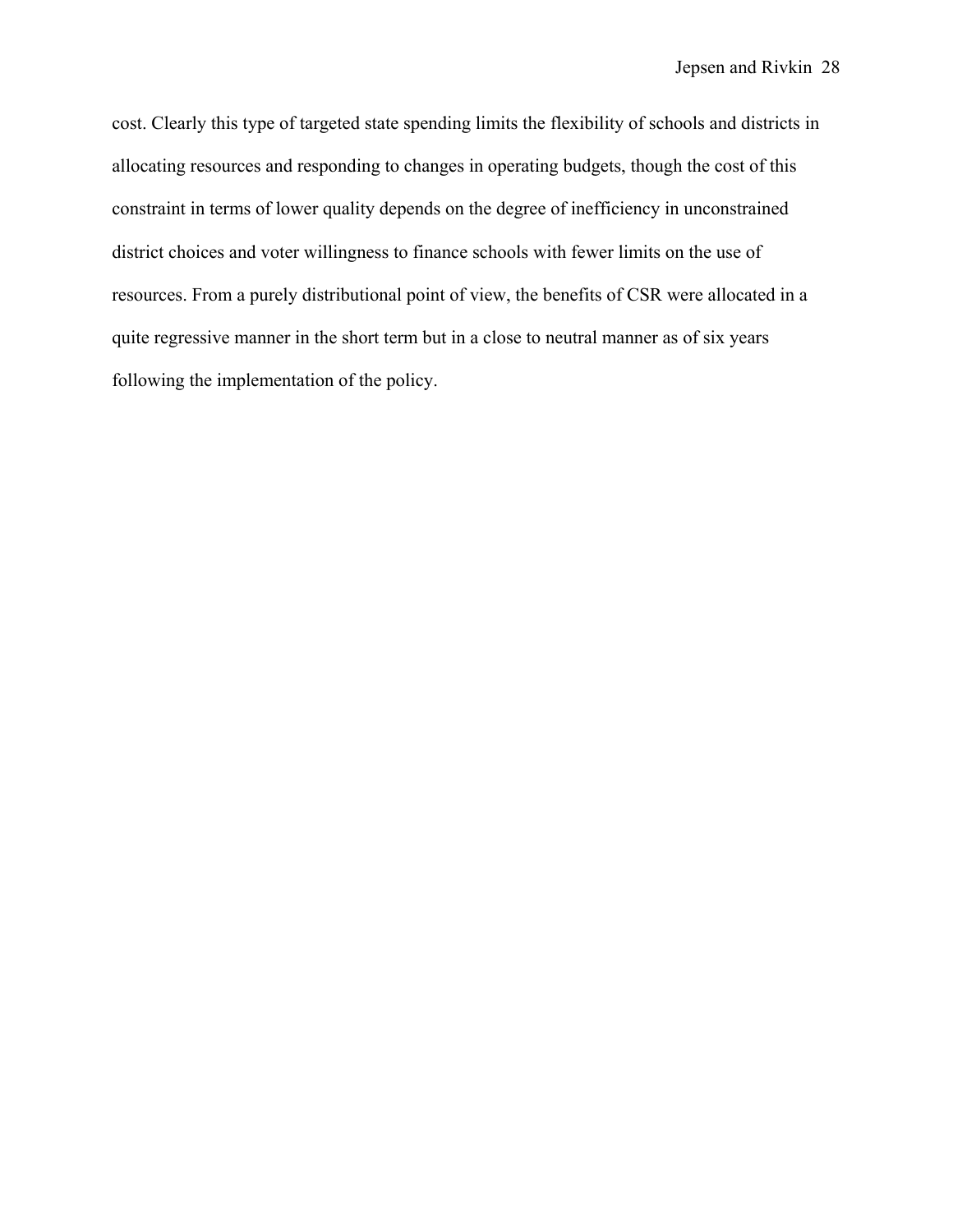#### **References**

- Angrist, Joshua, and Victor Lavy. 1999. "Using Maimonides' Rule to Estimate the Effect of Class Size on Scholastic Achievement." *Quarterly Journal of Economics* 114(2): 533-76.
- Ballou, Dale, and Michael Podrusky. 1997. *Teacher Pay and Teacher Quality*. Kalamazoo, MI: The Upjohn Institute.
- Bohrnstedt, George, and Brian Stecher, eds. 1999. *Class Size Reduction in California: Early Evaluation Findings, 1996-1998*. Palo Alto, CA: American Institutes for Research.
- Boyd, Don, Hamilton Lankford, Susanna Loeb, and James Wyckoff. 2003. "Analyzing the Determinants of the Matching of Public School Teachers to Jobs." National Bureau of Economic Research Working Paper Number 9878.
- Ehrenberg, Ronald, Dominic Brewer, Adam Gamoran, and J. Douglas Willms. 2001. "Class Size and Student Achievement." *Psychological Science in the Public Interest* 2(1): 1-30.
- Hanushek, Eric. 1999. "Some Findings from an Independent Investigation of the Tennessee STAR Experiment and from Other Investigations of Class Size Effects." *Educational Evaluation and Policy Analysis* 21(2): 143-64.
- Hanushek, Eric, John Kain, and Seven Rivkin. 2004. "Disruption versus Tiebout Improvement: The Costs and Benefits of Switching Schools." *Journal of Public Economics* 88(9-10): 1721-46.
- Hoxby, Caroline Minter. 2000. "The Effects of Class Size on Student Achievement: New Evidence from Population Variation." *Quarterly Journal of Economics* 115(4): 1239-86.
- Jepsen, Christopher, and Steven Rivkin. 2002. *Class Size Reduction, Teacher Quality, and Academic Achievement in California Elementary Public Schools*. San Francisco, CA: Public Policy Institute of California.
- Krueger, Alan. 1999. "Experimental Estimates of Education Production Functions." *Quarterly Journal of Economics* 114(2): 497-532.
- Krueger, Alan, and Diane Whitmore. 2001. "The Effect of Attending a Small Class in the Early Grades on College Test-Taking and Middle School Test Results: Evidence from Project STAR." *The Economic Journal* 111(1): 1-28.
- Rivkin, Steven. 2006. "Cumulative Nature of Learning and Specification Bias in Education Research." Unpublished manuscript.
- Rivkin, Steven G., Eric A. Hanushek, and John F. Kain. 2005. "Teachers, Schools, and Academic Achievement." *Econometrica* 73(2): 417-58.
- Ross, Randy. 1999. "How Class-Size Reduction Harms Kids in Poor Neighborhoods." *Education Week*, May 26.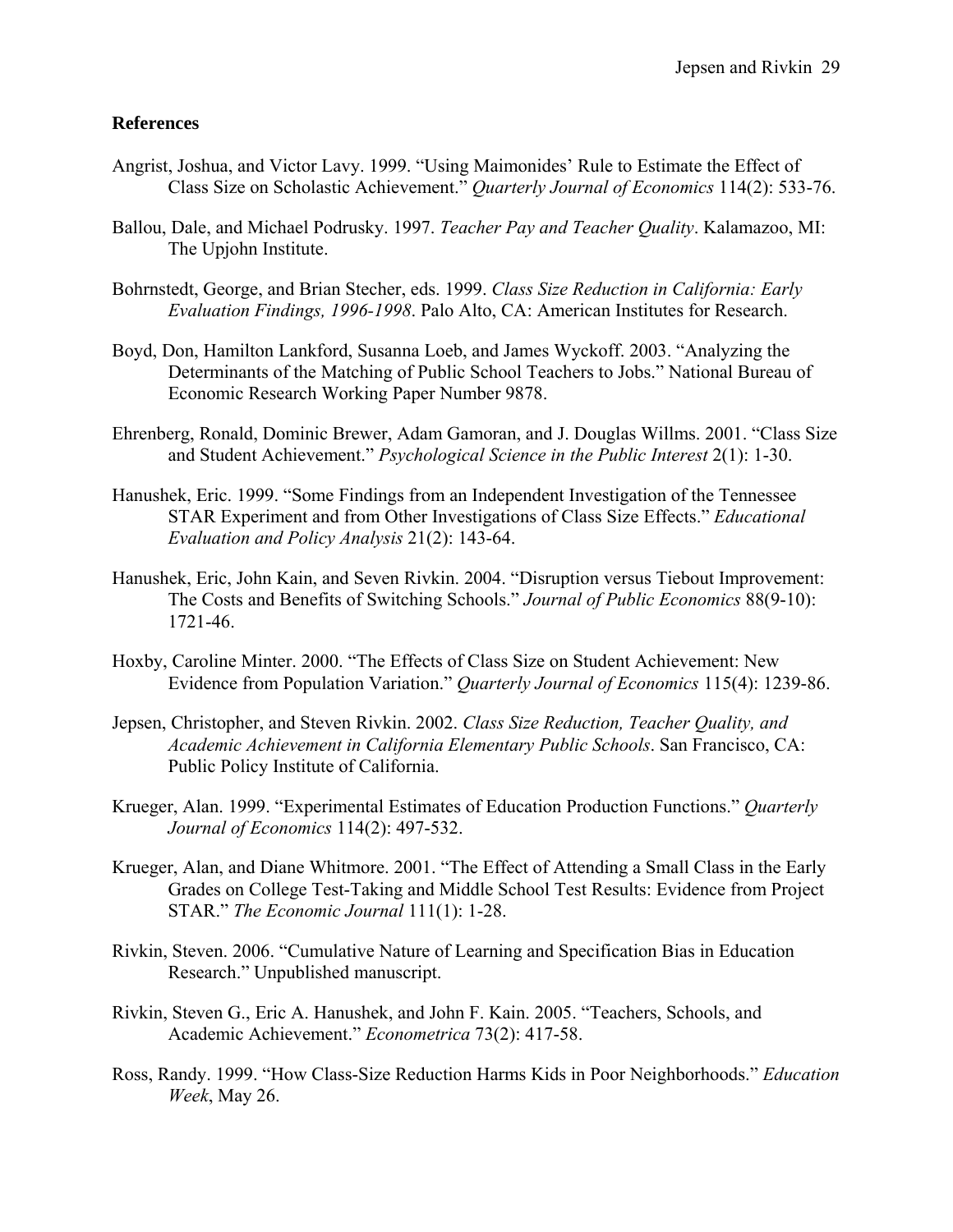- Sims, David. 2003. "How Flexible is Educational Production? Combination Classes and Class Size Reduction in California." Unpublished manuscript.
- Stecher, Brian, and George Bohrnstedt, eds. 2000. *Class Size Reduction in California: The 1998- 1999 Evaluation Findings*. Sacramento, CA: California Department of Education.

\_\_\_\_\_\_\_\_\_\_. 2002. *What Have We Learned about Class Size Reduction in California?* Sacramento, CA: California Department of Education.

- Todd, Petra, and Kenneth I. Wolpin. 2003. "On the Specification and Estimation of the Production Function for Cognitive Achievement." *Economic Journal* 113(485): F3-F33.
- Unlu, Fatih. 2005. "California Class Size Reduction Reform: New Findings from the NAEP." Unpublished manuscript.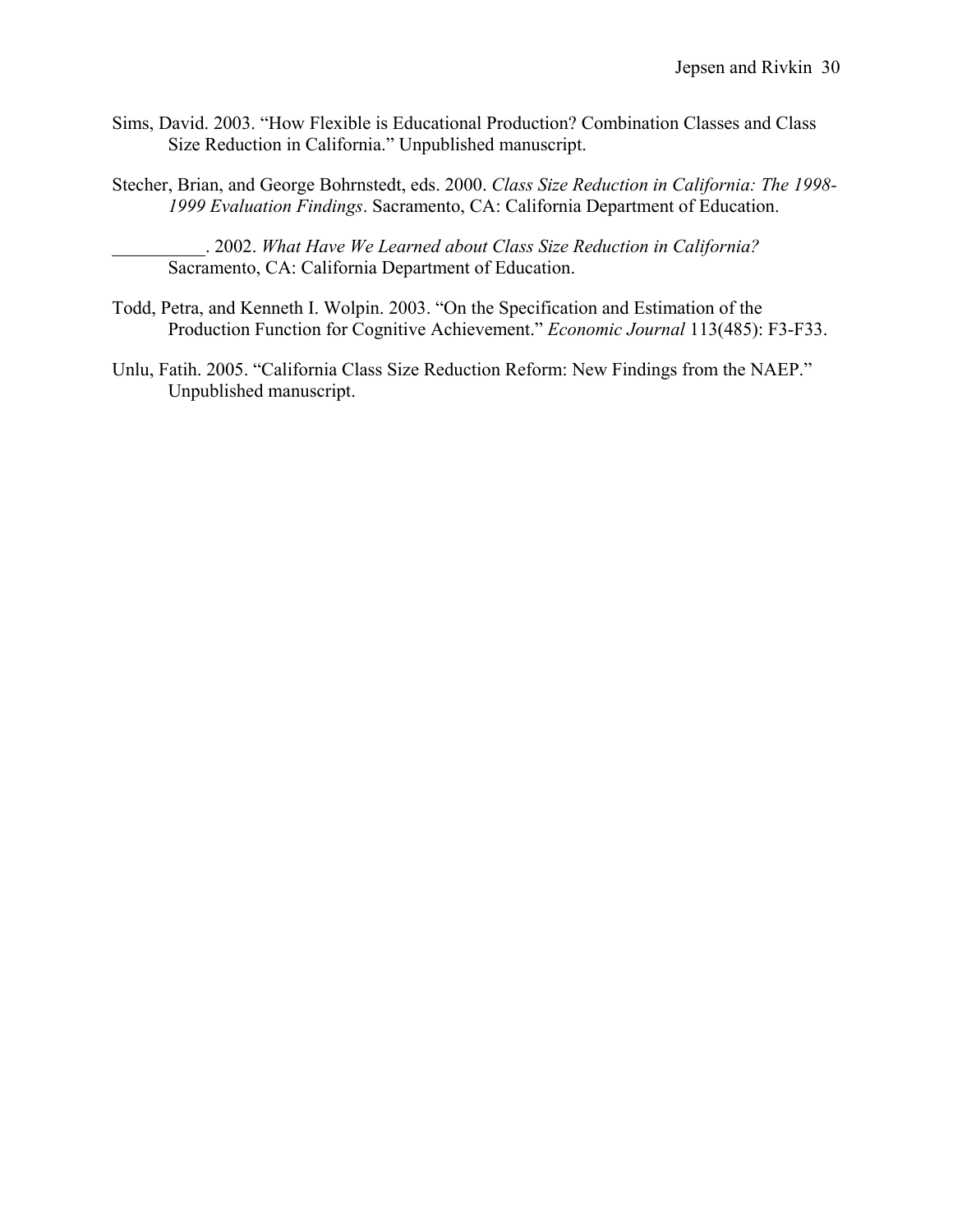Table 1 Descriptive Statistics

|                                | All     |                     |         |         |         |         |
|--------------------------------|---------|---------------------|---------|---------|---------|---------|
|                                | years   | 1997                | 1998    | 1999    | 2000    | 2001    |
| <b>Average test scores</b>     |         |                     |         |         |         |         |
| Math test                      | 602.04  | 589.01              | 596.33  | 603.98  | 608.39  | 611.81  |
|                                | (29.70) | (29.27)             | (28.54) | (28.75) | (28.40) | (27.77) |
| Reading test                   | 606.27  | 597.54              | 602.49  | 607.18  | 610.90  | 612.81  |
|                                | (32.32) | (33.46)             | (32.34) | (31.87) | (31.09) | (30.47) |
| <b>Class size</b>              |         |                     |         |         |         |         |
| Overall                        | 22.89   | 24.03               | 22.99   | 22.70   | 22.44   | 22.32   |
|                                | (5.30)  | (5.48)              | (5.31)  | (5.27)  | (5.15)  | (5.13)  |
| 2nd grade                      | 18.74   | 19.07               | 18.79   | 18.74   | 18.57   | 18.54   |
|                                | (1.58)  | (2.34)              | (1.34)  | (1.19)  | (1.30)  | (1.43)  |
| 3rd grade                      | 20.11   | 23.01               | 20.20   | 19.45   | 19.08   | 18.92   |
|                                | (3.64)  | (5.09)              | (3.74)  | (2.83)  | (2.10)  | (1.92)  |
| 4th grade                      | 28.89   | 29.11               | 29.04   | 29.02   | 28.74   | 28.58   |
|                                | (3.10)  | (3.04)              | (3.00)  | (3.14)  | (3.06)  | (3.23)  |
| <b>Teacher characteristics</b> |         |                     |         |         |         |         |
| Pct 1st year uncertified       | 4.19    | 6.27                | 5.09    | 3.98    | 2.98    | 2.73    |
|                                | (11.20) | (14.21)             | (12.20) | (10.64) | (9.22)  | (8.54)  |
| Pct 1st year certified         | 4.40    | 5.83                | 4.57    | 3.78    | 4.29    | 3.58    |
|                                | (11.81) | (14.05)             | (11.89) | (10.69) | (11.62) | (10.41) |
| Pct 2nd year uncertified       | 3.36    | 2.88                | 4.46    | 3.97    | 2.65    | 2.84    |
|                                | (9.73)  | (9.37)              | (11.19) | (10.31) | (8.87)  | (8.58)  |
| Pct 2nd year certified         | 5.41    | 6.67                | 6.64    | 4.99    | 4.43    | 4.40    |
|                                | (12.75) | (14.49)             | (14.07) | (12.05) | (11.40) | (11.27) |
| Pct 1st year                   | 8.73    | 12.25               | 9.72    | 7.77    | 7.78    | 6.32    |
|                                | (16.09) | (19.34)             | (16.75) | (14.86) | (14.87) | (13.54) |
| Pct 2nd year                   | 8.85    | 9.61                | 11.12   | 8.99    | 7.39    | 7.23    |
|                                | (15.63) | (16.67)             | (17.31) | (15.55) | (14.20) | (13.86) |
| Pct $3+$ years                 | 82.42   | 78.14               | 79.16   | 83.25   | 84.84   | 86.45   |
|                                |         | $(22.21)$ $(24.42)$ | (23.67) | (21.46) | (20.66) | (19.42) |
| Pct not credentialed           | 12.69   | 12.19 13.65 13.94   |         |         | 11.83   | 11.83   |
|                                | (20.54) | (20.43)             | (21.14) | (21.46) | (19.86) | (19.66) |
| <b>Student demographics</b>    |         |                     |         |         |         |         |
| Percent black                  | 8.69    | 9.29                | 9.09    | 8.61    | 8.35    | 8.17    |
|                                | (12.46) | (13.27)             | (13.08) | (12.31) | (11.94) | (11.64) |
| Percent Hispanic               | 45.33   | 43.18               | 43.98   | 45.18   | 46.49   | 47.67   |
|                                |         | $(30.11)$ $(29.59)$ | (29.85) | (30.11) | (30.34) | (30.40) |
| Percent Asian                  | 10.76   | 10.56               | 10.56   | 10.70   | 10.86   | 11.10   |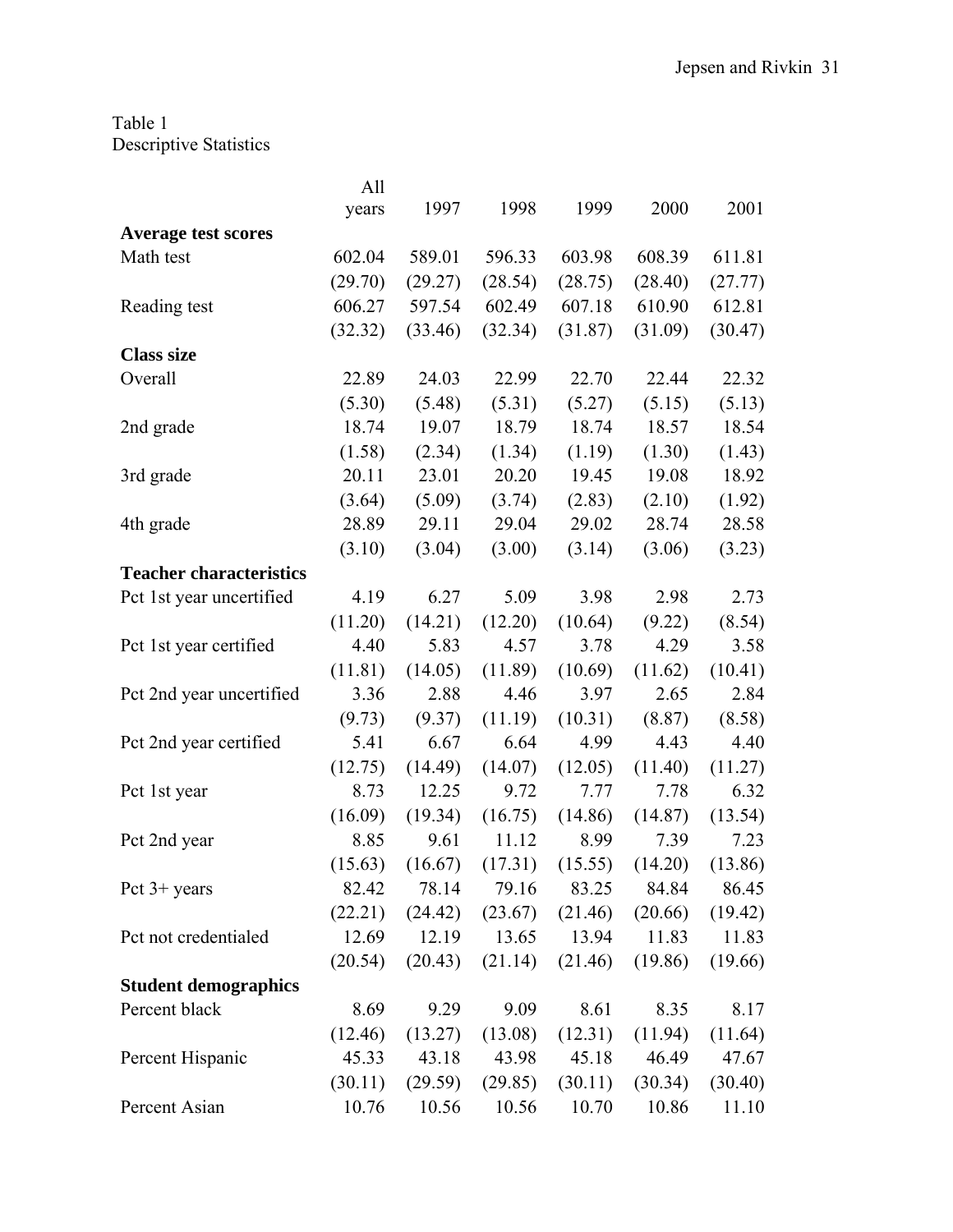|                                                               |       |       | $(13.84)$ $(13.38)$ $(13.52)$ $(13.76)$ $(14.08)$ $(14.40)$ |                   |       |
|---------------------------------------------------------------|-------|-------|-------------------------------------------------------------|-------------------|-------|
| Percent LEP                                                   | 31 12 | 31.31 |                                                             | 28.46 31.81 31.73 | 32.25 |
|                                                               |       |       | $(25.34)$ $(26.03)$ $(23.99)$ $(25.89)$ $(25.48)$ $(25.08)$ |                   |       |
| School percent free lunch 55.28 56.12 55.64 55.09 54.63 54.98 |       |       |                                                             |                   |       |
|                                                               |       |       | $(31.02)$ $(30.70)$ $(30.96)$ $(31.11)$ $(31.22)$ $(31.07)$ |                   |       |
| <b>Observations</b>                                           |       |       | 65,511 12,648 13,063 13,194 13,318 13,288                   |                   |       |

Note: Standard errors are in parentheses.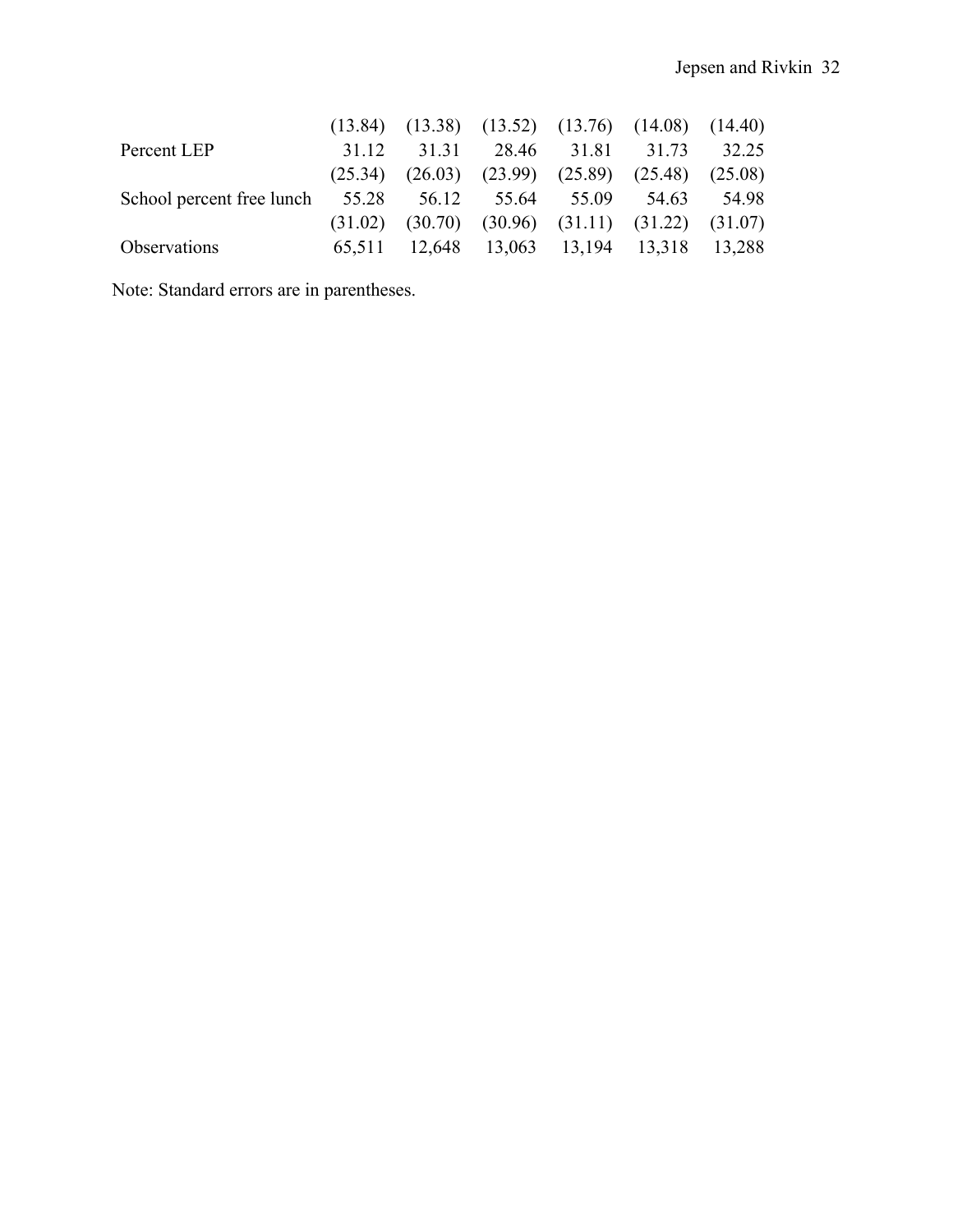# Table 2

Overall Effect of CSR on Student Achievement in Third and Fifth Grades Difference in Difference Estimators

|                            | <b>Mathematics</b> |          |          | Reading  |
|----------------------------|--------------------|----------|----------|----------|
|                            | (1)                | (2)      | (3)      | (4)      |
| Late adopter $*$ grade 3   | $-0.092$           | $-0.090$ | $-0.052$ | $-0.053$ |
|                            | (5.02)             | (4.84)   | (3.50)   | (3.34)   |
| Late adopter               | $-0.053$           | $-0.051$ | $-0.046$ | $-0.052$ |
|                            | (4.07)             | (3.87)   | (4.38)   | (4.62)   |
| Late adopter * year 1999   |                    | 0.084    |          | 0.057    |
| * grade 3                  |                    | (3.29)   |          | (2.63)   |
| Late adopter $*$ year 1999 |                    | 0.007    |          | 0.006    |
|                            |                    | (0.36)   |          | (0.39)   |
| Year 1999 $*$ grade 3      |                    | 0.189    |          | 0.168    |
|                            |                    | (10.81)  |          | (11.27)  |
| Year 1999                  |                    | 0.276    |          | 0.112    |
|                            |                    | (22.03)  |          | (10.54)  |
| Grade 3                    | $-1.401$           | $-1.373$ | $-1.131$ | $-1.118$ |
|                            | (59.55)            | (72.40)  | (59.42)  | (69.25)  |
| Years                      | 97                 | 97,99    | 97       | 97,99    |
| Observations               | 6,947              | 14,255   | 6,946    | 14,254   |

Note: Absolute values of t-statistics are in parentheses.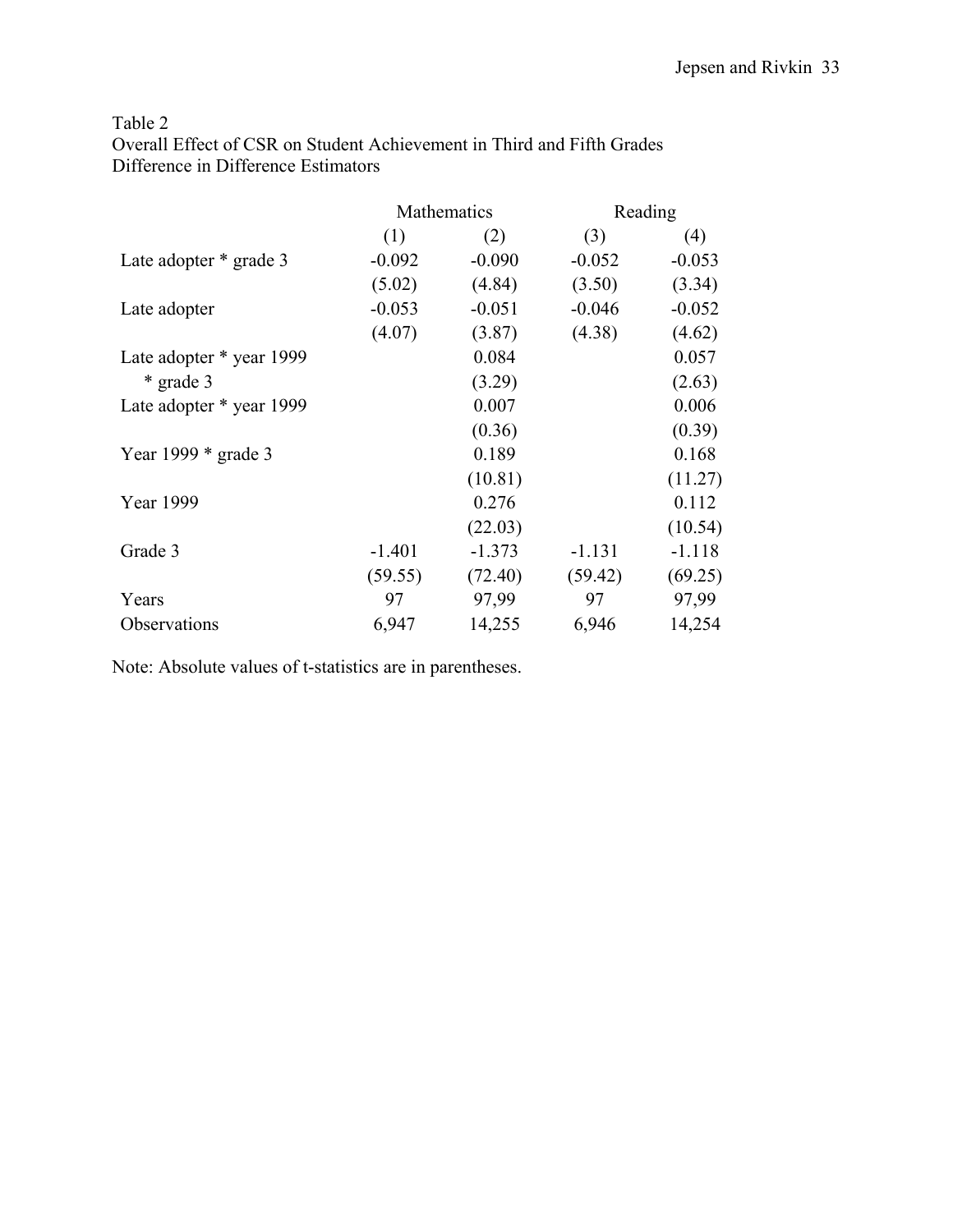# Table 3 Effects of Class Size, Teacher Experience, and Teacher Certification on Student Achievement

|                                       | Mathematics |                |           |           | Reading   |           |           |           |           |           |
|---------------------------------------|-------------|----------------|-----------|-----------|-----------|-----------|-----------|-----------|-----------|-----------|
|                                       | (1)         | (2)            | (3)       | (4)       | (5)       | (6)       | (7)       | (8)       | (9)       | (10)      |
| Class Size                            |             |                |           |           |           |           |           |           |           |           |
| Grade 2                               | $-0.0076$   | $-0.0085$      | $-0.0065$ | $-0.0072$ | $-0.0066$ | $-0.0074$ | $-0.0081$ | $-0.0061$ | $-0.0063$ | $-0.0056$ |
|                                       | (4.66)      | (5.02)         | (3.85)    | (4.11)    | (3.72)    | (6.26)    | (6.18)    | (4.83)    | (4.76)    | (4.17)    |
| Grade 3                               | $-0.0127$   | $-0.0131$      | $-0.0107$ | $-0.0096$ | $-0.0095$ | $-0.0055$ | $-0.0050$ | $-0.0050$ | $-0.0037$ | $-0.0035$ |
|                                       | (18.36)     | (15.84)        | (15.00)   | (11.45)   | (11.26)   | (11.31)   | (8.59)    | (10.14)   | (5.93)    | (5.63)    |
| Grade 4                               | $-0.0065$   | $-0.0040$      | $-0.0078$ | $-0.0056$ | $-0.0054$ | $-0.0040$ | $-0.0023$ | $-0.0051$ | $-0.0035$ | $-0.0033$ |
|                                       | (9.02)      | (5.64)         | (9.24)    | (6.54)    | (6.24)    | (7.36)    | (4.02)    | (8.16)    | (5.00)    | (4.60)    |
| Teacher Characteristics (Percentages) |             |                |           |           |           |           |           |           |           |           |
| First year                            | $-0.0012$   | $-0.0012$      | $-0.0011$ | $-0.0010$ | $-0.0010$ | $-0.0009$ | $-0.0009$ | $-0.0008$ | $-0.0007$ | $-0.0007$ |
|                                       | (14.26)     | (13.37)        | (11.36)   | (9.78)    | (9.80)    | (15.14)   | (13.71)   | (10.54)   | (8.50)    | (8.48)    |
| Second year                           | $-0.0005$   | $-0.0003$      | $-0.0004$ | $-0.0002$ | $-0.0002$ | $-0.0005$ | $-0.0004$ | $-0.0005$ | $-0.0003$ | $-0.0003$ |
|                                       | (5.74)      | (3.99)         | (4.77)    | (1.86)    | (1.83)    | (7.63)    | (6.07)    | (6.62)    | (3.73)    | (3.47)    |
| Not certified                         | $-0.0003$   | $-0.0003$      | $-0.0003$ | $-0.0003$ | $-0.0003$ | $-0.0003$ | $-0.0003$ | $-0.0002$ | $-0.0002$ | $-0.0002$ |
|                                       | (2.77)      | (2.69)         | (2.80)    | (2.71)    | (2.72)    | (3.63)    | (3.89)    | (2.61)    | (2.65)    | (2.77)    |
| Observations                          | 65,511      | 65,511         | 65,511    | 65,511    | 65,511    | 65,511    | 65,511    | 65,511    | 65,511    | 65,511    |
| School fixed                          |             |                |           |           |           |           |           |           |           |           |
| effects                               | yes         | no             | no        | no        | no        | yes       | no        | no        | no        | no        |
| School by grade                       |             |                |           |           |           |           |           |           |           |           |
| fixed effects                         | no          | yes            | no        | yes       | yes       | no        | yes       | no        | yes       | yes       |
| School by year                        |             |                |           |           |           |           |           |           |           |           |
| fixed effects                         | $\rm no$    | N <sub>0</sub> | yes       | yes       | yes       | no        | no        | yes       | yes       | yes       |
| Student                               |             |                |           |           |           |           |           |           |           |           |
| characteristics                       | yes         | Yes            | yes       | yes       | no        | yes       | yes       | yes       | yes       | no        |

Notes: Absolute values of t-statistics are in parentheses. The dependent variable is the average test score in that subject. Student characteristics include percent black, percent Hispanic, percent Asian, percent LEP, and (columns 1, 2, 6, and 7) school percent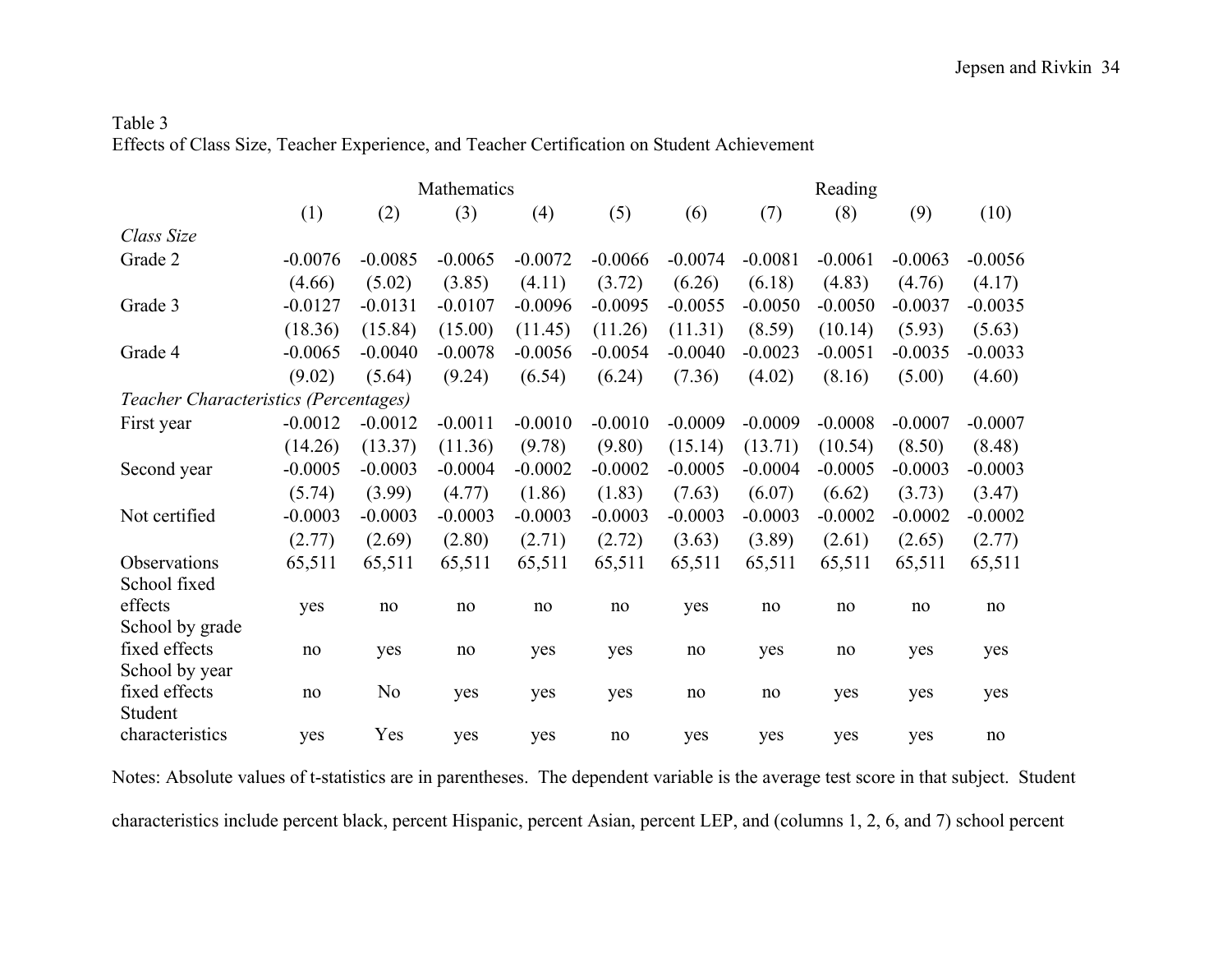subsidized lunch. All columns include cohort-by-year fixed effects. Regressions are weighted by average school enrollment for 1997- 2001. Each column represents a separate regression.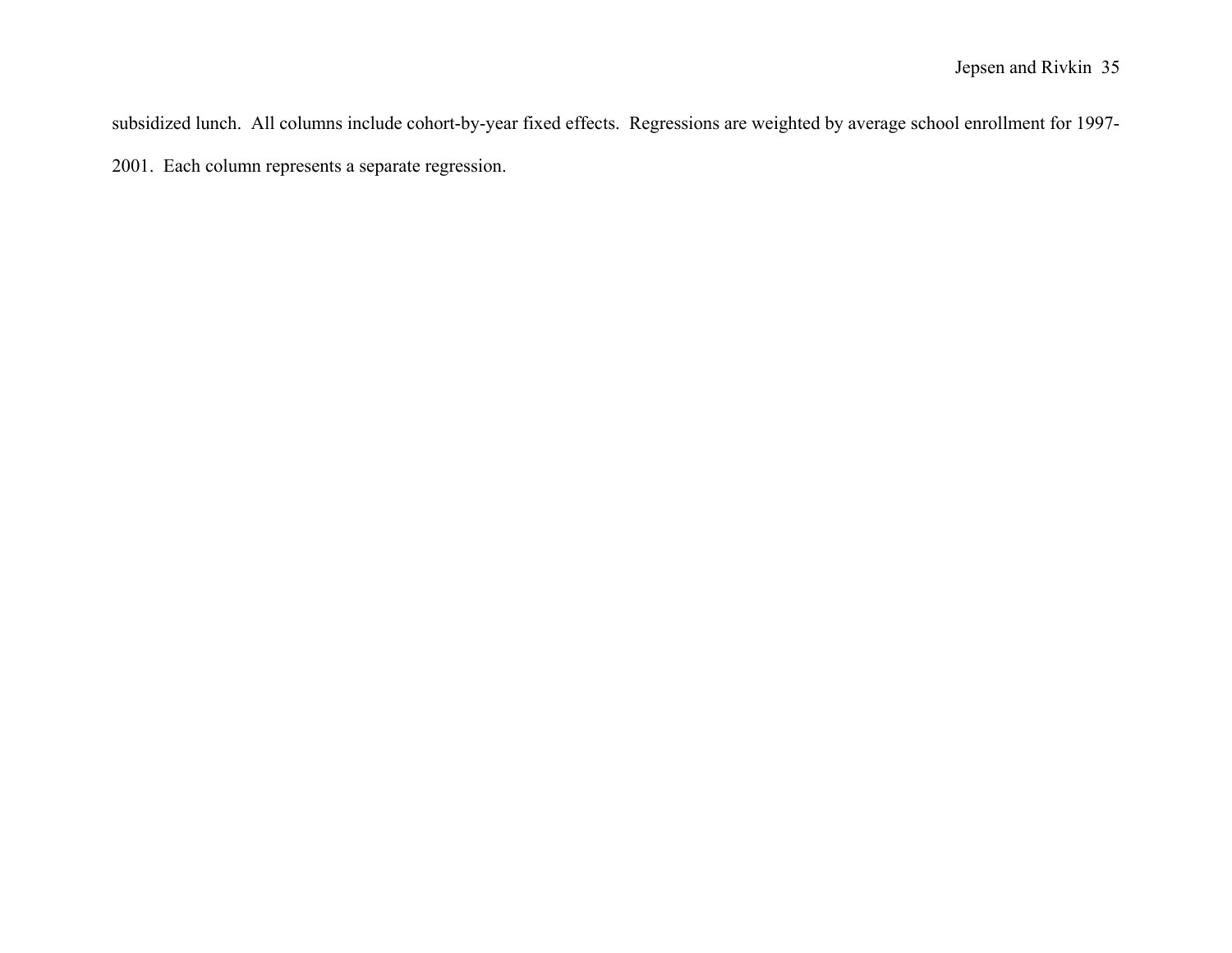#### Table 4

Effects of Class Size and Teacher Characteristics on Student Achievement from Alternate Specification of Teacher Characteristics: Interaction between Teacher Experience and Certification

|                                       | Mathematics |           |           |           | Reading   |           |           |           |           |           |
|---------------------------------------|-------------|-----------|-----------|-----------|-----------|-----------|-----------|-----------|-----------|-----------|
|                                       | (1)         | (2)       | (3)       | (4)       | (5)       | (6)       | (7)       | (8)       | (9)       | (10)      |
| Class Size                            |             |           |           |           |           |           |           |           |           |           |
| Grade 2                               | $-0.0076$   | $-0.0084$ | $-0.0065$ | $-0.0072$ | $-0.0066$ | $-0.0073$ | $-0.0079$ | $-0.0062$ | $-0.0063$ | $-0.0056$ |
|                                       | (4.62)      | (4.96)    | (3.87)    | (4.11)    | (3.72)    | (6.18)    | (6.07)    | (4.85)    | (4.77)    | (4.17)    |
| Grade 3                               | $-0.0127$   | $-0.0130$ | $-0.0108$ | $-0.0096$ | $-0.0095$ | $-0.0055$ | $-0.0049$ | $-0.0050$ | $-0.0037$ | $-0.0035$ |
|                                       | (18.34)     | (15.77)   | (15.03)   | (11.43)   | (11.25)   | (11.27)   | (8.47)    | (10.17)   | (5.93)    | (5.63)    |
| Grade 4                               | $-0.0065$   | $-0.0040$ | $-0.0078$ | $-0.0056$ | $-0.0054$ | $-0.0040$ | $-0.0023$ | $-0.0051$ | $-0.0035$ | $-0.0033$ |
|                                       | (9.02)      | (5.64)    | (9.23)    | (6.55)    | (6.25)    | (7.37)    | (4.01)    | (8.15)    | (5.00)    | (4.60)    |
| Teacher Characteristics (Percentages) |             |           |           |           |           |           |           |           |           |           |
| 1st year not certified                | $-0.0015$   | $-0.0015$ | $-0.0013$ | $-0.0013$ | $-0.0013$ | $-0.0013$ | $-0.0013$ | $-0.0009$ | $-0.0008$ | $-0.0008$ |
|                                       | (12.94)     | (12.54)   | (10.07)   | (9.32)    | (9.26)    | (15.14)   | (14.45)   | (8.78)    | (7.59)    | (7.48)    |
| 1st year certified                    | $-0.0011$   | $-0.0010$ | $-0.0010$ | $-0.0009$ | $-0.0009$ | $-0.0008$ | $-0.0007$ | $-0.0008$ | $-0.0006$ | $-0.0007$ |
|                                       | (10.82)     | (9.69)    | (9.14)    | (7.47)    | (7.62)    | (10.56)   | (8.98)    | (8.89)    | (6.96)    | (7.09)    |
| 2nd year not certified                | $-0.0007$   | $-0.0006$ | $-0.0006$ | $-0.0003$ | $-0.0003$ | $-0.0008$ | $-0.0008$ | $-0.0006$ | $-0.0004$ | $-0.0004$ |
|                                       | (5.72)      | (4.38)    | (4.16)    | (1.82)    | (1.78)    | (8.57)    | (7.99)    | (5.31)    | (3.53)    | (3.43)    |
| 2nd year certified                    | $-0.0004$   | $-0.0003$ | $-0.0005$ | $-0.0002$ | $-0.0002$ | $-0.0004$ | $-0.0003$ | $-0.0005$ | $-0.0003$ | $-0.0003$ |
|                                       | (4.47)      | (2.89)    | (4.48)    | (2.03)    | (1.96)    | (5.50)    | (3.83)    | (5.85)    | (3.24)    | (2.98)    |
| Observations                          | 65,511      | 65,511    | 65,511    | 65,511    | 65,511    | 65,511    | 65,511    | 65,511    | 65,511    | 65,511    |
| School fixed effects                  | yes         | no        | no        | no        | no        | yes       | no        | no        | no        | no        |
| School by grade                       |             |           |           |           |           |           |           |           |           |           |
| fixed effects                         | no          | yes       | no        | yes       | yes       | no        | yes       | no        | yes       | yes       |
| School by year fixed                  |             |           |           |           |           |           |           |           |           |           |
| effects                               | no          | no        | yes       | yes       | yes       | no        | no        | yes       | yes       | yes       |
| Student<br>characteristics            |             |           |           |           |           |           |           |           |           |           |
|                                       | yes         | yes       | yes       | yes       | no        | yes       | yes       | yes       | yes       | no        |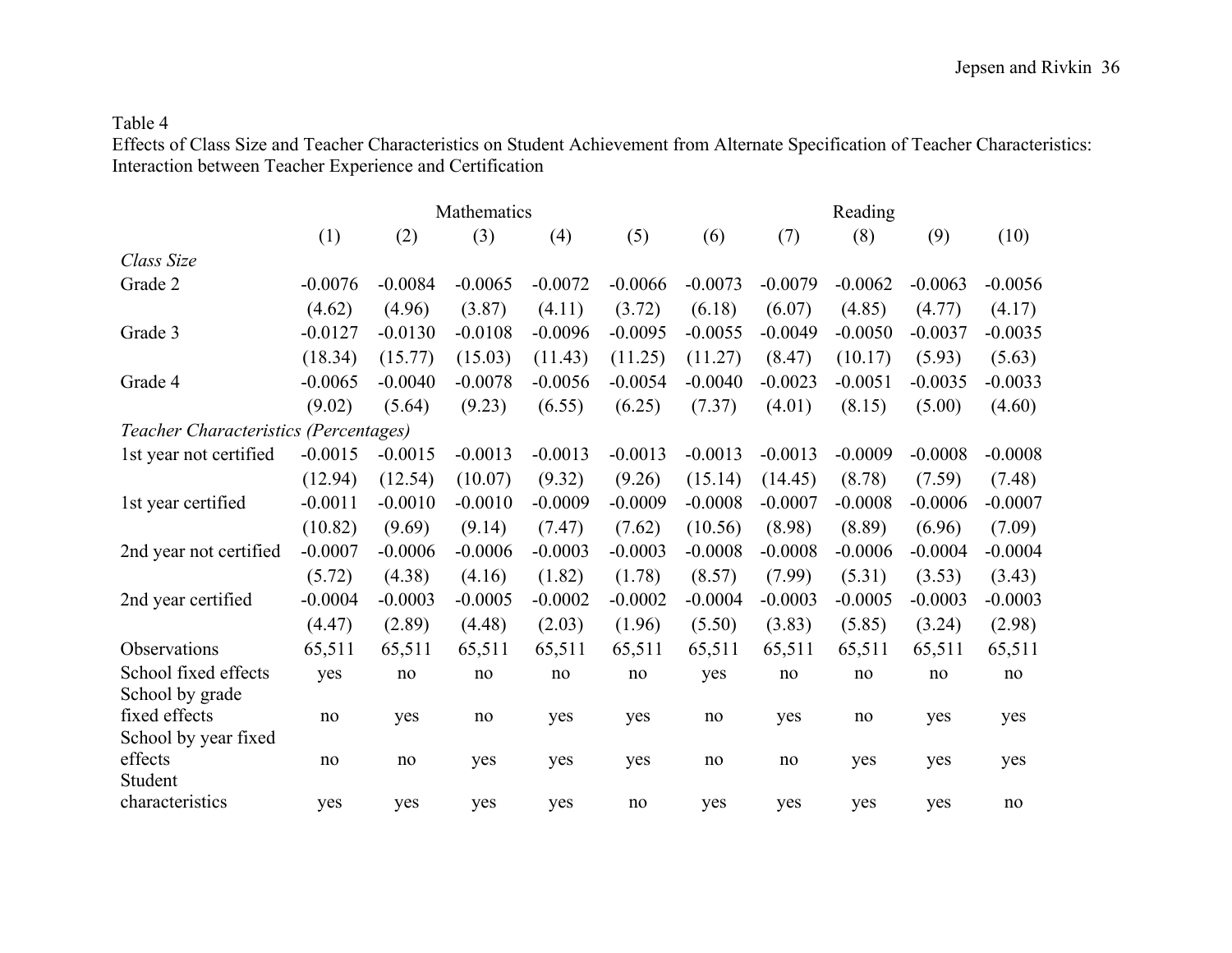Notes: Absolute values of t-statistics are in parentheses. The dependent variable is the average test score in that subject. Student characteristics include percent black, percent Hispanic, percent Asian, percent LEP, and (columns 1, 2, 6, and 7) school percent subsidized lunch. All columns include cohort-by-year fixed effects. Regressions are weighted by average school enrollment for 1997- 2001. Each column represents a separate regression.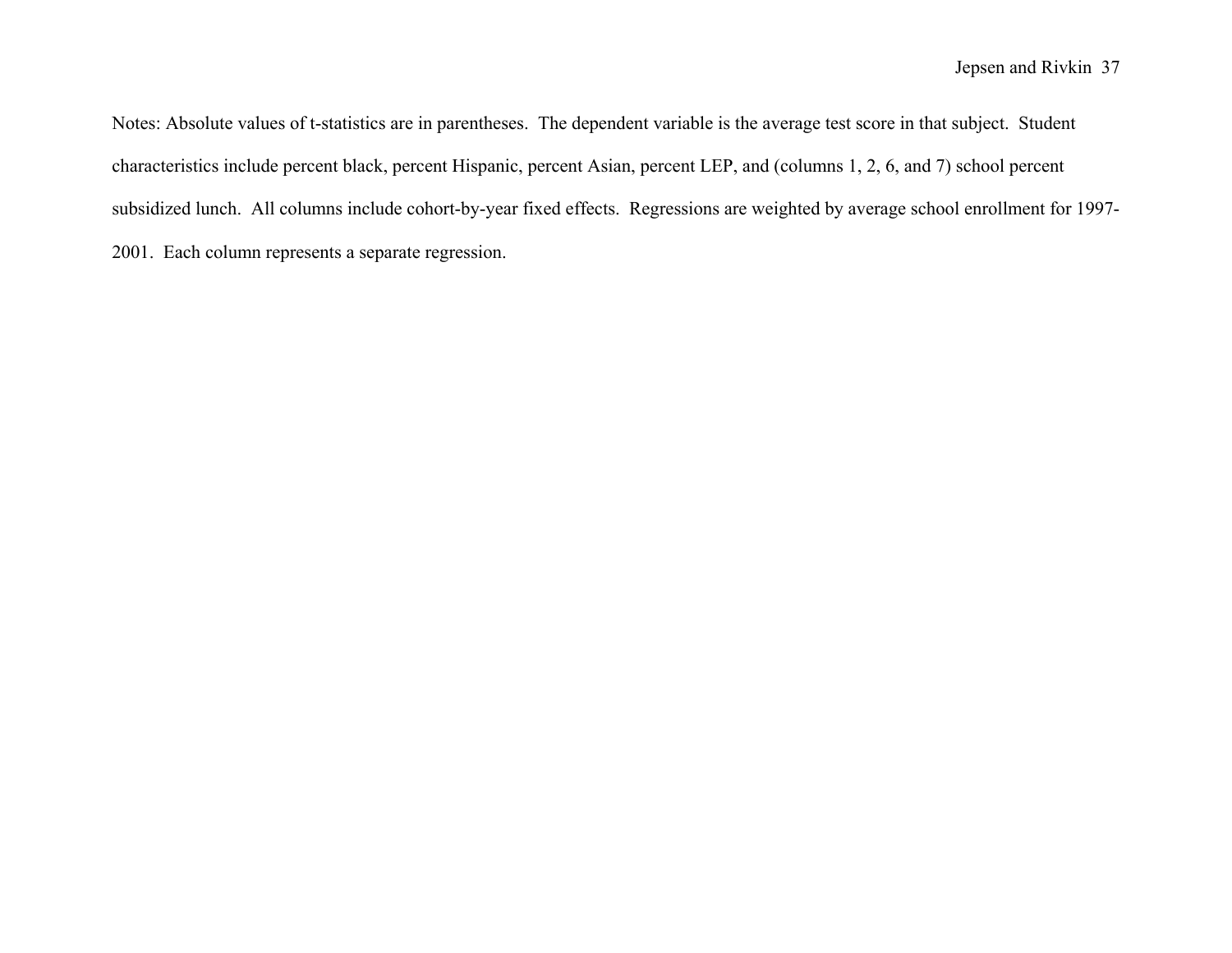Table 5

Effects of Class Size and Teacher Characteristics on Student Achievement from Alternate Specification Containing Interactions between Teacher Experience and Certification, Allowing These Effects to Vary by Black Enrollment Share

|                                        | Mathematics | Reading    |
|----------------------------------------|-------------|------------|
| Class Size                             |             |            |
| Grade 2                                | $-0.0072$   | $-0.0066$  |
|                                        | (3.56)      | (4.34)     |
| Grade 3                                | $-0.0104$   | $-0.0041$  |
|                                        | (10.75)     | (5.73)     |
| Grade 4                                | $-0.0058$   | $-0.0035$  |
|                                        | (5.56)      | (4.12)     |
| Grade 2 * Pct Black                    | $-0.000002$ | 0.00003    |
|                                        | (0.01)      | (0.23)     |
| Grade 3 * Pct Black                    | 0.0001      | 0.0001     |
|                                        | (1.40)      | (1.00)     |
| Grade 4 * Pct Black                    | 0.00002     | 8.3E-09    |
|                                        | (0.27)      | (0.0001)   |
| <b>Teacher Characteristics</b>         |             |            |
| Pct 1st year not certified             | $-0.0011$   | $-0.0007$  |
|                                        | (6.58)      | (4.92)     |
| Pct 1st year certified                 | $-0.0009$   | $-0.0006$  |
|                                        | (5.99)      | (4.88)     |
| Pct 2nd year not certified             | $-0.0002$   | $-0.0003$  |
|                                        | (0.93)      | (1.84)     |
| Pct 2nd year certified                 | $-0.0002$   | $-0.0002$  |
|                                        | (1.43)      | (1.55)     |
| Pct 1st year not certified * Pct Black | $-0.00002$  | $-0.00002$ |
|                                        | (1.83)      | (2.20)     |
| Pct 1st year certified * Pct Black     | $-0.000003$ | $-0.00001$ |
|                                        | (0.28)      | (1.40)     |
| Pct 2nd year not certified * Pct Black | $-0.00001$  | $-0.00001$ |
|                                        | (1.11)      | (1.76)     |
| Pct 2nd year certified * Pct Black     | $-0.000004$ | $-0.00001$ |
|                                        | (0.40)      | (1.59)     |
| Observations                           | 65,511      | 65,511     |
| School fixed effects                   | no          | no         |
| School by grade fixed effects          | yes         | yes        |
| School by year fixed effects           | yes         | yes        |
| Student characteristics                | yes         | yes        |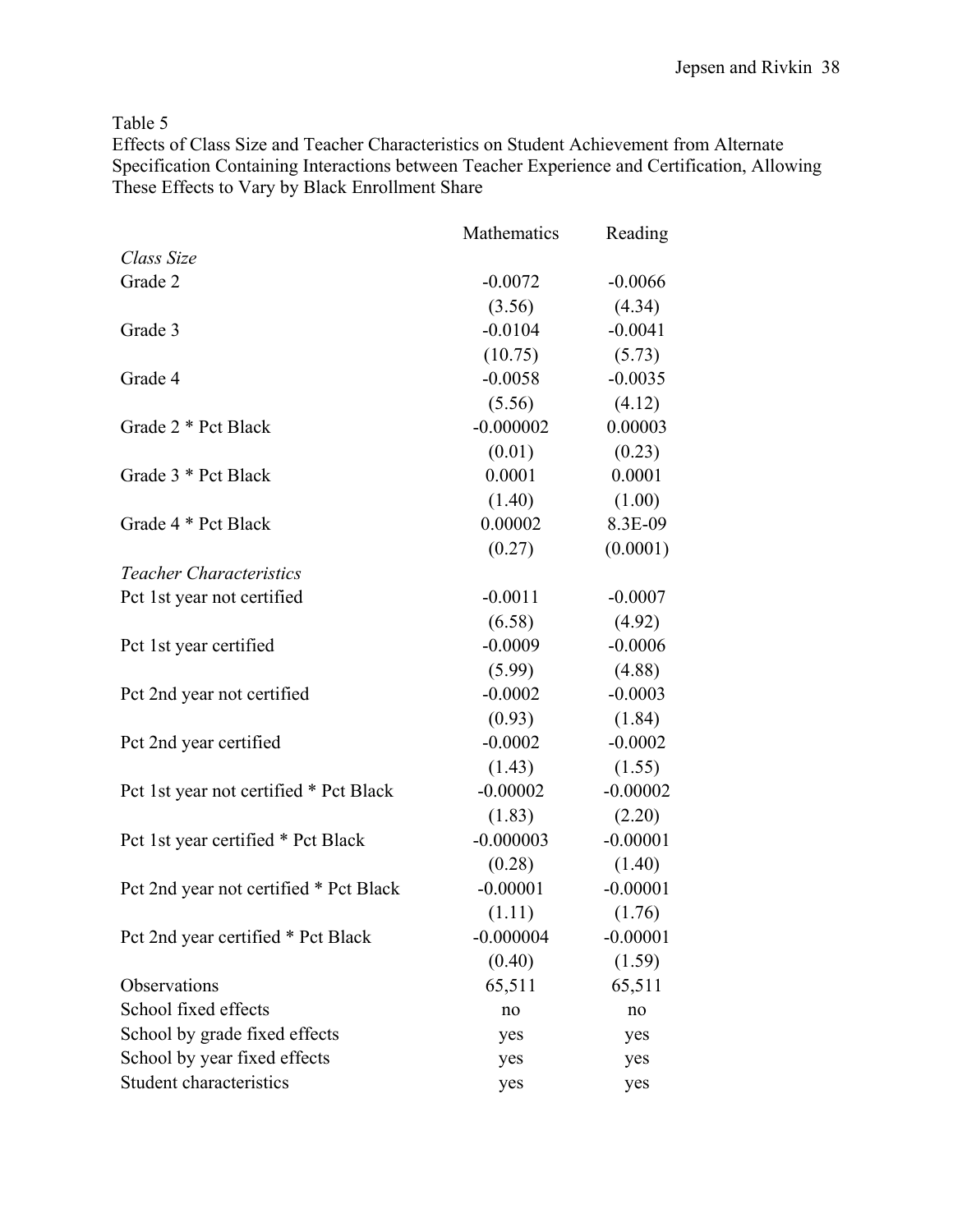Notes: Absolute values of t-statistics are in parentheses. The dependent variable is the average test score in that subject. All regressions include percent black, percent Hispanic, percent Asian, percent LEP, and cohort-by-year fixed effects. Regressions are weighted by average school enrollment for 1997-2001. Each column represents a separate regression.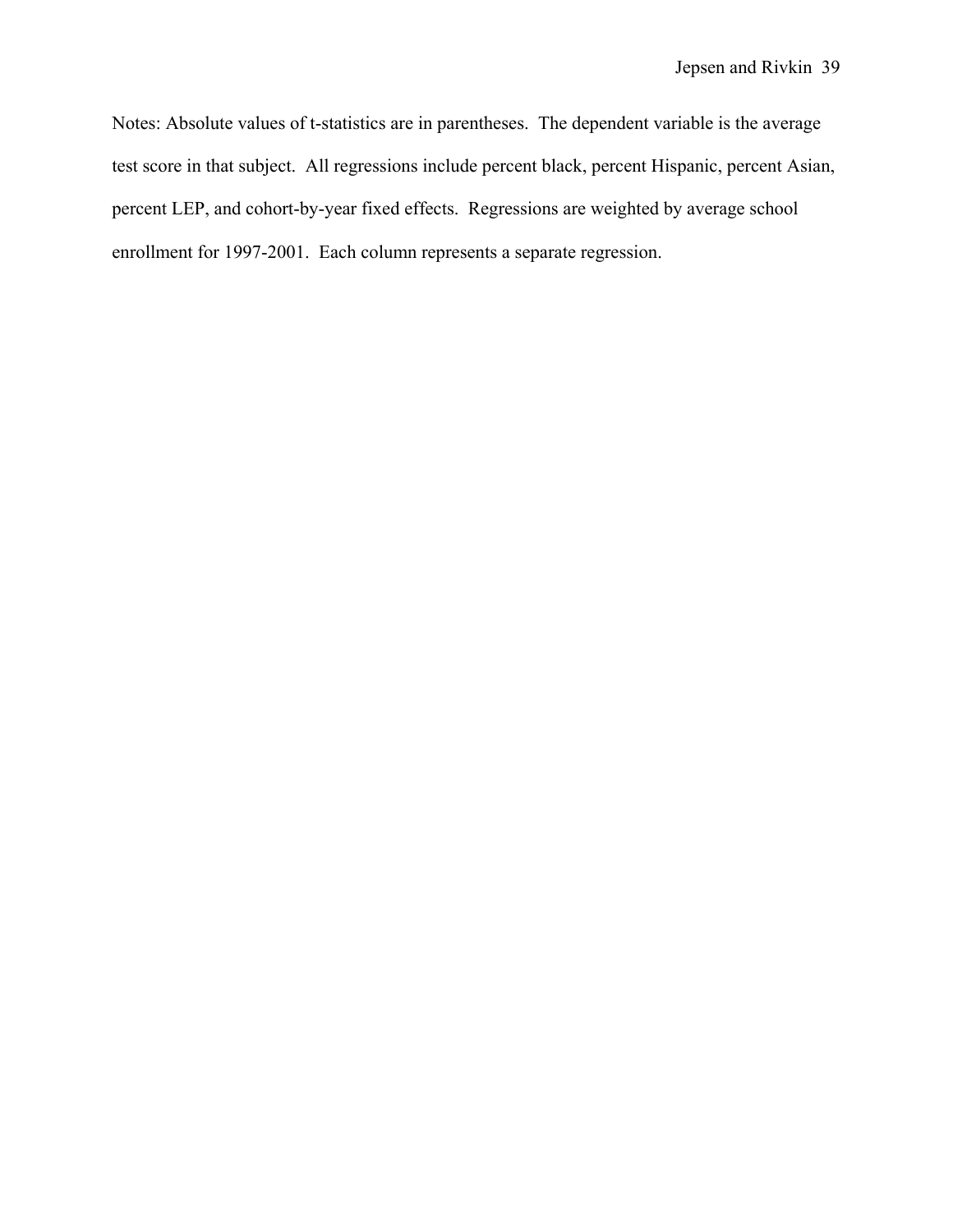Table 6

Effects of Teacher Quality on Student Achievement, Measuring Teacher Quality by Cohort Size of New Certified and Uncertified Teachers

|                               |             |           | Number of |
|-------------------------------|-------------|-----------|-----------|
|                               | Mathematics | Reading   | Teachers  |
| Not Certified                 | $-0.0012$   | $-0.0010$ |           |
|                               | (4.71)      | (4.53)    |           |
| Not Certified, 1998           | $-0.00004$  | 0.0004    | 2,763     |
|                               | (0.10)      | (1.34)    |           |
| Not Certified, 1999           | $-0.0002$   | 0.0004    | 2,232     |
|                               | (0.53)      | (1.18)    |           |
| Not Certified, 2000           | 0.0001      | 0.0001    | 1,772     |
|                               | (0.11)      | (0.38)    |           |
| Not Certified, 2001           | $-0.0003$   | $-0.0002$ | 1,634     |
|                               | (0.67)      | (0.41)    |           |
| Certified                     | $-0.0005$   | $-0.0004$ |           |
|                               | (2.25)      | (2.15)    |           |
| Certified, 1998               | $-0.0006$   | $-0.0004$ | 2,453     |
|                               | (1.77)      | (1.56)    |           |
| Certified, 1999               | $-0.0004$   | $-0.0005$ | 2,104     |
|                               | (1.10)      | (1.83)    |           |
| Certified, 2000               | $-0.0005$   | $-0.0002$ | 2,445     |
|                               | (1.47)      | (0.63)    |           |
| Certified, 2001               | $-0.0005$   | $-0.0003$ | 2,079     |
|                               | (1.42)      | (1.16)    |           |
| Observations                  | 65,511      | 65,511    |           |
| School by grade fixed effects | yes         | yes       |           |
| School by year fixed effects  | yes         | yes       |           |
| Student characteristics       | yes         | yes       |           |

Notes: Absolute values of t-statistics are in parentheses. The dependent variable is the average test score in that subject. All regressions include class size by grade, percent of second-year teachers by certification status and year, percent black, percent Hispanic, percent Asian, percent LEP, school percent subsidized lunch, and cohort by year fixed effects. Regressions are weighted by average school enrollment for 1997-2001. Each column represents a separate regression. The number of teachers refers to the number of second- through fourth-grade teachers in that experience and certification category for that year.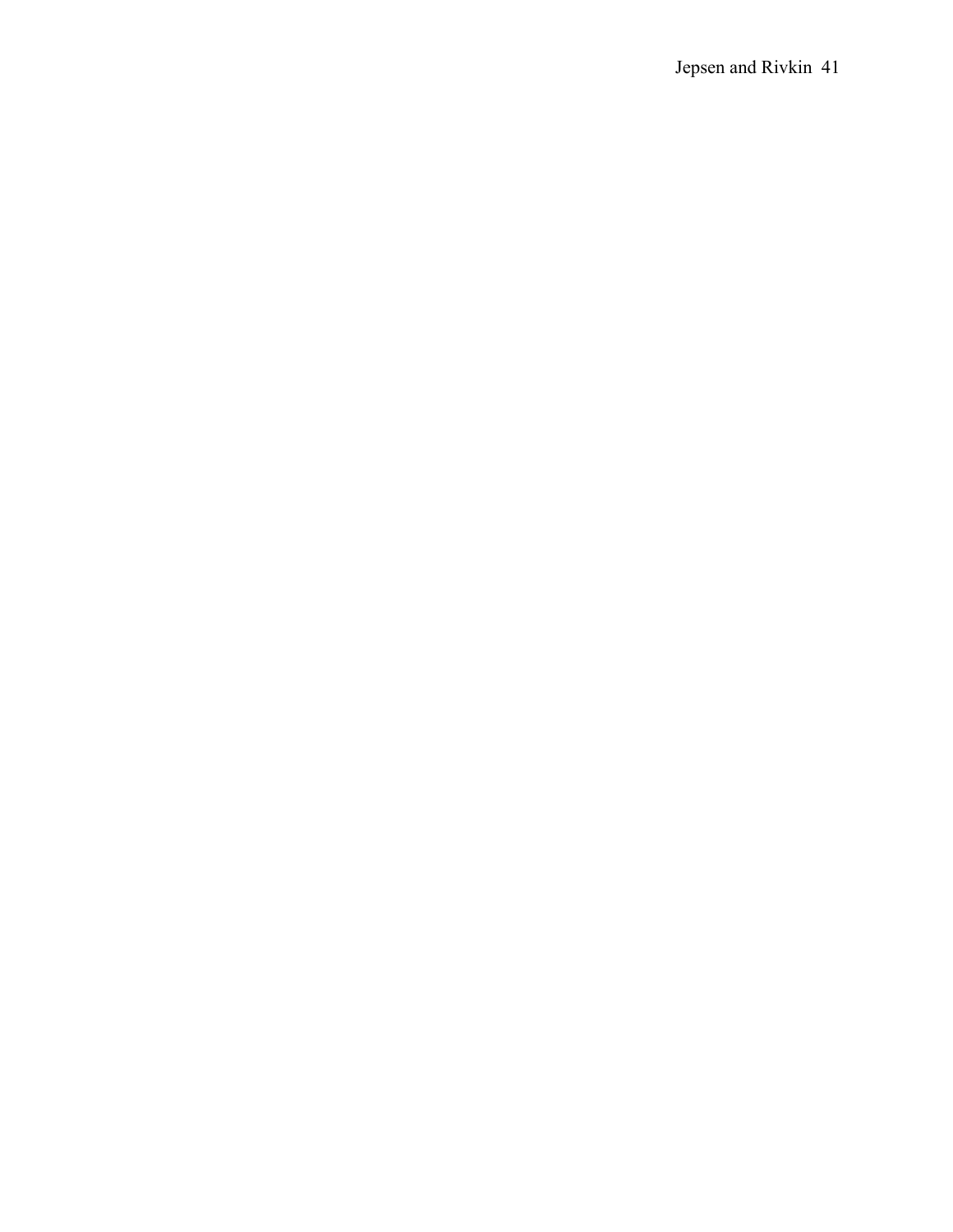Table 7

Simulated Effects of Class Size and Teacher Characteristics on Achievement, by Demographic Group

|                                    | Short-Term Effects |          | Long-Term Effects |          |
|------------------------------------|--------------------|----------|-------------------|----------|
|                                    | Mathematics        | Reading  | Mathematics       | Reading  |
| All Schools                        |                    |          |                   |          |
| Class Size                         | 0.126              | 0.082    | 0.172             | 0.102    |
| Teacher Experience                 | $-0.007$           | $-0.006$ | $-0.001$          | $-0.001$ |
| <b>Teacher Certification</b>       | $-0.003$           | $-0.002$ | $-0.003$          | $-0.002$ |
| Total                              | 0.116              | 0.074    | 0.167             | 0.099    |
| Low-Poverty Schools                |                    |          |                   |          |
| <b>Class Size</b>                  | 0.138              | 0.088    | 0.171             | 0.101    |
| Teacher Experience                 | $-0.006$           | $-0.005$ | $-0.002$          | $-0.001$ |
| <b>Teacher Certification</b>       | $-0.001$           | $-0.001$ | $-0.001$          | $-0.001$ |
| Total                              | 0.131              | 0.082    | 0.169             | 0.099    |
| High-Poverty Schools               |                    |          |                   |          |
| Class Size                         | 0.117              | 0.078    | 0.168             | 0.101    |
| Teacher Experience                 | $-0.009$           | $-0.007$ | $-0.001$          | $-0.001$ |
| <b>Teacher Certification</b>       | $-0.005$           | $-0.004$ | $-0.005$          | $-0.004$ |
| Total                              | 0.103              | 0.067    | 0.162             | 0.095    |
| High-Poverty High-Minority Schools |                    |          |                   |          |
| <b>Class Size</b>                  | 0.114              | 0.076    | 0.166             | 0.100    |
| <b>Teacher Experience</b>          | $-0.009$           | $-0.007$ | $-0.001$          | $-0.001$ |
| <b>Teacher Certification</b>       | $-0.006$           | $-0.005$ | $-0.006$          | $-0.004$ |
| Total                              | 0.099              | 0.064    | 0.160             | 0.094    |

Note: Each effect is measured in terms of standard deviations of the achievement test.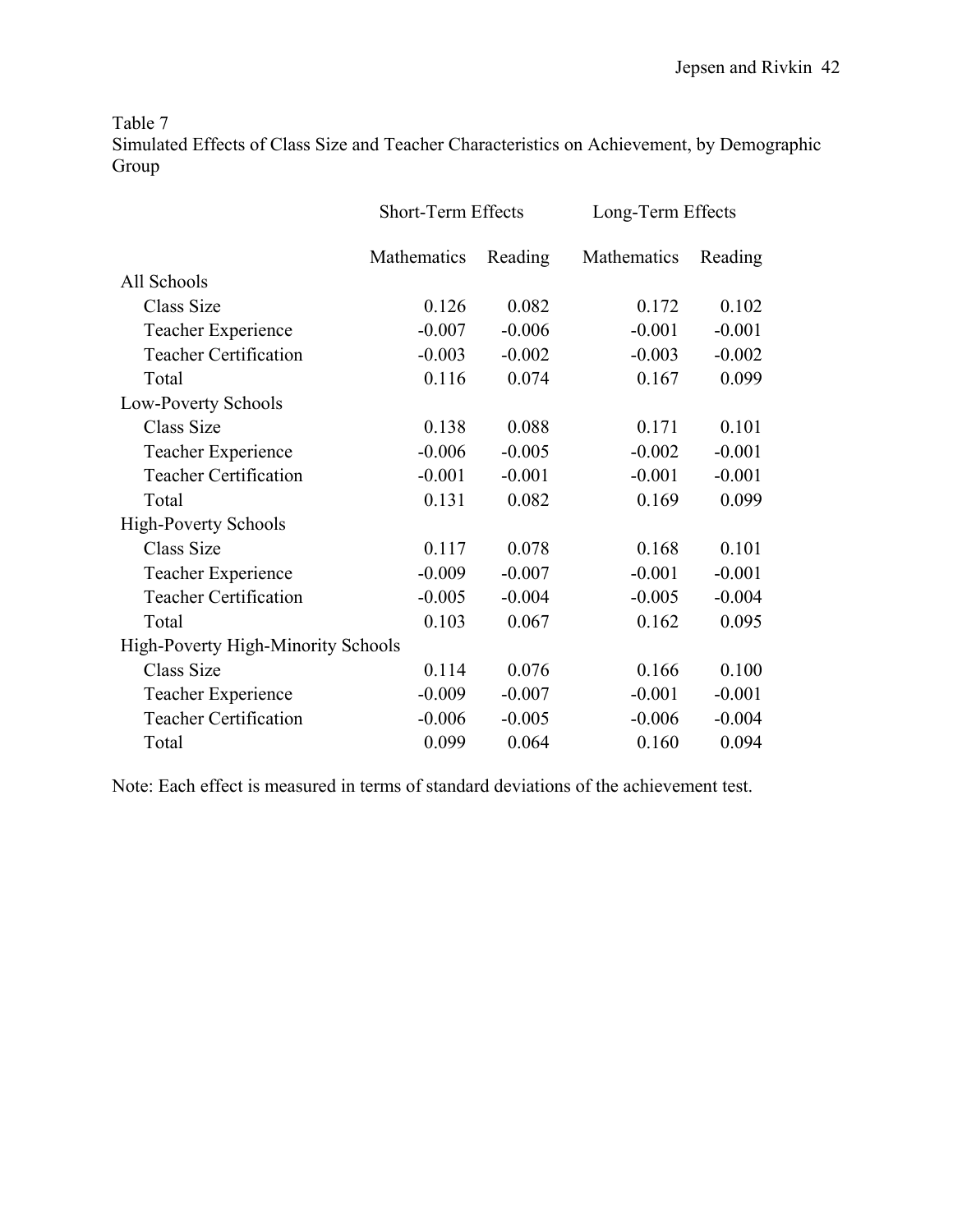# Appendix Table 1 Variance Decomposition by Grade and CSR Status

# Overall Variance by Grade and CSR Status

|             | Grade 2      | Grade 3       |
|-------------|--------------|---------------|
| In CSR      | 147          | 1.29          |
|             | $[n=21,081]$ | $[n=18,488]$  |
| Not in CSR  | 11.42        | 14.71         |
|             | $[n=821]$    | $[n=3,665]$   |
| All Schools | 2.49         | 12.41         |
|             | $[n=21,902]$ | $[n=22, 153]$ |
|             |              |               |

Within-school Variance by Grade and CSR Status

|                               | Grade 2       | Grade 3       |
|-------------------------------|---------------|---------------|
| Always Participated in CSR    | 146           | 1.35          |
|                               | $[n=18, 536]$ | $[n=11,055]$  |
| Sometimes Participated in CSR | 6.93          | 18.27         |
|                               | $[n=3,344]$   | $[n=10,643]$  |
| Never Participated in CSR     | 12.71         | 7.09          |
|                               | $[n=22]$      | $[n=455]$     |
| All Schools                   | 2.49          | 12.41         |
|                               | $[n=21,902]$  | $[n=22, 153]$ |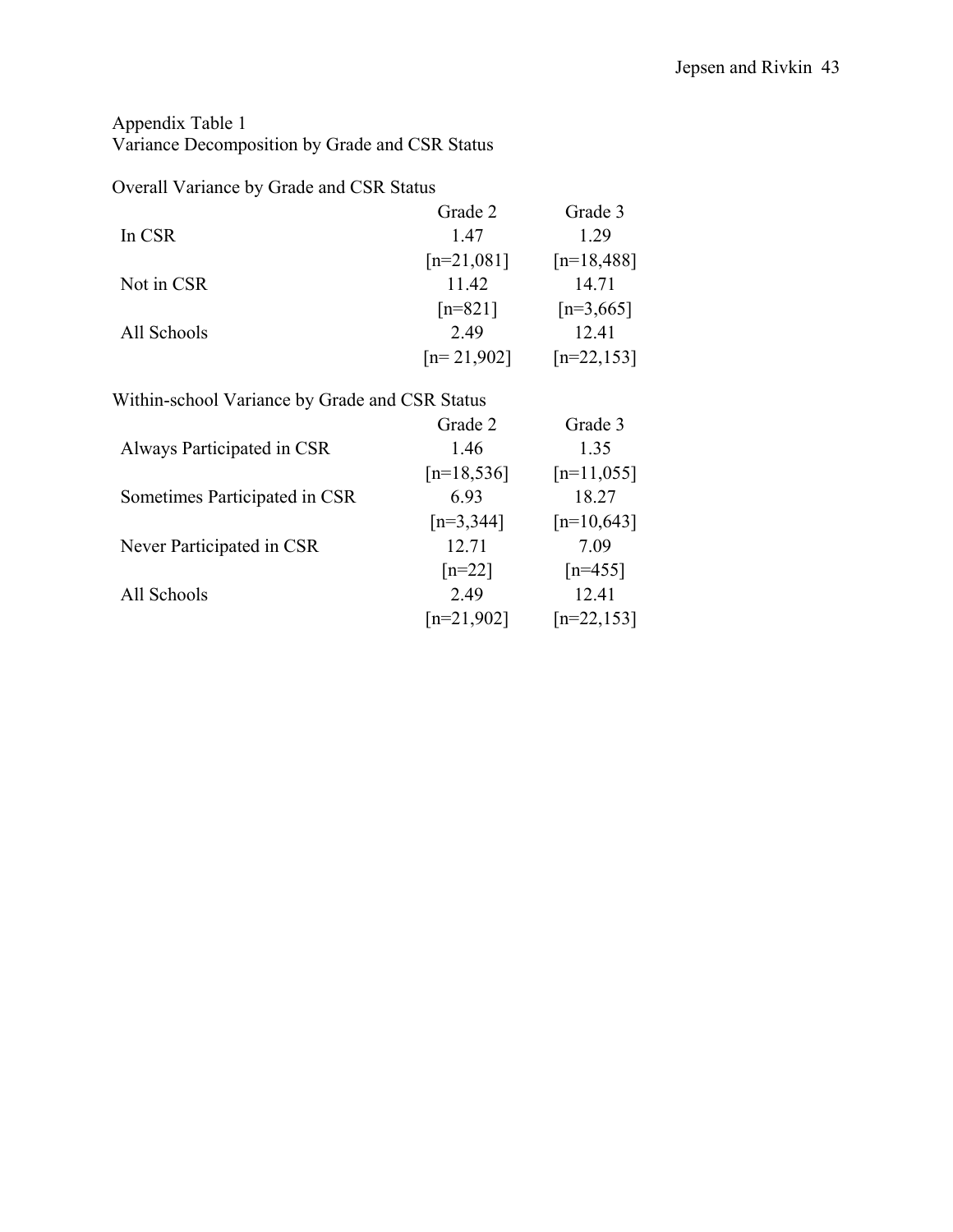# Appendix Table 2

Within-cohort Correlation in Class Size and Teacher Characteristics Controlling for School-byyear and School-by-grade Fixed Effects

*Class Size*

|         |           | Grade 1 Grade 2 Grade 3 Grade 4 |        |  |
|---------|-----------|---------------------------------|--------|--|
| Grade 1 |           |                                 |        |  |
| Grade 2 | 0.2426    |                                 |        |  |
| Grade 3 | 0.1143    | 0 2 2 7 1                       |        |  |
| Grade 4 | $-0.0619$ | $-0.0934$                       | 0.0087 |  |

# *Percent First-Year Teachers*

|         | Grade 1 | Grade 2 Grade 3 |           | Grade 4 |
|---------|---------|-----------------|-----------|---------|
| Grade 1 |         |                 |           |         |
| Grade 2 | 0.0260  |                 |           |         |
| Grade 3 | 0.0475  | 0.0471          |           |         |
| Grade 4 | 0.0766  | 0.0924          | 0 1 2 2 6 |         |

# *Percent Second-Year Teachers*

|         | Grade 1 | Grade 2 Grade 3 |        | Grade 4 |
|---------|---------|-----------------|--------|---------|
| Grade 1 |         |                 |        |         |
| Grade 2 | 0.0312  |                 |        |         |
| Grade 3 | 0.0422  | 0.0614          |        |         |
| Grade 4 | 0.0577  | 0.0801          | 0.1263 |         |

# *Percent Not Certified*

|         |        | Grade 1 Grade 2 Grade 3 |        | Grade 4 |
|---------|--------|-------------------------|--------|---------|
| Grade 1 |        |                         |        |         |
| Grade 2 | 0.0318 |                         |        |         |
| Grade 3 | 0.0266 | 0.0166                  |        |         |
| Grade 4 | 0.0998 | 0.125                   | 0.0585 |         |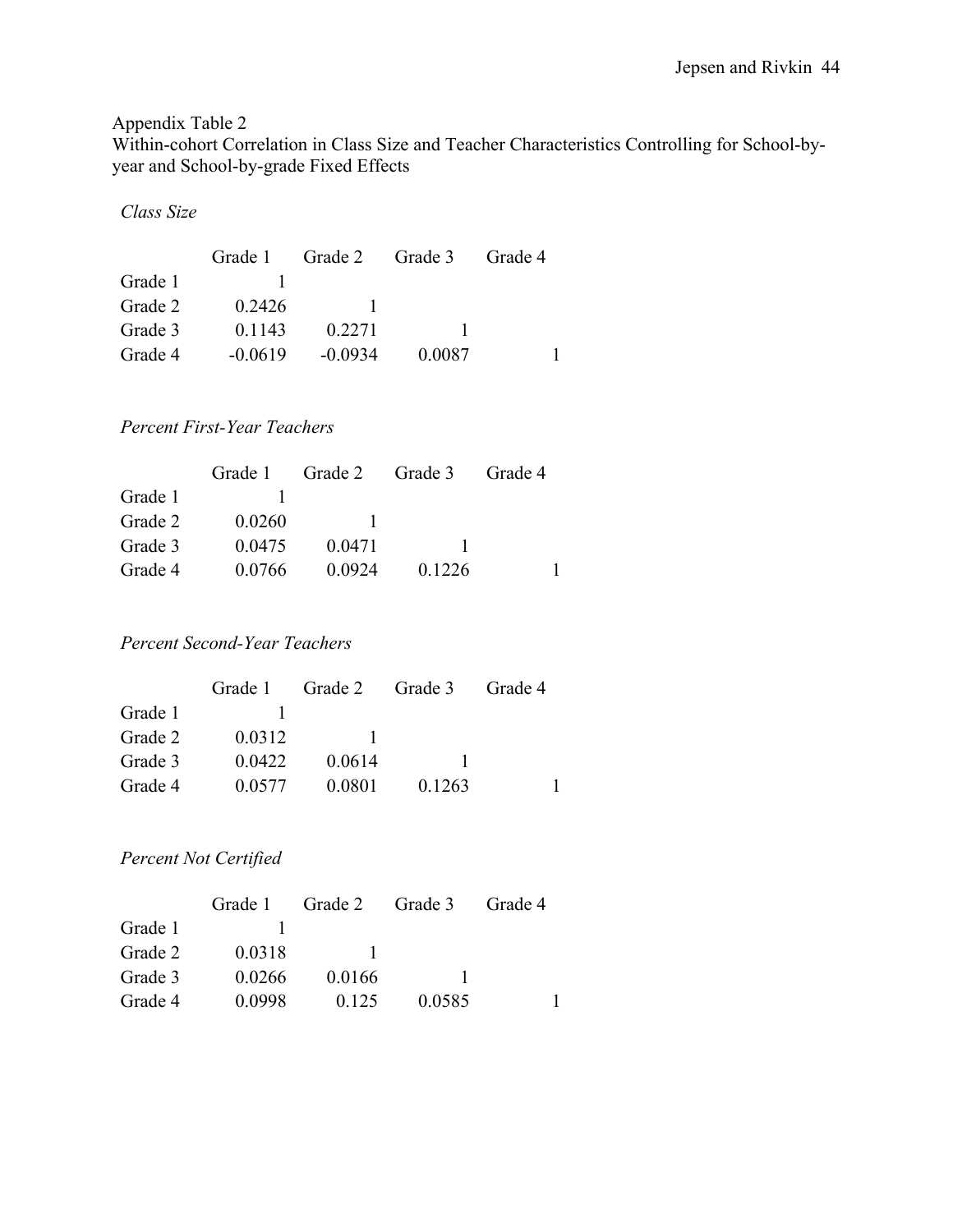# Appendix Table 3

Student Demographic Coefficients from Table 3: Effects of Class Size, Teacher Experience, and Teacher Certification on Student Achievement

|                             | Mathematics |           |           | Reading   |           |           |           |           |
|-----------------------------|-------------|-----------|-----------|-----------|-----------|-----------|-----------|-----------|
|                             | (1)         | (2)       | (3)       | (4)       | (6)       | (7)       | (8)       | (9)       |
| <b>Student Demographics</b> |             |           |           |           |           |           |           |           |
| Percent black - grade 2     | $-0.0074$   | $-0.0071$ | $-0.0066$ | $-0.0061$ | $-0.0075$ | $-0.0082$ | $-0.0041$ | $-0.0056$ |
|                             | (12.59)     | (7.46)    | (11.53)   | (6.30)    | (15.63)   | (10.48)   | (8.82)    | (7.31)    |
| Percent black - grade 3     | $-0.0084$   | $-0.0090$ | $-0.0082$ | $-0.0087$ | $-0.0095$ | $-0.0102$ | $-0.0075$ | $-0.0069$ |
|                             | (15.33)     | (11.86)   | (15.22)   | (10.73)   | (21.21)   | (17.05)   | (17.28)   | (10.67)   |
| Percent black - grade 4     | $-0.0093$   | $-0.0080$ | $-0.0093$ | $-0.0077$ | $-0.0111$ | $-0.0094$ | $-0.0088$ | $-0.0068$ |
|                             | (17.23)     | (11.78)   | (17.18)   | (9.05)    | (24.57)   | (17.14)   | (19.91)   | (10.31)   |
| Percent Hispanic - grade 2  | $-0.0045$   | $-0.0037$ | $-0.0047$ | $-0.0037$ | $-0.0056$ | $-0.0050$ | $-0.0050$ | $-0.0043$ |
|                             | (11.64)     | (7.12)    | (11.83)   | (6.43)    | (17.38)   | (11.87)   | (15.26)   | (9.58)    |
| Percent Hispanic - grade 3  | $-0.0046$   | $-0.0048$ | $-0.0052$ | $-0.0055$ | $-0.0072$ | $-0.0071$ | $-0.0075$ | $-0.0068$ |
|                             | (12.12)     | (9.45)    | (13.50)   | (10.03)   | (23.10)   | (18.11)   | (23.90)   | (15.60)   |
| Percent Hispanic - grade 4  | $-0.0046$   | $-0.0044$ | $-0.0053$ | $-0.0055$ | $-0.0069$ | $-0.0063$ | $-0.0070$ | $-0.0065$ |
|                             | (12.41)     | (9.79)    | (13.78)   | (9.92)    | (22.37)   | (16.79)   | (22.17)   | (14.62)   |
| Percent Asian - grade 2     | 0.0020      | 0.0025    | 0.0028    | 0.0036    | 0.0005    | $-0.0008$ | 0.0023    | 0.0011    |
|                             | (3.65)      | (3.41)    | (4.91)    | (4.11)    | (1.18)    | (1.42)    | (5.10)    | (1.70)    |
| Percent Asian - grade 3     | 0.0026      | 0.0031    | 0.0035    | 0.0045    | $-0.0033$ | $-0.0023$ | $-0.0014$ | 0.0004    |
|                             | (5.06)      | (4.09)    | (6.49)    | (5.69)    | (8.07)    | (3.94)    | (3.39)    | (0.54)    |
| Percent Asian - grade 4     | 0.0027      | 0.0021    | 0.0036    | 0.0029    | $-0.0022$ | $-0.0019$ | $-0.0004$ | $-0.0004$ |
|                             | (5.10)      | (3.64)    | (6.60)    | (4.01)    | (5.31)    | (4.19)    | (0.91)    | (0.72)    |
| Percent LEP - grade 2       | $-0.0023$   | $-0.0025$ | $-0.0018$ | $-0.0023$ | $-0.0035$ | $-0.0038$ | $-0.0023$ | $-0.0034$ |
|                             | (8.11)      | (6.34)    | (5.92)    | (5.56)    | (15.88)   | (11.44)   | (9.96)    | (9.97)    |
| Percent LEP - grade 3       | $-0.0027$   | $-0.0022$ | $-0.0025$ | $-0.0021$ | $-0.0037$ | $-0.0037$ | $-0.0031$ | $-0.0031$ |
|                             | (10.07)     | (6.05)    | (8.94)    | (5.22)    | (17.81)   | (11.89)   | (15.11)   | (9.74)    |
| Percent LEP - grade 4       | $-0.0028$   | $-0.0031$ | $-0.0027$ | $-0.0027$ | $-0.0039$ | $-0.0047$ | $-0.0029$ | $-0.0032$ |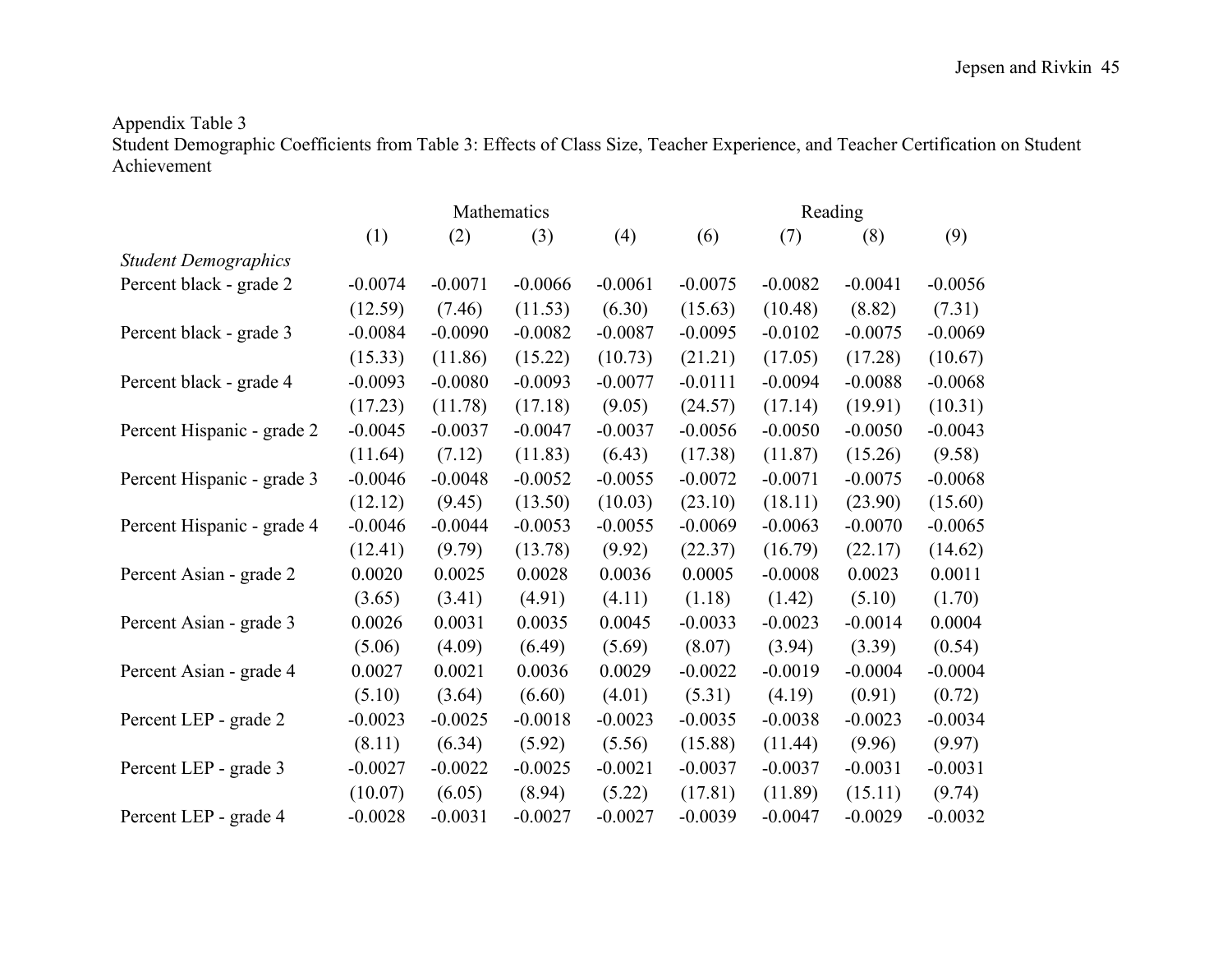|                              | (10.70)   | (10.47)   | (9.40) | (7.94) | (18.69)   | (19.37)   | (12.65) | (10.84) |
|------------------------------|-----------|-----------|--------|--------|-----------|-----------|---------|---------|
| Percent free lunch - grade 2 | $-0.0001$ | $-0.0005$ |        |        | 0.0003    | $-0.0005$ |         |         |
|                              | (0.41)    | (1.35)    |        |        | (1.16)    | (1.60)    |         |         |
| Percent free lunch - grade 3 | $-0.0009$ | $-0.0008$ |        |        | $-0.0015$ | $-0.0009$ |         |         |
|                              | (3.16)    | (2.37)    |        |        | (6.92)    | (3.30)    |         |         |
| Percent free lunch - grade 4 | $-0.0011$ | $-0.0008$ |        |        | $-0.0009$ | $-0.0007$ |         |         |
|                              | (3.83)    | (2.54)    |        |        | (3.90)    | (2.73)    |         |         |
| Observations                 | 65,511    | 65,511    | 65,511 | 65,511 | 65,511    | 65,511    | 65,511  | 65,511  |
| School fixed effects         | yes       | no        | no     | no     | yes       | no        | no      | no      |
| School by grade fixed        |           |           |        |        |           |           |         |         |
| effects                      | no        | yes       | no     | yes    | no        | yes       | no      | yes     |
| School by year fixed         |           |           |        |        |           |           |         |         |
| effects                      | no        | no        | yes    | yes    | no        | no        | yes     | yes     |
| Student characteristics      | yes       | yes       | yes    | yes    | yes       | yes       | yes     | yes     |

Notes: Absolute values of t-statistics are in parentheses. Because columns (5) and (10) of Table 3 exclude student characteristics,

there are no columns (5) and (10) in this table.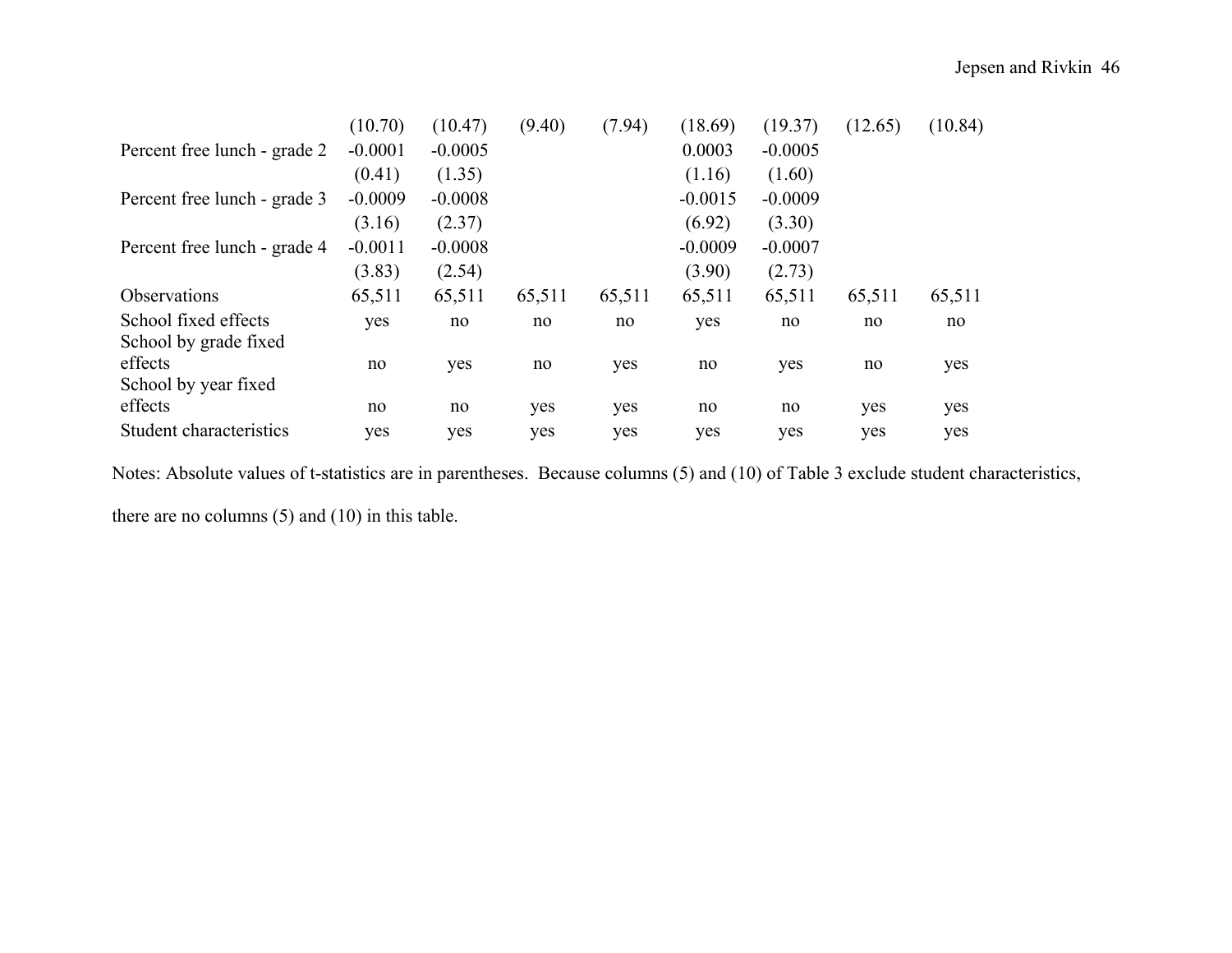Low Poverty Schools



High Poverty Schools



**Figure 1.**  *Percent New Teachers 1990-2001, by Student Demographics*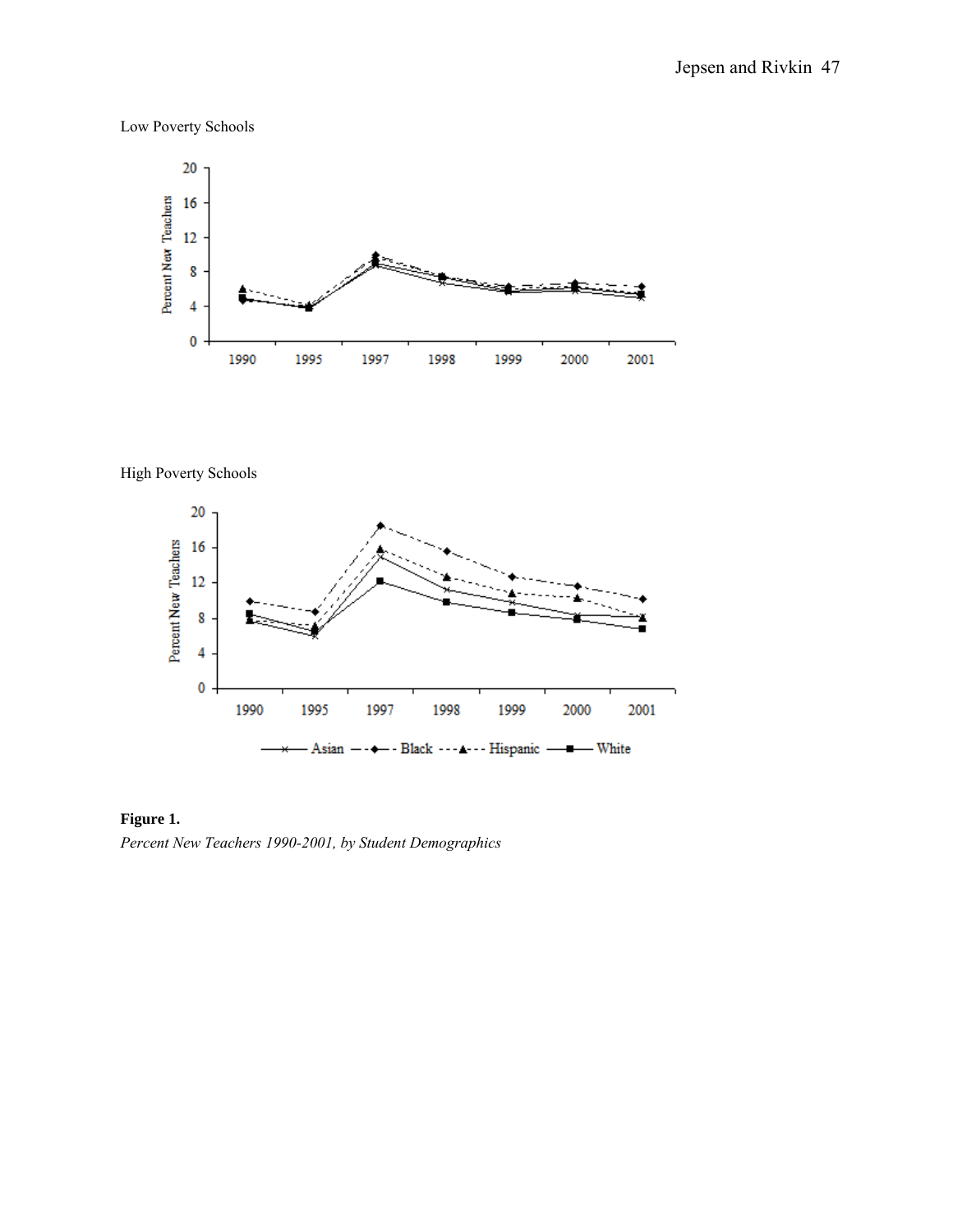Low Poverty Schools



High Poverty Schools



**Figure 2.**  *Percent Not Certified 1990-2001, by Student Demographics*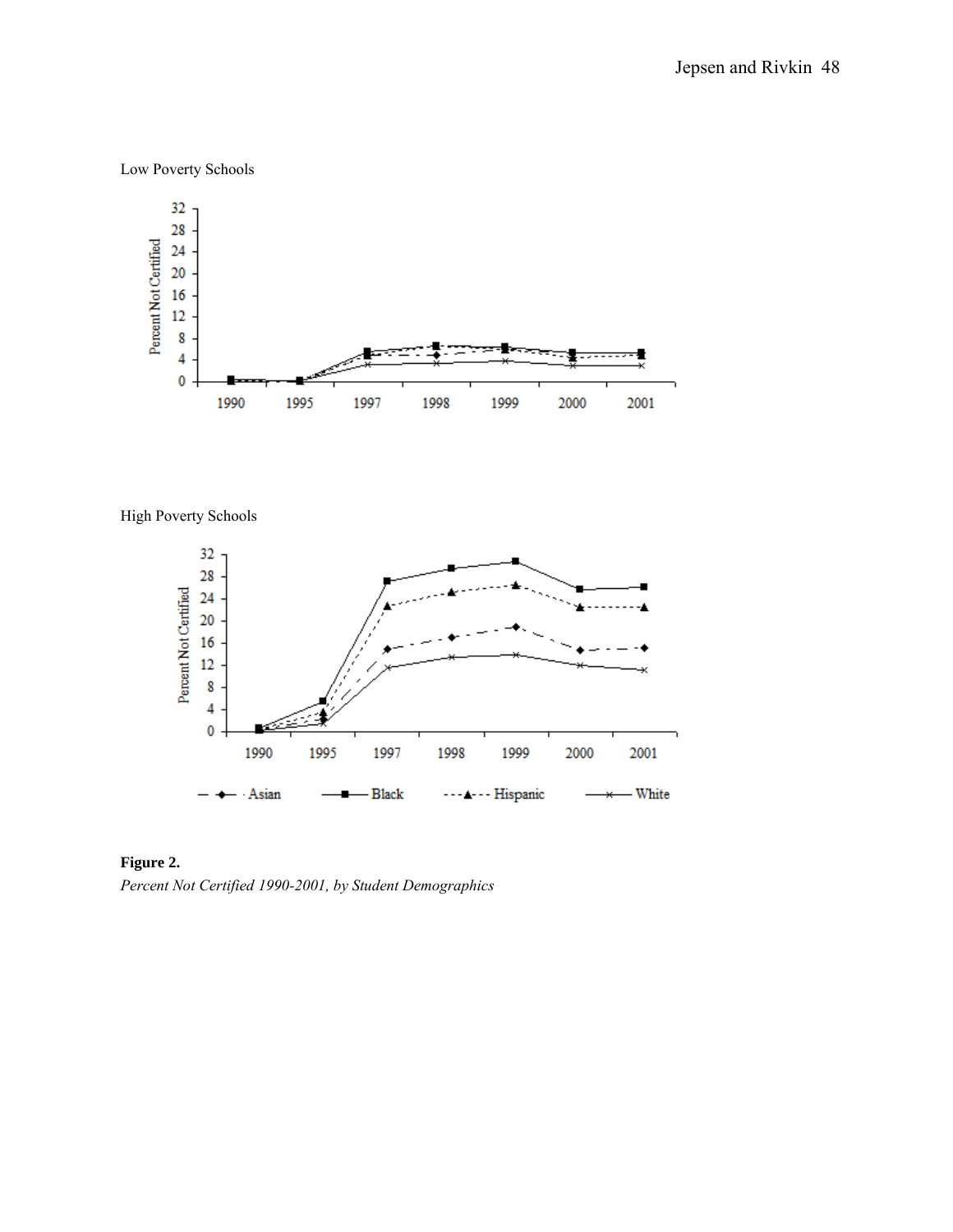Jepsen and Rivkin 49

#### **Endnotes**

<sup>1</sup> For a detailed review of class size and student achievement, see Ehrenberg et al. (2001).

 $2 \text{ In the Connecticut data used by Hoxby (2000), school average scores on tests administered in }$ the fall are regressed on class size for the previous school years. Consequently, new entrants to a school are assigned an erroneous measure of class size. Such measurement error attenuates the estimates of class size effects on achievement by reducing the covariance between average achievement and class size below its true value.

<sup>3</sup> Later evaluations relied on HLM models or models with state-level data (Stecher and Bohrnstedt, 2002). Neither of these approaches adequately controls for nonrandom variation in CSR adoption.

<sup>4</sup> Measurement of class size at the grade rather than classroom level avoids complications introduced by the selective placement of students into classrooms. Although alternative approaches for dealing with classroom placement would be possible, our data do not support classroom specific analysis.

<sup>5</sup> Hanushek, Rivkin, and Kain (2004) find that mobility reduces test scores of movers and schoolmates.

 $6$  These results are available from the authors upon request.

 $7$  Rivkin (2006) describes such specification biases for a series of education production function models.

<sup>8</sup> California switched from the Stanford 9 to the California Achievement Test in 2002.

 $9^9$  Schools were able to keep class sizes around 20 through the use of combination classes, as illustrated in Sims (2003).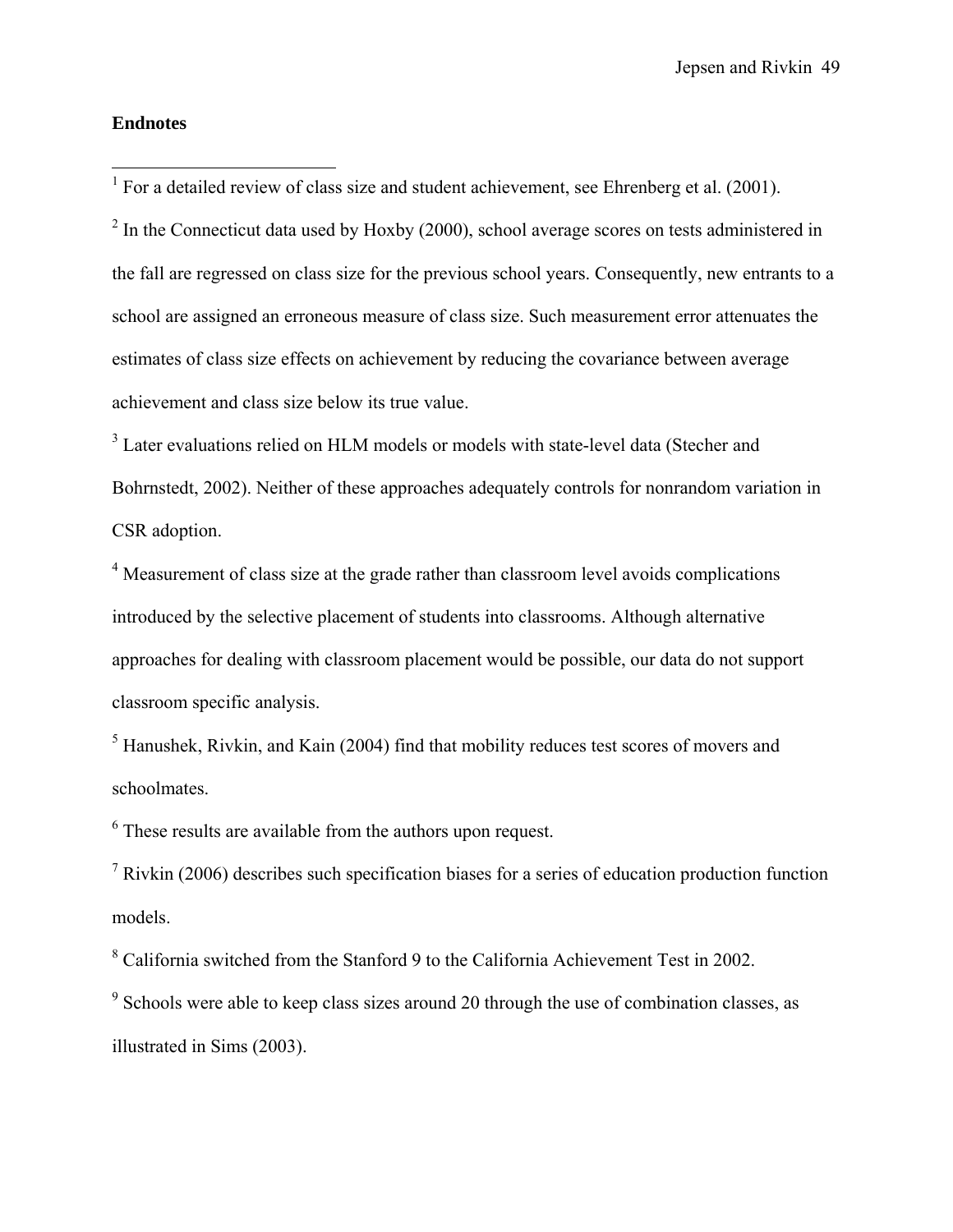<sup>10</sup> The comparisons are based on authors' calculations using the Current Population Survey and are available upon request.

<sup>11</sup> The measure of poverty is actually the percent of students in the school who are eligible for free or reduced-price lunch. For simplicity, we refer to this percentage as the percent subsidized lunch.

 $12$  The calculations assume that there is no systematic variation within schools by race or ethnicity in the probability of having inexperienced or uncertified teachers.

<sup>13</sup> Because the subsidized lunch variable is a crude measure of income and schools are divided among only four subsidized lunch categories, race/ethnic differences conditional on income may also reflect income differences not captured by the subsidized lunch categories.

 $14$  Rivkin, Hanushek, and Kain (2005) find that gains to experience are concentrated in the first few years of teaching.

<sup>15</sup> Most teachers lacking full credentials have not completed a teacher preparation program (including student teaching). These teachers receive emergency credentials (or occasionally a waiver), which are annually renewable for a total period of no more than five years.

<sup>16</sup> Krueger (1999) and Rivkin, Hanushek, and Kain (2005) are two studies that find grade differences in class size effects.

 $17$  As mentioned previously, effect sizes tend to be inflated with the level of aggregation, all else equal.

<sup>18</sup> The coefficients in Table 3 capture the effect of a 1 percent increase in the share of teachers in their first (or second) year. Because the grade level data aggregate over classrooms, the effects of having a first (or second) year teacher equal 100 times those coefficients.

<sup>19</sup> These results are available from the authors upon request.